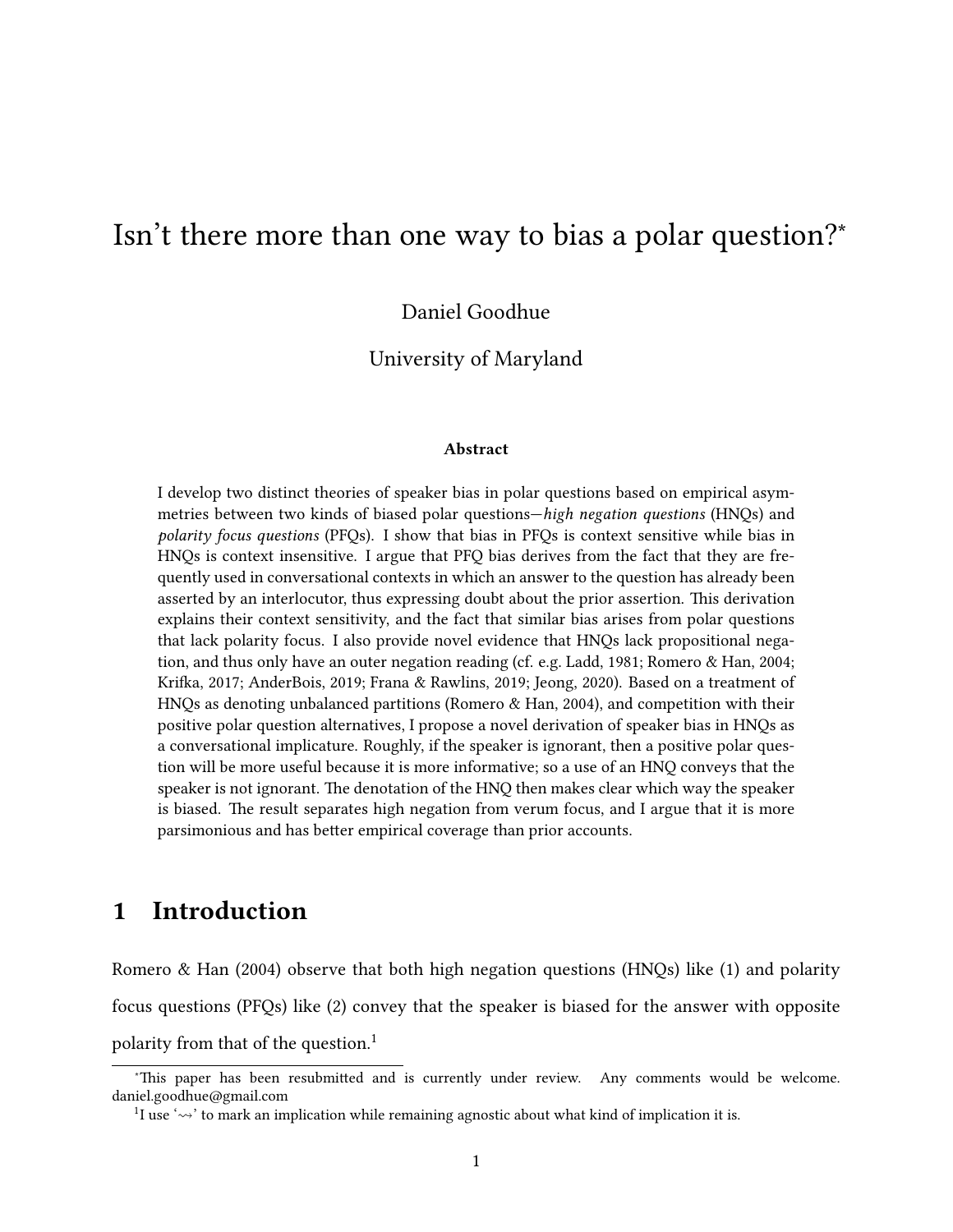- <span id="page-1-0"></span>(1) A: Ok, now that Stephan has come, we are all here. Let's go! B: Isn't Jane coming?  $\rightarrow$  B previously believed that Jane is coming [\(Romero & Han, 2004,](#page-45-0) 610)
- (2) B: Ok, now that Stephan has come, we are all here. Let's go! A: Wait, Jane's coming too. B: IS Jane coming?  $\rightarrow$  B previously believed that Jane isn't coming

Given the strikingly similar bias of these two question types, Romero  $\&$  Han pursue a unified analysis of high negation and verum focus (Höhle, 199[2](#page-1-1)).<sup>2</sup> They propose that an epistemic conversational operator verum is introduced to the LF by high negation in [\(1\)](#page-0-0) and verum focus in [\(2\).](#page-1-0) It plays a crucial role in the derivation of speaker bias, and is subject to discourse constraints meant to explain the restricted distributions of both kinds of questions. [Repp](#page-44-2) [\(2013\)](#page-44-2) adds a negative version of verum, the falsum operator, and [Frana & Rawlins](#page-42-0) [\(2019\)](#page-42-0) develop a dual verum/falsum account of biased questions (see also [Romero 2015,](#page-44-3) [Romero et al. 2017,](#page-44-4) and [Jeong](#page-43-0) [2020\)](#page-43-0). Other recent work has adopted the claimed connection between verum focus and biased questions, and sometimes also high negation, even though it does not directly employ verum and falsum operators [\(AnderBois, 2011,](#page-41-1) [2019;](#page-41-0) [Gutzmann et al., 2020;](#page-42-1) [Samko, 2016;](#page-45-1) [Taniguchi, 2017;](#page-45-2) [Silk, 2020;](#page-45-3) [Bill & Koev, 2021\)](#page-41-2).

The question that motivates much of the research cited above also motivates this paper: Why do HNQs and PFQs convey the biases that they do? I will offer two distinct answers, one for HNQs like  $(1)$ , another for PFQs like  $(2)$ . The reason is that there are empirical asymmetries between HNQs and PFQs: bias in PFQs is context sensitive, while in HNQs it is not, as I will demonstrate in [section 2.](#page-2-0) This leads me to formulate a novel account of PFQ bias in [section 3,](#page-5-0) in which the bias derives from general pragmatic principles in combination with the conversational contexts

<span id="page-1-1"></span><sup>&</sup>lt;sup>2</sup>[Romero & Han](#page-45-0) [\(2004\)](#page-45-0) take verum focus to be an emphasis on the truth of a proposition that is distinct from simple polarity focus, i.e. focus on the positive or negative polarity of a clause. Ultimately, [Romero & Han'](#page-45-0)s verum bears no relationship to focus, and more recently, [Gutzmann et al.](#page-42-1) [\(2020\)](#page-42-1) defend this kind of analysis against a focus-based view (though with a different semantics for vERUM). [Goodhue 2022,](#page-42-2) which is about the pragmatics of prosodic prominence shiing, argues that verum focus can and should be reduced to polarity focus and explained via a more general theory of focus; see especially p. 146ff. for a comparison with vERUM accounts. Thus I take questions like [\(2\)](#page-1-0) to exhibit polarity focus and call them PFQs.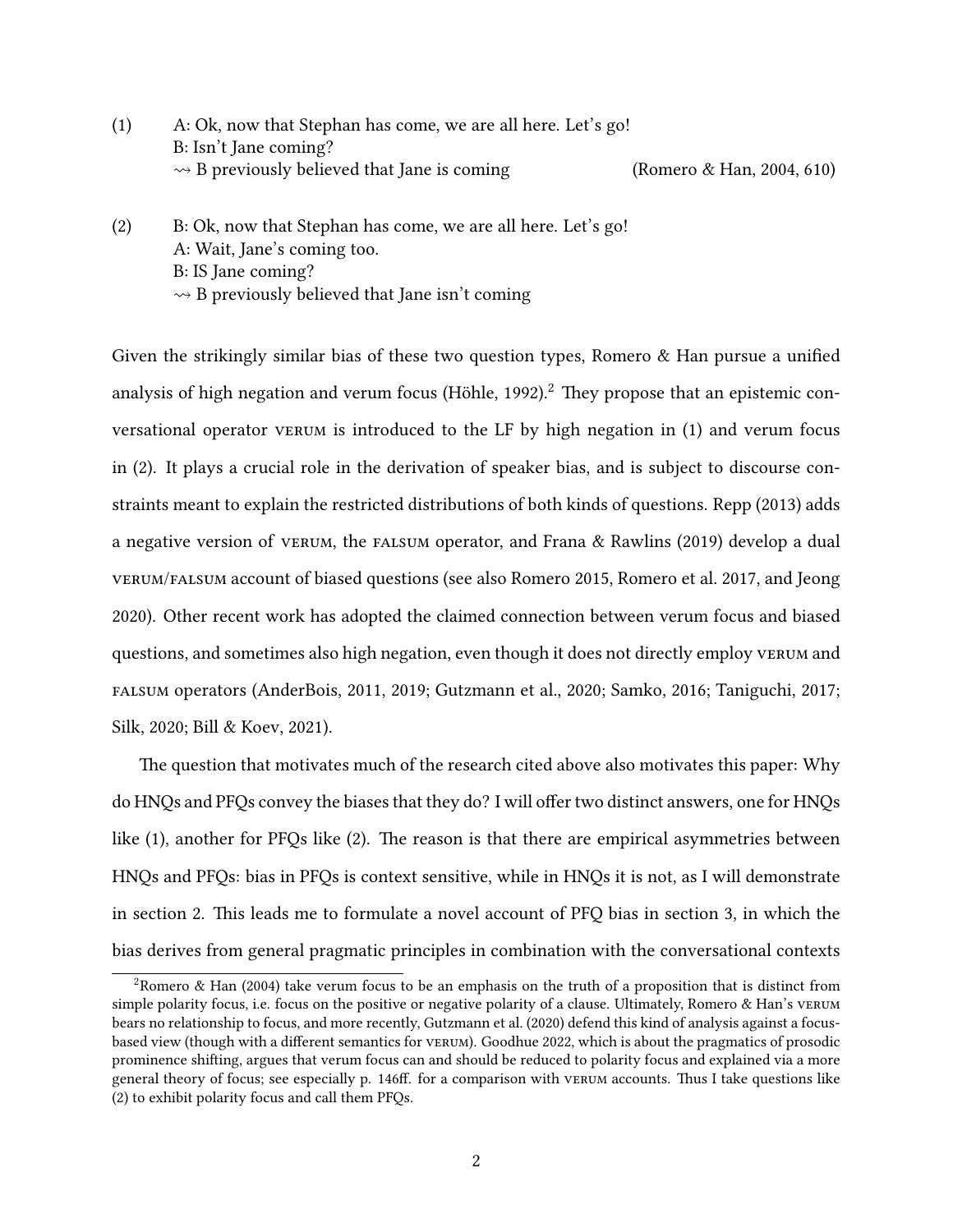that PFQs happen to frequently appear in. This account does not make use of vertum or falsum operators, but it also does not depend directly on the presence of focus marking. I compare my account with verum accounts of PFQ data.

Then, to understand the role of preposed negation in HNQs, I deploy a battery of tests for negation in polar questions in [section 4.](#page-14-0) The tests reveal that the prejacent of HNQs cannot be negated, contra the position of many researchers who have argued that negation in HNQs can scope low. This leads me to conclude that the only position for negation in HNQs "is somehow outside the proposition" [\(Ladd, 1981\)](#page-44-0). In [section 6,](#page-25-0) I analyze high negation as scoping over a doxastic speech act operator. This structure denotes an unbalanced partition, similar to denotations proposed in [Romero & Han 2004](#page-45-0) and Krifka 2017.

In [section 7,](#page-28-0) I develop a novel account of the necessary inference that the speaker is biased for the prejacent of the HNQ. In brief, the HNQ competes with a PPQ alternative that is, in a sense, more informative. I argue that a speaker ignorant of whether  $p$  or  $\neg p$  should prefer the stronger PPQ; thus if they use the HNQ, they must not be ignorant, that is, they must be biased. Finally, the manner in which the HNQ is unbalanced leads to the inference that they are biased for the positive answer.

## <span id="page-2-0"></span>2 Asymmetries between kinds of polar questions

#### <span id="page-2-1"></span>2.1 The asymmetry between  $HNQs$  and  $LNQs$

Since [Romero & Han 2004,](#page-45-0) high negation questions have been known to require the speaker to have a bias for the positive answer while their low negation counterparts do not. To appreciate [Romero & Han'](#page-45-0)s observation, compare [\(3\),](#page-3-0) in which both the HNQ and the low negation question (LNQ) are acceptable, to [\(4\)](#page-3-1) and [\(5\)](#page-3-2) where only the LNQs are acceptable.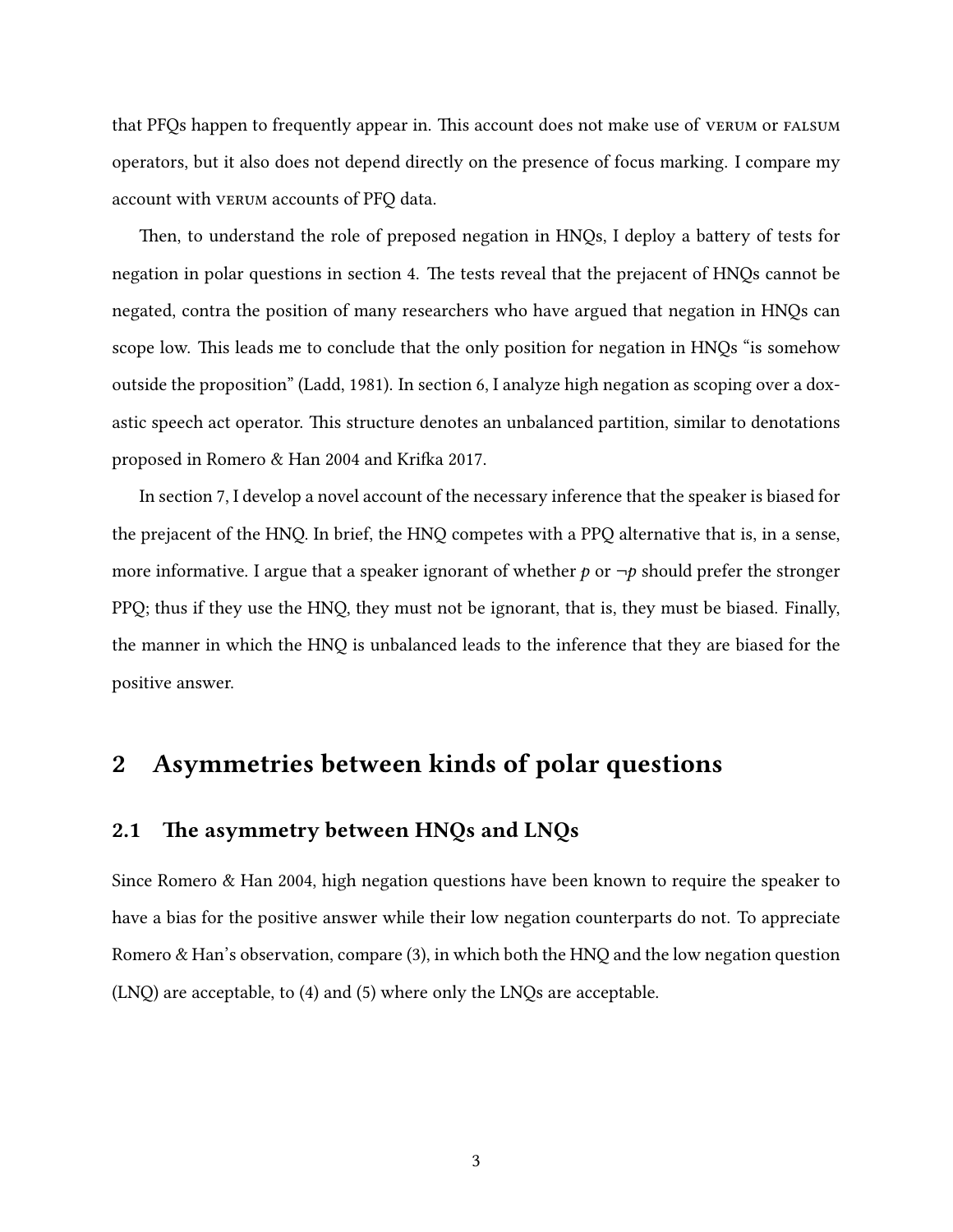- <span id="page-3-0"></span> $(3)$  A expects her roommate Moira to be home, but she looks everywhere and can't find her. A does find their mutual roommate B in the last room that she checks. A says to B:
	- a. Is Moira not home? low negation question (LNQ) b. Isn't Moira home? high negation question (HNQ)
	-
- <span id="page-3-1"></span>(4) A wants to find Moira, but has no expectations about whether she is home or not. She looks everywhere and can't find her. But A does find B, and says:
	- a. Is Moira not home?
	- b. #Isn't Moira home?
- <span id="page-3-2"></span>(5) A has been in a windowless office for the last eight hours. It is equally likely that it could be nice out or not. Then B walks in rubbing her hands together and stamping her feet, and says, "I hate the weather in this town!" A replies:
	- a. Is it not nice out?
	- b. #Isn't it nice out?

In all three examples, there is compelling contextual evidence for the negative answer, which is one way to license a LNQ (Büring & Gunlogson 2000; see [\(14b\)](#page-11-0) below), thus all of the LNQs are acceptable. But only in [\(3\)](#page-3-0) does the speaker A have a prior expectation that the positive answer is true, and only in that context is the HNQ acceptable. Data like this has led researchers to posit the following generalization [\(Romero & Han, 2004;](#page-45-0) [Sudo, 2013;](#page-45-4) [Domaneschi et al., 2017;](#page-41-4) [AnderBois,](#page-41-0) [2019;](#page-41-0) [Frana & Rawlins, 2019\)](#page-42-0):

<span id="page-3-4"></span>(6) Speaker bias condition:

A HNQ with propositional content  $p$  below the negation (HNQ- $p$ ) is felicitous only if the speaker is or was recently biased for  $p$ 

[Romero & Han](#page-45-0) show that the generalization holds in several languages besides English, including Modern Greek, Spanish, Bulgarian, Korean, and German (see also [Hartung 2009](#page-43-2) on German HNQs). It has also been claimed in Hungarian [\(Gyuris, 2017\)](#page-43-3) and Turkish Sign Language (Gökgöz [& Wilbur, 2017\)](#page-42-3).<sup>[3](#page-3-3)</sup> Since the phenomenon is crosslinguistic, we would like to have a principled

<span id="page-3-3"></span><sup>&</sup>lt;sup>3</sup>In Japanese, the distinction between "high" and "low" negation is usually indicated via prosody rather than syntactic position [\(Ito & Oshima 2014;](#page-43-4) [Shimoyama et al. 2019\)](#page-45-5). [Frana & Rawlins](#page-42-0) [\(2019\)](#page-42-0) demonstrate HNQ-type bias in Italian negative polar questions, despite that there is no overt syntactic distinction between high and low negation.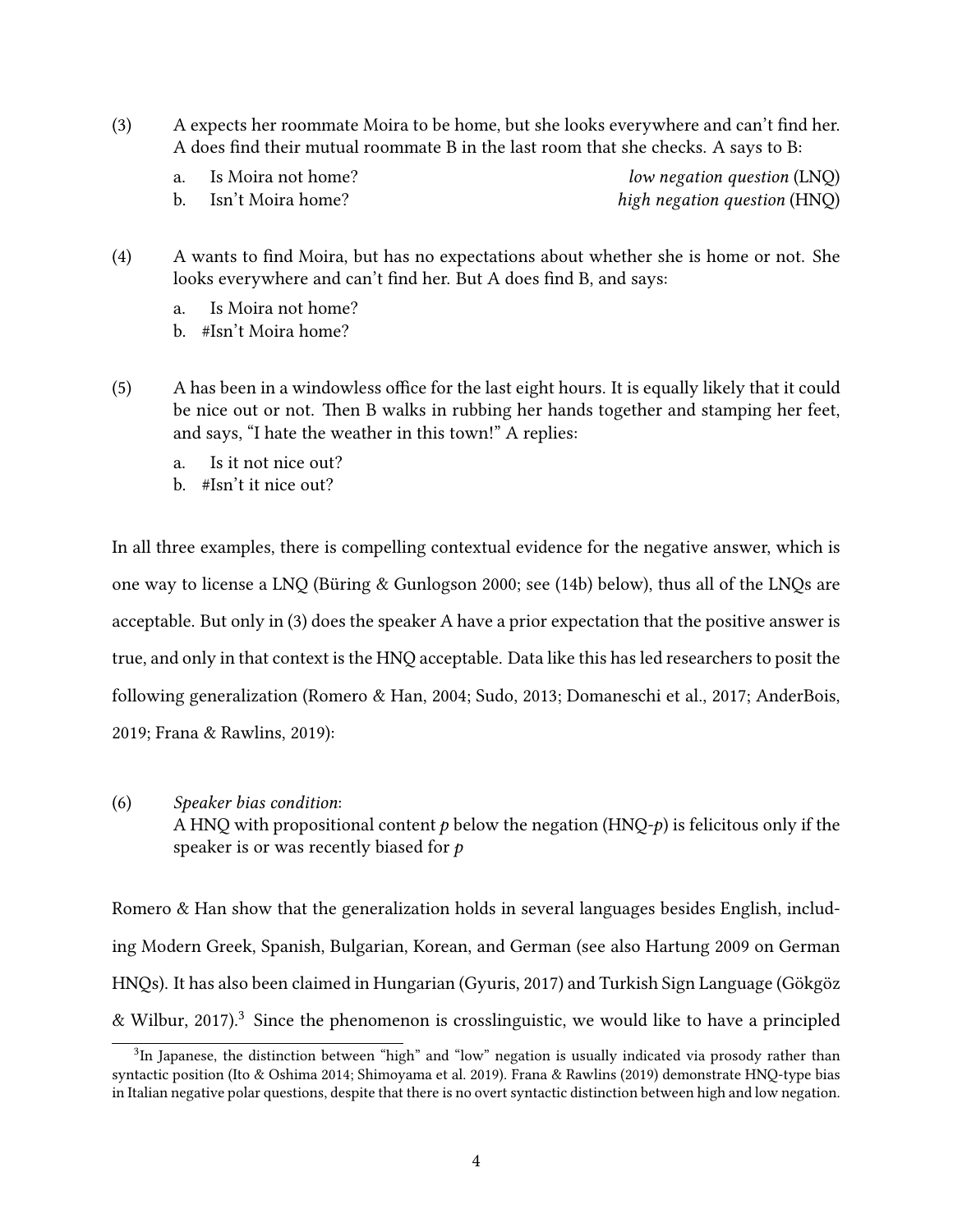explanation for it. As [AnderBois](#page-41-1) [\(2011,](#page-41-1) 223) notes, this poses a challenge for [Romero & Han'](#page-45-0)s account, since they stipulate that preposed negation introduces verum (p. 613), and so the link between preposed negation and speaker bias remains unexplained.

#### <span id="page-4-5"></span>2.2 Two asymmetries between HNQs and PFQs

There are two asymmetries between HNQs and PFQs. First, focus marked expressions require an antecedent in which backgrounded (non-focused) material is given (cf. [Kratzer, 1991;](#page-43-5) [Rooth, 1992;](#page-45-6) [Schwarzschild, 1999,](#page-45-7) i.a.). Polarity focus in PFQs is no different in this regard. For example, in  $(2)$ , B's use of polarity focus is licensed by A's utterance, which provides the required antecedent for the prominence shift. Compare this to  $(1)$ , repeated in  $(7)$  with added example sentences, in which the antecedent for polarity focus is missing from the context.

<span id="page-4-1"></span><span id="page-4-0"></span>(7) A: Ok, now that Stephan has come, we are all here. Let's go!

a. B: Isn't JANE coming? [\(Romero & Han, 2004,](#page-45-0) 610)

- b. B: # ISN'T Jane coming?
- <span id="page-4-2"></span>c. B: # IS Jane coming?
- <span id="page-4-3"></span>d. B: Is JANE coming?

If we try to shift prominence to the auxiliary as in  $(7b)$ , the HNQ becomes infelicitous. The PFQ [\(7c\)](#page-4-2) is also infelicitous, even though the same question without polarity focus in [\(7d\)](#page-4-3) is felicitous. This poses a challenge for vertum/falsum accounts that unify the two kinds of questions: If we thought that the distributions of both HNQs and PFQs were regulated entirely by conditions on the use of verum/falsum, then their distributions should not come apart in this way.

The explanation for the asymmetry must be that polarity focus is a kind of focus, and so requires a focus antecedent. High negation on the other hand is not a kind of focus, thus it can be used even when there is no focus antecedent.

<span id="page-4-4"></span>The second empirical asymmetry between HNQs and PFQs is that HNQs necessarily convey a speaker bias, while the speaker bias conveyed by PFQs is context sensitive. To see this, compare the biased PFQ in [\(2\)](#page-1-0) to the PFQ in [\(8a\),](#page-5-1) which is felicitous but unbiased.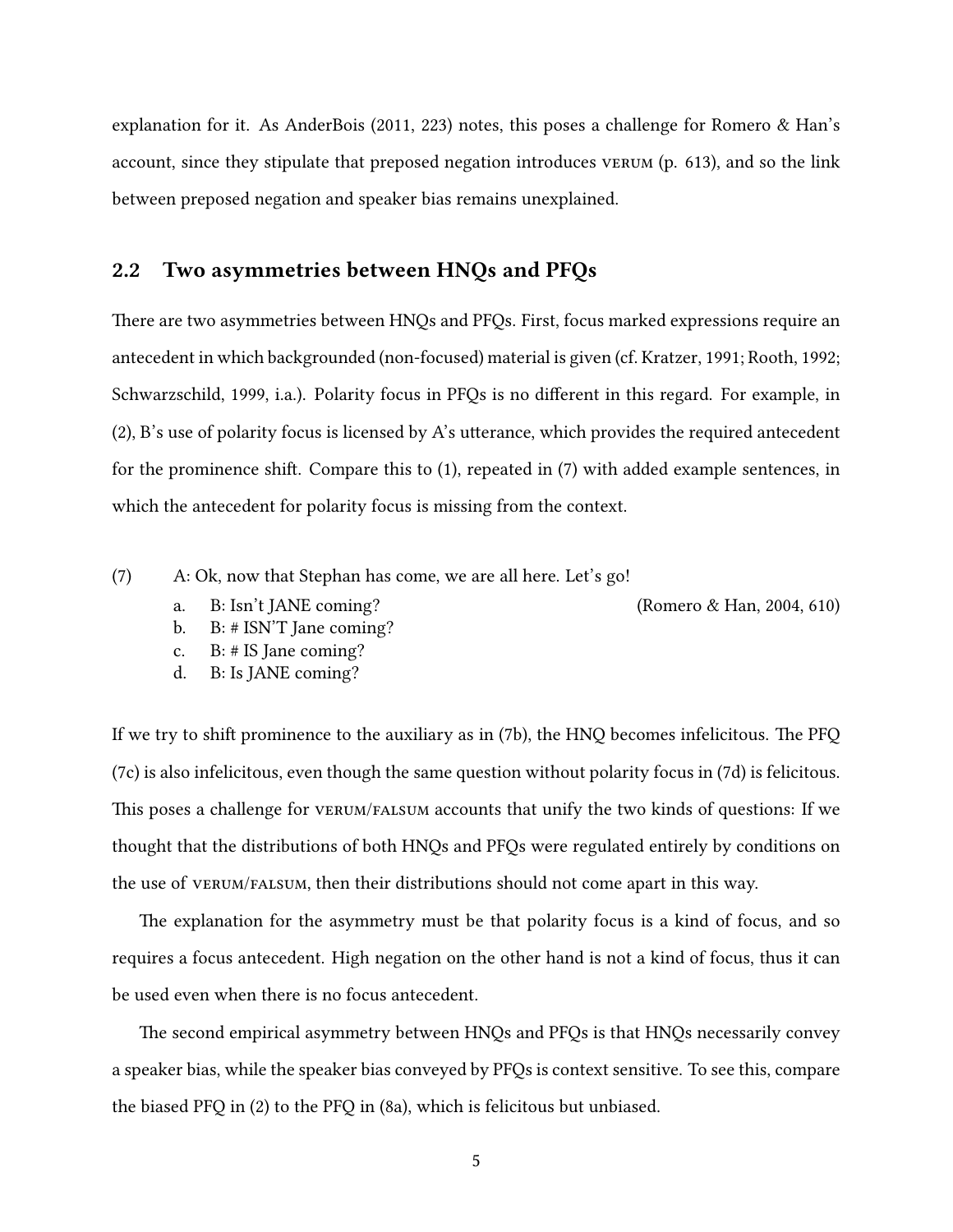- <span id="page-5-1"></span>(8) B wants to know whether Jill will be at a meeting for members. But B lacks an opinion about whether Iill is a member. B: Will Jill be at the meeting? A: If she's a member, she will.
	- a. B: IS she a member?  $\leftrightarrow$  B believed she isn't a member
	- b. B: # ISN'T she a member?  $\rightsquigarrow$  B believed she is a member

<span id="page-5-2"></span>Despite that the context of [\(8\)](#page-4-4) stipulates that B lacks a bias about whether Jill is a member, the PFQ in [\(8a\)](#page-5-1) is perfectly felicitous. The HNQ in [\(8b\)](#page-5-2) on the other hand is infelicitous in this context, presumably because the bias it necessarily conveys clashes with the context. If both of these question types introduce a verum or falsum operator that triggers speaker bias, then this asymmetry is unexpected.<sup>[4](#page-5-3)</sup>

The central fact about HNQs is that they *always* convey a bias for the propositional prejacent of the question, as laid out in [\(6\).](#page-3-4) [\(8\)](#page-4-4) shows that it is an equally crucial fact about PFQs that they do not always convey a speaker bias. Instead, PFQ bias seems to be conditioned by the context.

## <span id="page-5-0"></span>3 Why some polarity focus questions are biased

My account of bias in PFQs is based on the kinds of conversational contexts they happen to frequently appear in, in combination with general pragmatic principles.<sup>[5](#page-5-4)</sup> In a nutshell, if an interlocutor implies some proposition  $p$ , then a speaker can cast doubt on  $p$  just by virtue of asking a polar question about whether  $p$  (abbreviated as ?p). In other words, the speaker questions the implied proposition  $p$ , thereby casting doubt on  $p$ . Via a further pragmatic process, this doubt can be strengthened into a bias for  $\neg p$ . One prediction of this account is that polarity focus is not

<span id="page-5-3"></span> $4A$  reviewer points out that [Romero & Han](#page-45-0) [\(2004,](#page-45-0) 624ff.) first introduce the vERUM operator relative to certain uses of the adverb *really*, and asks if my criticisms and positive proposals are meant to apply to it. Note that the question "Is she really a member?" would be infelicitous in [\(8\).](#page-4-4) Intuitions for *really* diverge from polarity focus in other ways. For example, if you ask if I got a haircut, I can reply, "I DID get a haircut," whereas "I really did/DID get a haircut" would be infelicitous. See further discussion in [Gutzmann et al. 2020,](#page-42-1) 17, fn. 7, and [Goodhue 2022,](#page-42-2) 154. I conclude that really is a distinct phenomenon from polarity focus. In fn. [13](#page-12-0) below, I make a suggestion for the analysis of really-Q bias based on verum.

<span id="page-5-4"></span> $5$ The account laid out in this section has been previously described in [Goodhue 2018b](#page-42-4)[,a.](#page-42-5)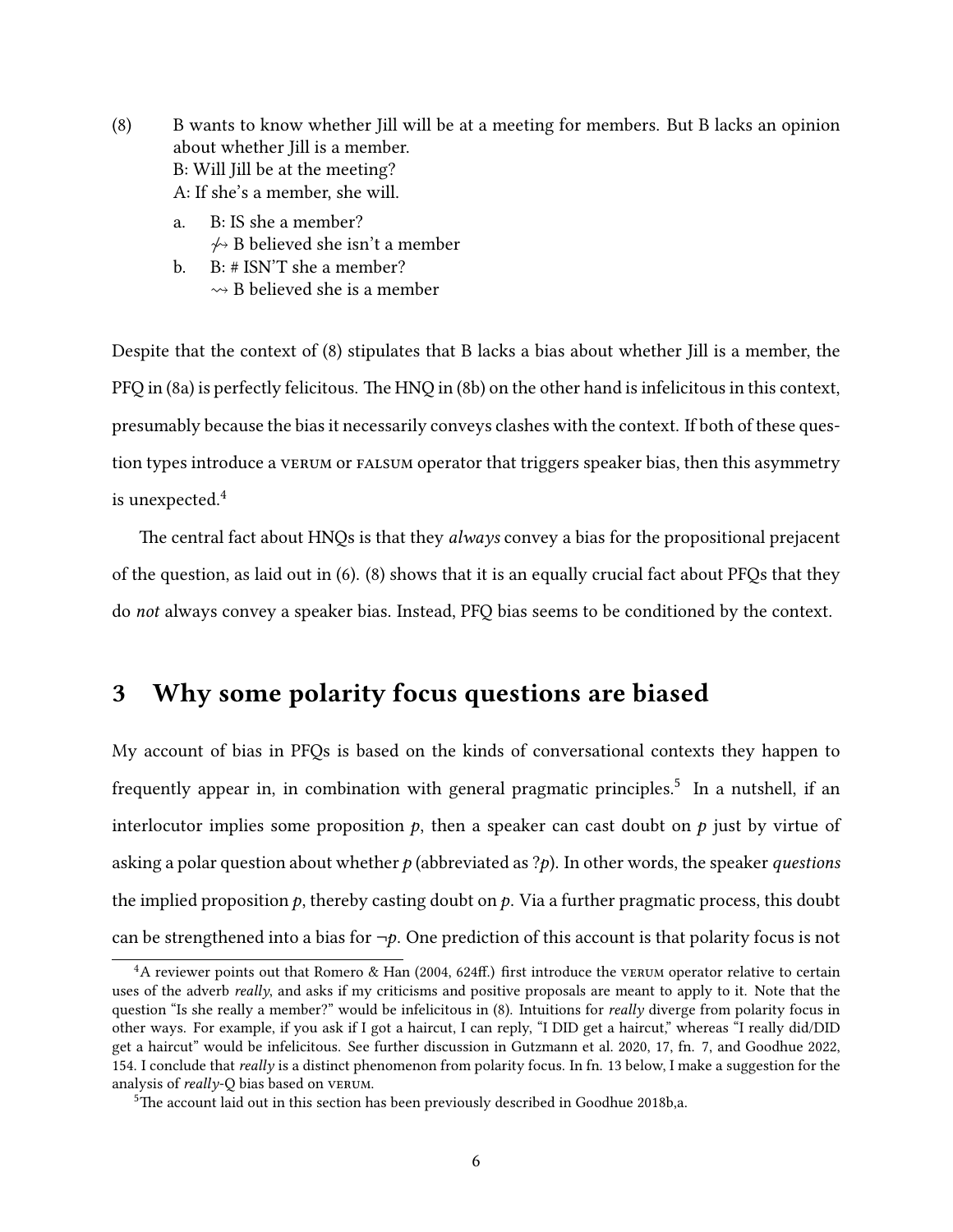required in order for bias to be derived; there could be focus elsewhere in the sentence (e.g. the subject or the verb), or even no focus at all. Another prediction is that the polarity of the bias need not oppose the polarity of the question. I will compare my account to verum accounts.

## <span id="page-6-3"></span>3.1 Account of speaker bias in PFQs

<span id="page-6-0"></span>Consider the following biased PFQ:

(9) A: Dinah likes Ivy. B: DOES Dinah like Ivy?  $\rightarrow$  B believed that Dinah does not like Ivy

Let p be the proposition that Dinah likes Ivy. Using " $\square$ " to represent doxastic necessity, we can abbreviate the goal of our bias derivation as  $\Box\neg p$ . In [\(9\),](#page-6-0) A asserts p. Given [Grice'](#page-42-6)s [\(1989,](#page-42-6) 27) maxim of quality, "Try to make your contribution one that is true," including the first submaxim, "Do not say what you believe to be false," A conveys that she believes  $p$ . According to [Stalnaker'](#page-45-8)s [\(1978\)](#page-45-8) theory of assertion and common ground, A also intends her interlocutor to accept  $p$  as true, and to update the common ground with  $p$ . The common ground is a set of propositions representing the mutual beliefs of the interlocutors. The context set  $c$  is the conjunction of these propositions, the set of all worlds compatible with all of the interlocutors' mutual beliefs. If B were to accept A's assertion, she would update the common ground with  $p$ . The resulting context set c would then only contain *p*-worlds.

But this is not what happens in [\(9\).](#page-6-0) Instead, B responds to A by asking  $p$  (Does Dinah like  $Iv\gamma$ ?). Crucially, there are general constraints on asking questions: both [Roberts](#page-44-5) [\(1996/2012,](#page-44-5) 14) and Büring [\(2003,](#page-41-5) 541) propose what I will call the *interrogativity principle*: $^6$  $^6$ 

(i) Informativity principle: Assert a proposition  $p$  only if the context set c does not entail or contradict  $p$ (i.e.  $p$  must be true in some but not all worlds in  $c$ )

<span id="page-6-2"></span><span id="page-6-1"></span> $6$ The interrogativity principle is related to [Stalnaker'](#page-45-8)s [\(1978,](#page-45-8) 88) informativity principle: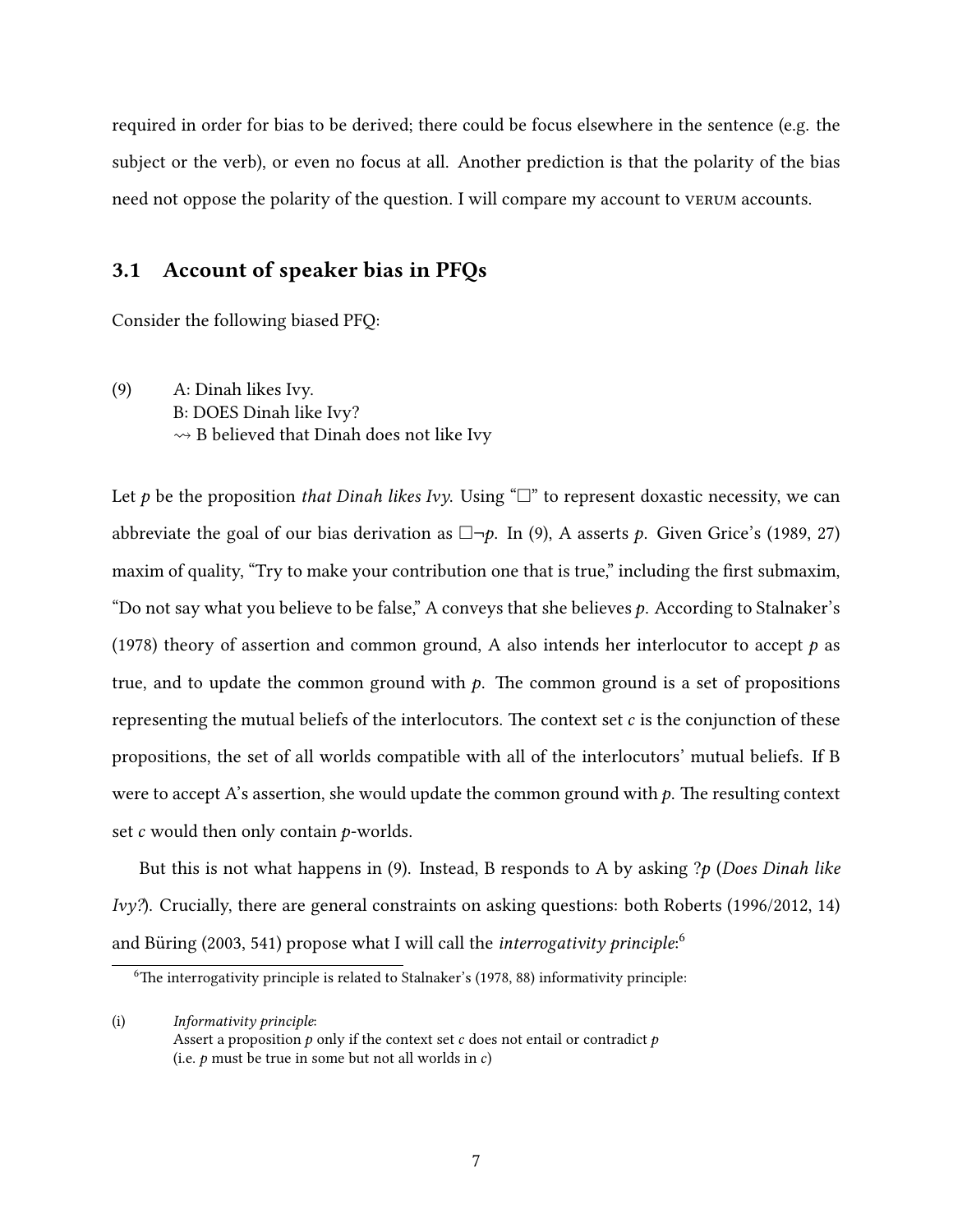(10) Interrogativity principle:

Ask a question Q only if the context set c does not entail a complete answer to  $Q$ .

I assume that  $p$  is a complete answer to ? $p$  [\(Hamblin 1973,](#page-43-6) Karttunen 1977, [Groenendijk & Stokhof](#page-42-7) [1984,](#page-42-7) among many others). So if p were mutually believed, c would entail p and ?p would be infelicitous by [\(10\).](#page-6-2) Thus, by asking ?p, B signals that c does not entail p, that p is not mutually believed. Since it is mutually believed that A believes  $p$  as a result of A's assertion, the reason that  $c$  does not entail  $p$  must be that B does not believe it,  $\neg \Box p$ .<sup>[7](#page-7-0)</sup>

So far we are only part way to our goal, since the speaker bias inference in [\(9\)](#page-6-0) is something stronger than  $\neg \Box p$ , namely  $\Box \neg p$ . This gap can be bridged using an idea familiar from the quantity implicature literature that derives strong or secondary implicatures from weak or primary implicatures [\(Sauerland 2005;](#page-45-9) [Fox 2007;](#page-41-6) [Geurts 2010;](#page-42-8) also used in explanations of neg-raising in [Bartsch 1973;](#page-41-7) [Horn 1989\)](#page-43-8). The inference  $\neg \Box p$  is strengthened to  $\Box \neg p$  only when the context supports the assumption that the speaker is *opinionated* about  $p$ , which is to say that she either believes p or  $\neg p$ , i.e.  $\Box p \lor \Box \neg p$ . But if she either believes p or  $\neg p$ , and we have concluded that it is not the case that she believes p, it follows that she believes  $\neg p$ . That is, the combination of ¬ $\Box p$  and  $\Box p \vee \Box \neg p$  entails the bias inference  $\Box \neg p$ .<sup>[8](#page-7-1)</sup>

This account makes several predictions that are explored in the remainder of this section.

#### <span id="page-7-2"></span>3.2 PFQ bias correlates with speaker opinionatedness

Given the role of opinionatedness in the derivation, the more likely that a speaker is opinionated about  $p$  in a context, the more likely we are to infer that their PFQ conveys a bias. For example, if we know that B in [\(9\)](#page-6-0) is very close with both Dinah and Ivy, then it is highly likely that B has an opinion about whether Dinah likes Ivy, and so we feel that the speaker's PFQ gives rise to the

<span id="page-7-0"></span><sup>&</sup>lt;sup>7</sup>An alternative way to derive  $\neg \Box p$  would be to require any speaker who asks ?p to be ignorant (or lack an opinion) about the answer. If we represent ignorance as  $\neg \Box p \land \neg \Box \neg p$ , then  $\neg \Box p$  follows any time a speaker asks ?p. However, this approach is a nonstarter because ignorance obviously conflicts with the bias inference  $\Box \neg p$  that we are trying to derive for [\(9\).](#page-6-0) More generally, there are uses of questions that are incompatible with a blanket ignorance requirement, e.g. exam questions (Krifka, 2012).

<span id="page-7-1"></span> $8$ See [Reese](#page-44-6) [\(2007\)](#page-44-6) for a similar explanation for bias in other kinds of questions that contain prominence shifting, though not polarity focus.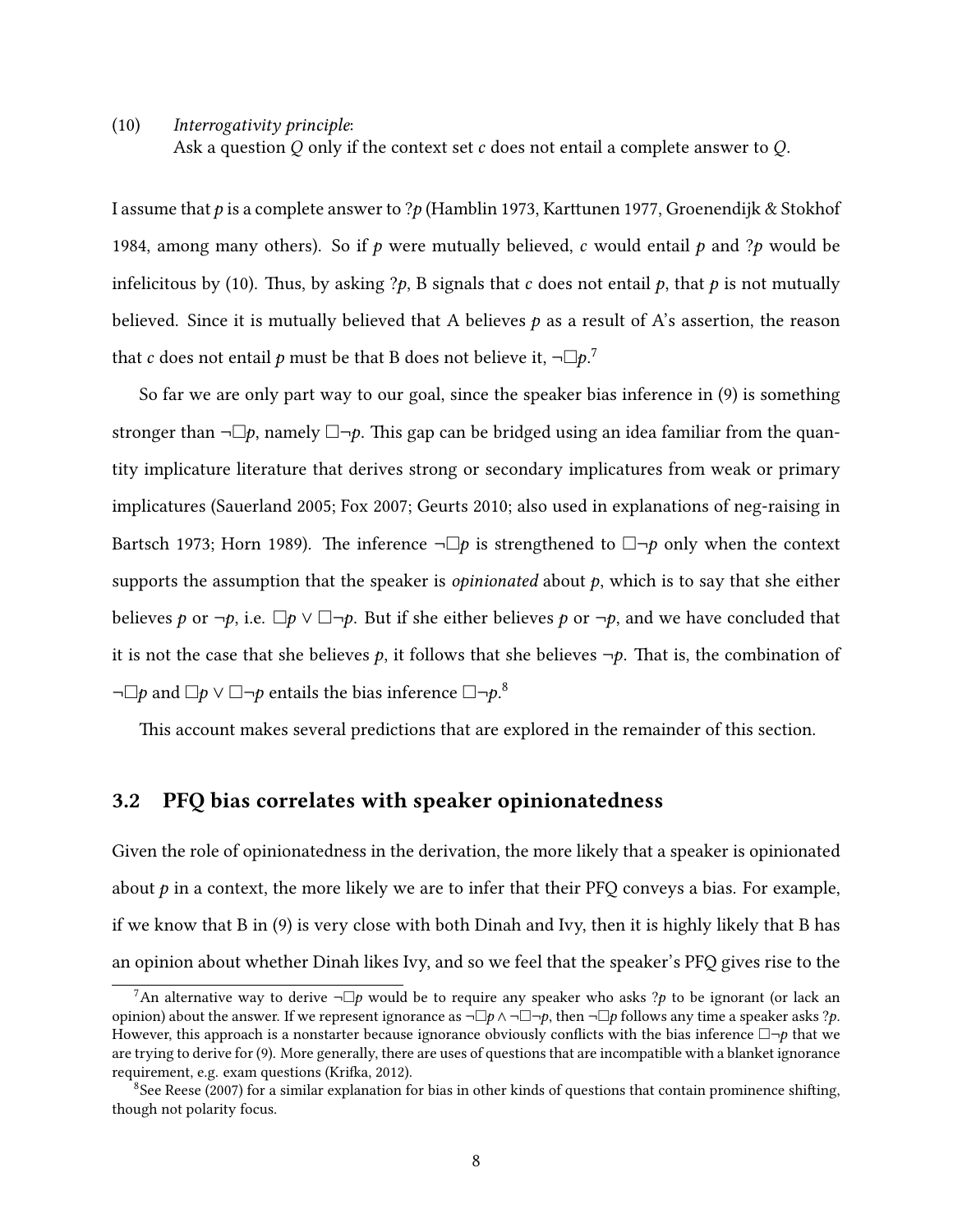bias inference  $\Box\neg p$ . On the other hand, if we know that B is not close with Dinah and Ivy, then it is not likely that B has an opinion about whether Dinah likes Ivy, and it is plausible to imagine B using the PFQ in [\(9\)](#page-6-0) without conveying the bias inference, but instead conveying something weaker, like surprise or lack of awareness.<sup>[9](#page-8-0)</sup> These two different inferences can be brought out by possible continuations of [\(9\).](#page-6-0) In the first context, B can follow her PFQ with, "I don't think she does." In the second context she can follow the PFQ with, "I didn't know that."

<span id="page-8-1"></span>Here is another example demonstrating a lack of opinion leading to a weaker, surprise/unawareness inference:

 $(11)$  A is telling B about a new club she has joined. Both know that B knows little about it. A: And Jill is a member too. B: IS she? That's nice!  $\leftrightarrow$  B believed that Jill isn't a member.

In [\(11\),](#page-8-1) A asserts  $p$ , but B is not opinionated about  $p$ , so strong speaker bias is not derived.

## 3.3 PFQ bias depends on whether an interlocutor conveys commitment

#### to the proposition questioned

Consider again [\(8\),](#page-4-4) in which the PFQ conveys no bias, repeated here:

[\(8\)](#page-4-4) B wants to know whether Jill will be at a meeting for members. But B lacks an opinion about whether Jill is a member. B: Will Jill be at the meeting? A: If she's a member, she will. B: IS she a member?  $\leftrightarrow$  B believed she isn't a member

This context is lacking two crucial conditions for the bias derivation laid out above. The first is that no one expresses a belief in the propositional prejacent of the question,  $p$ . A's mention of  $p$ that licenses B's use of polarity focus is embedded in the protasis of a conditional. The second

<span id="page-8-0"></span> $9$ Thank you to a reviewer for *NLS* for suggesting the paraphrase in terms of awareness.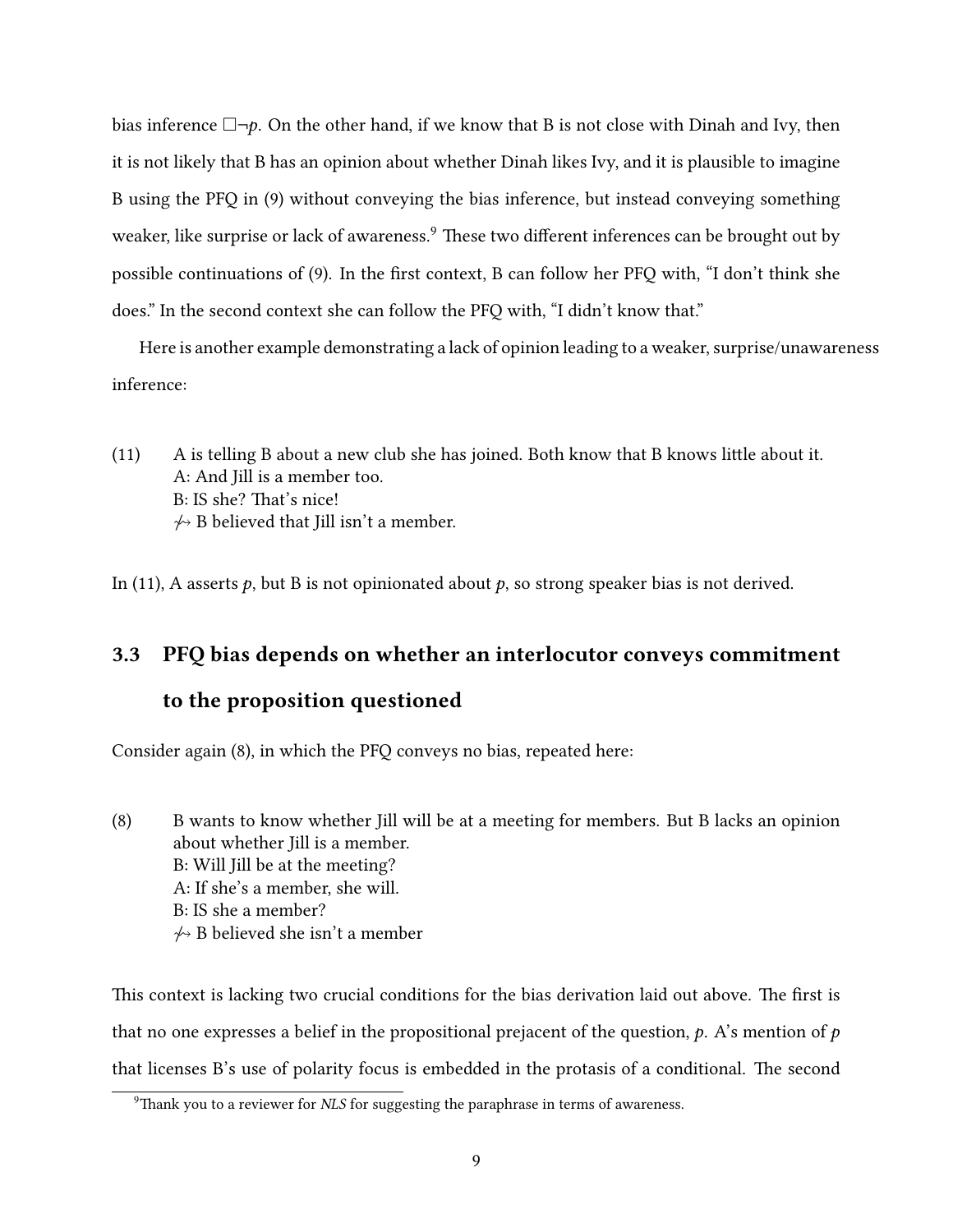is that B lacks an opinion about  $p$ . As a result, the bias derivation outlined above cannot get off the ground, and we do not infer that B is biased. A similar example is demonstrated in [Goodhue](#page-42-4) [2018b,](#page-42-4) 100, ex. (24).

This explains why bias arises from PFQs in some contexts and not others. It is just a coincidence that many contexts that license polarity focus also feature an interlocutor asserting  $p$  plus an opinionated speaker.

#### 3.4 Bias without polarity focus

Another prediction of this theory is that, if we can find a context that provides all of the necessary inputs for a bias derivation but that does not license polarity focus, then bias should still be derived. This is indeed what we find.

<span id="page-9-0"></span>(12) A and B are planning a potluck. A: Mark is bringing a salad, and Jane baked a pie. B: Wait. Is Jane coming?  $\rightarrow$  B believed that Jane isn't coming.

In [\(12\),](#page-9-0) B can take A's utterance to imply that Jane is coming  $(p)$ . If the context set c entailed p, then by [\(10\)](#page-6-2) B shouldn't be able to ask ?p. So since she does, B conveys that c does not entail p, and this is because  $\neg \Box p$ . Finally, if B is taken to be opinionated, we derive the bias implicature,  $\Box\neg p^{10}$  $\Box\neg p^{10}$  $\Box\neg p^{10}$  Despite this speaker bias, B's polar question in [\(12\)](#page-9-0) would be severely degraded with polarity focus because the proper antecedent for a prominence shift is absent. Instead, prominence appears most naturally appear on *Jane*, though it could also land on *coming* (cf. biased questions in which prominence lands on the verb in [Romero & Han 2004](#page-45-0) and [Frana & Rawlins 2019\)](#page-42-0). So speaker bias can arise even in the absence of polarity focus, as predicted.<sup>[11](#page-9-2)</sup>

<span id="page-9-2"></span><span id="page-9-1"></span> $10$ If we take B not to be opinionated, we derive a weaker reading, like that described in [section 3.2.](#page-7-2)

 $11$  Given that focus marking plays no role in my account of bias, a reviewer asks why it seems to be obligatory in many biased questions, such as [\(9\).](#page-6-0) The answer is that focus triggers a presupposition, and so is subject to the principle of maximize presupposition; see [Goodhue 2022,](#page-42-2) p. 123 and references contained there.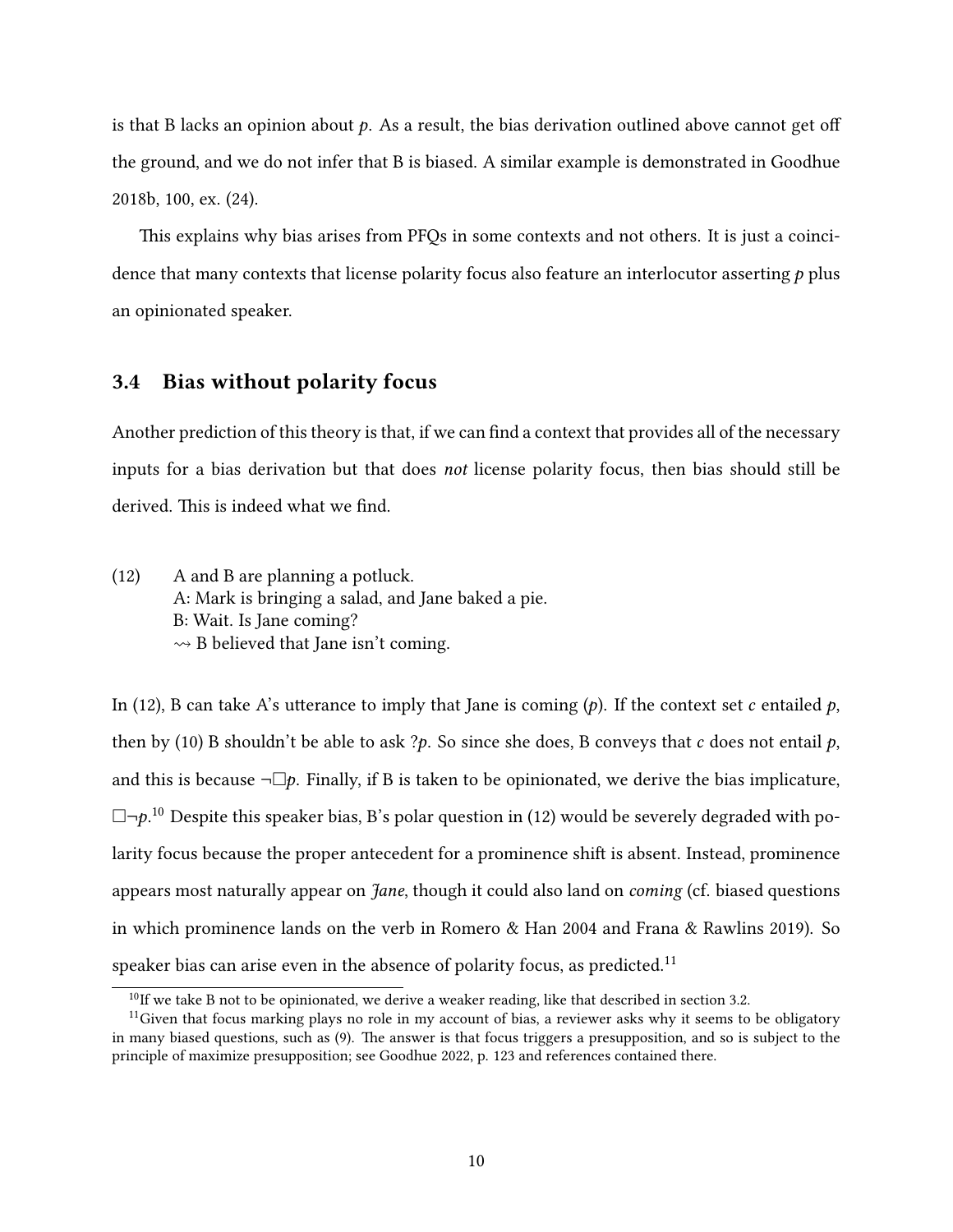#### 3.5 Bias for the propositional prejacent of the question

In all examples we have seen so far, the polarity of the bias is always opposite from that of the question, i.e. the bias is always against the propositional prejacent of the question. This is one of the common features between HNQs and PFQs identified by [Romero & Han](#page-45-0) [\(2004\)](#page-45-0). Insofar as we think of HNQs as negative, this generalization is correct for HNQs: HNQs always convey a bias toward the propositional prejacent embedded under the high negation. However, [\(13\)](#page-10-0) shows that not all biased polar questions convey a bias that opposes the polarity of the question.

<span id="page-10-0"></span>(13) Jane is not present: A: Everyone's here, let's go! B: Wait. Is Jane coming?  $\rightarrow$  B believed that Jane is coming.

In [\(13\),](#page-10-0) Jane's absence plus A's assertion implies that A believes that Jane is not coming  $(\neg p)$ . Like for [\(12\),](#page-9-0) if c entailed  $\neg p$ , then by [\(10\)](#page-6-2) B shouldn't be able to ask ?p. So since she does, B conveys that c does not entail  $\neg p$ , and this is because  $\neg \Box \neg p$ . Finally, if B is taken to be opinionated, we derive the bias implicature,  $\Box p$ . Like for [\(12\),](#page-9-0) polarity focus would be infelicitous in [\(13\)](#page-10-0) because the proper antecedent is missing, but the bias can be derived independently, as predicted.

Interestingly, the polarity of the bias in [\(13\)](#page-10-0) is identical to the polarity of the polar question.  $(13)$  shows that question bias does not have to oppose the polarity of the question. This is because the polarity of the bias inference is conditioned by the context—specifically, the bias necessarily opposes the proposition  $q$  that was previously implied and is now being questioned. Regardless of whether the question has the same polarity as the previous implication  $q$  or the opposite, the bias derived will always oppose that implication. In [\(13\),](#page-10-0) the implication q is  $\neg p$  that Jane is not *coming*, and so the bias is for  $p$ .

Despite [\(13\),](#page-10-0) question bias almost always opposes the polarity of the question. Here's why: The biased question is frequently questioning a proposition for which there is salient evidence in the context, especially in the form of an assertion of that proposition. When this is the case,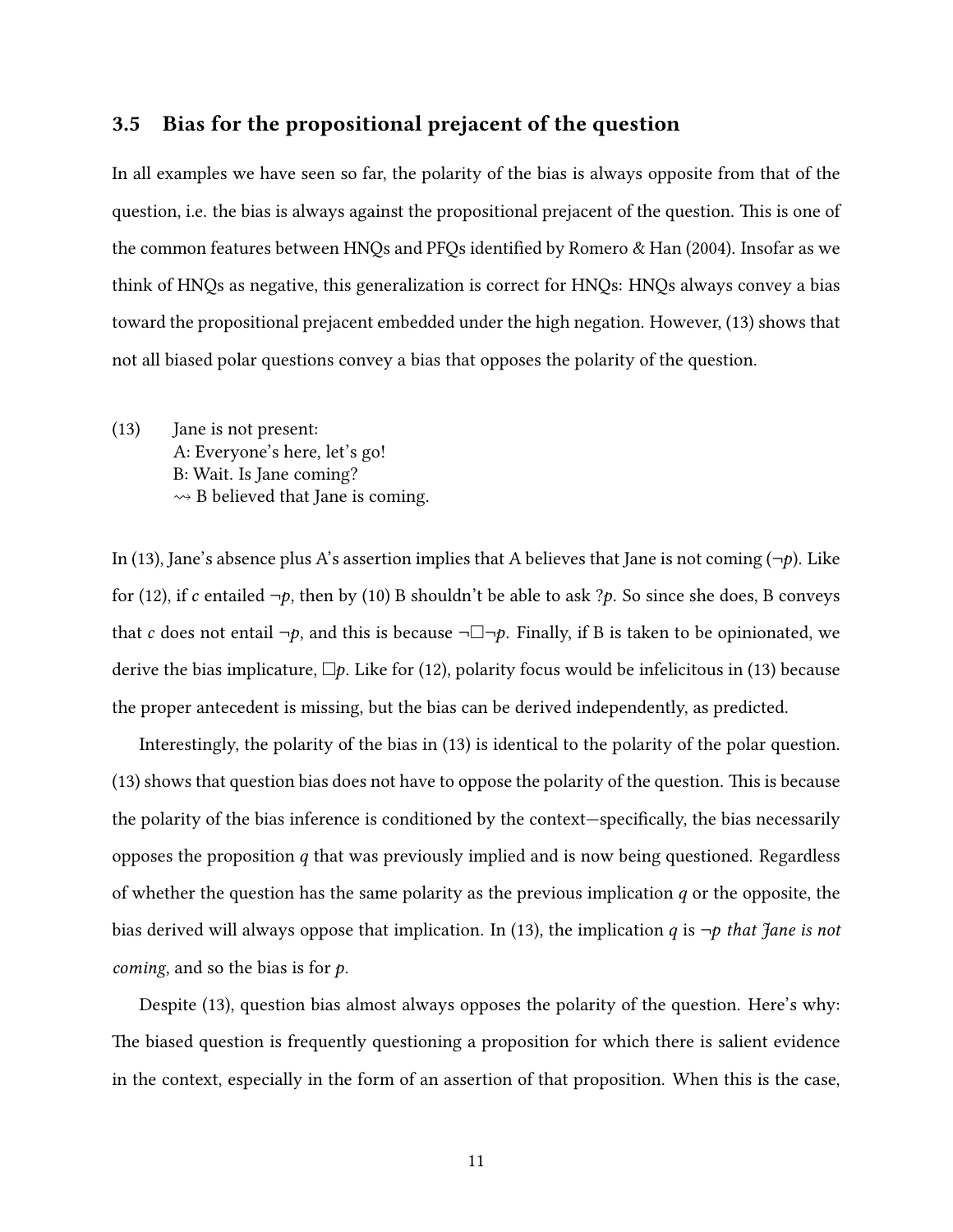the question is subject to an evidential condition (based on Büring & Gunlogson 2000; [Sudo 2013;](#page-45-4) [Trinh 2014;](#page-45-10) [Roelofsen & Farkas 2015;](#page-44-7) [Domaneschi et al. 2017;](#page-41-4) [Frana & Rawlins 2019\)](#page-42-0):<sup>[12](#page-11-1)</sup>

- <span id="page-11-2"></span>(14) Evidential condition on the polarity of polar questions
	- a. Positive polar questions (PPQs) are incompatible with compelling contextual evidence for  $\neg p$  (= compatible with evidence for p, or no evidence either way)
	- b. Low negation questions (LNQs) require compelling contextual evidence for  $\neg p$

<span id="page-11-0"></span>This evidential condition forces the question to have the same polarity as the proposition being questioned. Since the polarity of the bias opposes the polarity of the proposition questioned, the polarity of the bias opposes the polarity of the question asked. [\(13\)](#page-10-0) is a rare example in which the evidence for the proposition being questioned is implicit enough to allow the evidential condition in [\(14\)](#page-11-2) to be obviated. Note that the question could have been phrased negatively as "Is Jane not coming?", and the bias conveyed would have been the same.

#### 3.6 Comparison to verum accounts

In recent work, [Frana & Rawlins](#page-42-0) [\(2019\)](#page-42-0) posit a verum operator with roughly the semantics of [Romero & Han'](#page-45-0)s [\(2004,](#page-45-0) 627) vertum, except that, building on an innovation in [Romero 2015,](#page-44-3) vertum makes a presuppositional, rather than at-issue, contribution:

<span id="page-11-3"></span>(15)  $\left[\text{VERUM}\right]^{c,w} = \lambda p_{\langle s,t \rangle}$ <br>Defined for  $c, w \geq 0$ Defined for p, c, w only if  $\forall w' \in Epi_x(w)[\forall w'' \in Conv_x(w')[p \in CG_{w''}]]$ <br>"x is sure that in all worlds satisfying their quality "x is sure that, in all worlds satisfying their conversational goals,  $p$  is  $CG$ ." [\(Frana & Rawlins, 2019,](#page-42-0) 32)

x is fixed to a contextually provided individual by the illocutionary force of the utterance ( $x =$ 

<span id="page-11-1"></span><sup>&</sup>lt;sup>12</sup>For Büring & Gunlogson [\(2000,](#page-41-3) 7), contextual evidence is compelling if it "has just become mutually available to the participants in the current discourse situation," and "would allow the participants to assume  $p$ ". Goodhue  $\&$ [Wagner](#page-42-9) [\(2018,](#page-42-9) 17) revise this by treating evidence for  $p$  as "a change in the context that increases the likelihood that p is true," since relatively weak evidence for  $\neg p$  could license a LNQ even if it wouldn't enable the speaker to assume  $\neg p$ . Cf. Büring's [\(2003,](#page-41-5) 517 & 541) probabilistic definition of answerhood.

[Van Rooij &](#page-46-0) Šafářová [\(2003\)](#page-46-0), [Romero & Han](#page-45-0) [\(2004\)](#page-45-0) and [Sudo](#page-45-4) [\(2013\)](#page-45-4) point out that LNOs are not only licensed by contextual evidence for  $\neg p$ , but also by relevance of  $\neg p$  to the QUD, or speaker interest in  $\neg p$ .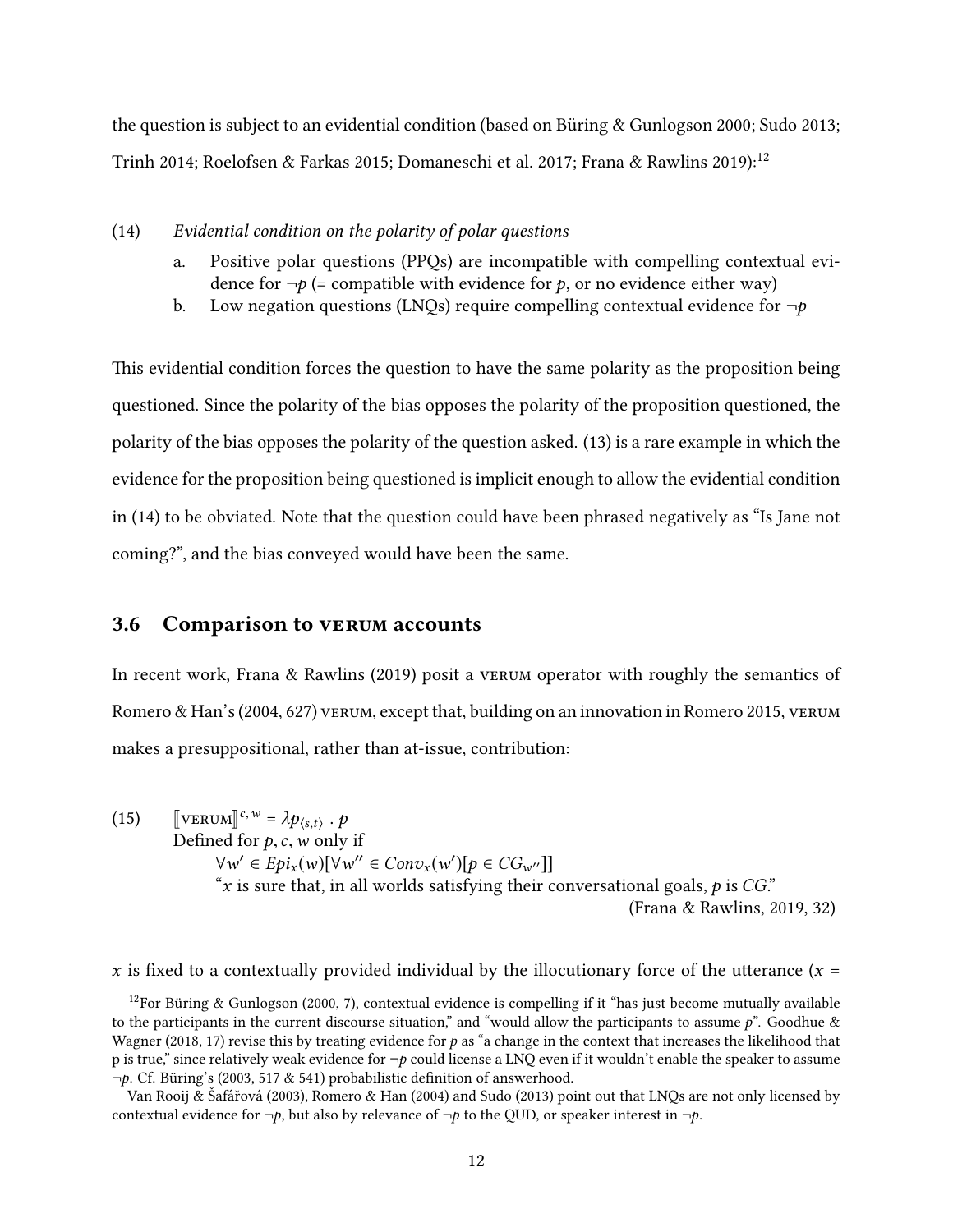speaker in assertions,  $x =$  addressee in questions). [Frana & Rawlins](#page-42-0) follow [Romero & Han](#page-45-0) in assuming that utterances containing vertum are meta-conversational, and so their distribution is restricted by a principle of economy, which says not to use a meta-conversational move unless necessary to resolve a Quality dilemma. The relevant Quality dilemma here is an epistemic conflict in which the speaker has a preexisting bias that the context (especially the addressee) contradicts.

With these ingredients, [Frana & Rawlins](#page-42-0) propose the following updated verum account of bias in PFQs: A asserts  $p$ , and then B chooses to ask a question ?p that contains vertum instead of a simpler question without it. Thus B must be facing an epistemic conflict. The vertum operator presupposes that A has indicated certainty for adding  $p$  to the CG, so for there to be an epistemic conflict, B must be biased for  $\neg p$ , which matches intuitions for [\(9\).](#page-6-0)

What this bias derivation shares with the one I developed above is that it depends on conflict between an interlocutor's previous assertion (or implication) and the speaker's choice to then use a certain kind of question, leading to the inference that the speaker's bias must oppose the interlocutor's commitment.<sup>[13](#page-12-0)</sup> However, whereas my account depends on an independently motivated pragmatics of question asking relative to the common ground, [Frana & Rawlins'](#page-42-0)s (and also [Romero & Han'](#page-45-0)s [\(2004\)](#page-45-0)) depends on a principle of economy that is tailor-made for the verum view of biased questions, and so is less parsimonious.

My account also has broader empirical coverage than verum operator accounts (including [Romero & Han 2004,](#page-45-0) [Frana & Rawlins 2019,](#page-42-0) and [Gutzmann et al. 2020\)](#page-42-1). First, my account explains why bias is present in some PFQs like [\(2\)](#page-1-0) and [\(9\),](#page-6-0) and absent in other PFQs like [\(8\)](#page-4-4) and [\(11\).](#page-8-1) verum accounts on the other hand have to stipulate that verum is present in biased PFQs and absent in unbiased PFQs.

<span id="page-12-0"></span><sup>&</sup>lt;sup>13</sup>[Romero & Han](#page-45-0) [\(2004\)](#page-45-0) initially proposed the semantics for verum that [\(15\)](#page-11-3) is based on for *really*. Suppose then that really denotes something like [\(15\):](#page-11-3) My account will predict bias to arise from a really-Q, without claiming that the move is meta-conversational and subject to a principle of economy. Just by virtue of raising the question  $?p$ while presupposing the addressee's commitment to add  $p$  to the  $CG$ , my account predicts bias to arise from normal conversational dynamics as described in [section 3.1.](#page-6-3) Moreover, it does so while avoiding a unication of the empirical phenomena of really-Qs, PFQs, and HNQs. I see this as a welcome result, given the empirical asymmetries between them pointed out in fn. [4.](#page-5-3)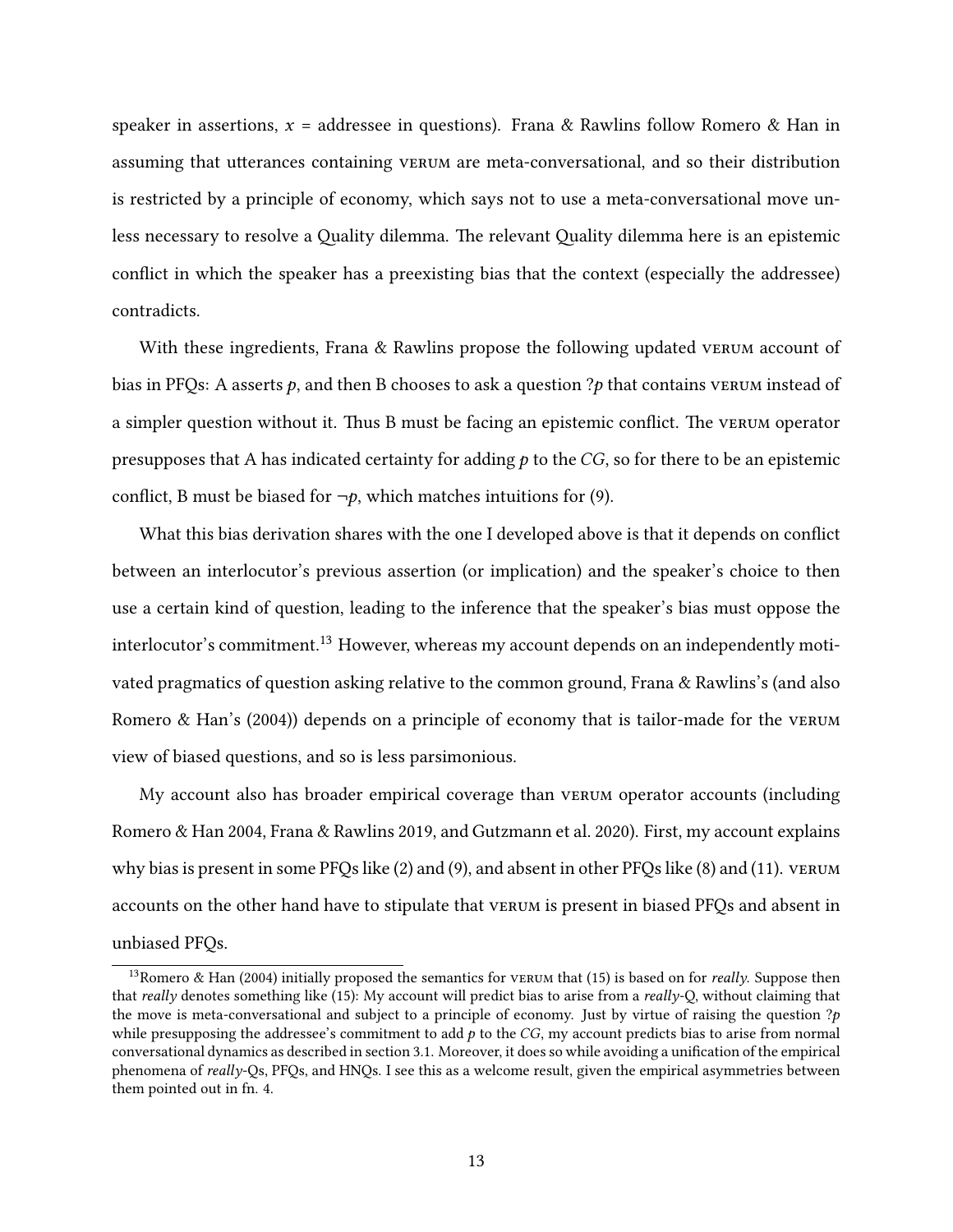A second challenge is that the verum operator is assumed to only be introduced by a few grammatical markers in English—high negation, the adverb really, and prosodic prominence on auxiliaries or verbs—but [\(12\)](#page-9-0) and [\(13\)](#page-10-0) lack such markers (prominence naturally lands on the subject *Jane*), yet they convey the kind of speaker bias typical of PFQs. While my account provides a unified explanation of these examples and PFQs, VERUM accounts need to either say that this bias is explained by an auxiliary theory distinct from verum, or that verum is present in hitherto unexpected sentences. The former route is unparsimonious, especially when compared to the simpler unified account I have proposed. The latter route makes two incorrect predictions for same polarity bias like in [\(13\).](#page-10-0) First, with the semantics in [\(15\),](#page-11-3) if verum were present in [\(13\)B](#page-10-0), it would operate on its complement, the proposition *that Jane is coming*, and the predicted presupposition would be that A is sure that, in all worlds satisfying A's conversational goals, that Jane is coming is CG. Second, B would be predicted to have a negative bias. Neither of these predictions are correct: B's bias is positive in [\(13\),](#page-10-0) and if A is sure about anything related to Jane, it's that Jane is not coming.

Besides being subject to the challenges above, [Gutzmann et al.'](#page-42-1)s [\(2020\)](#page-42-1) account faces another challenge. For them,  $v_{\text{ERUM}}(p)$  means that the speaker wants to prevent the QUD from being downdated (=answered) with  $\neg p$ . They note that if verum operates on the question prejacent, then this would predict exactly the opposite bias from what is actually observed. Their solution (p. 40ff.) is for verum to operate on the true answer. Thus if the speaker thinks  $p$  is true, [Gutz](#page-42-1)[mann et al.](#page-42-1) predict that they want to prevent the QUD from being downdated with  $\neg p$ , while if the speaker thinks  $\neg p$  is true, they predict the speaker wants to prevent the QUD from being downdated with  $p$ . These predictions are in line with intuitions. The problem is that this account doesn't derive the bias; it assumes the bias at the beginning by stipulating what the true answer to the question is.

Despite the challenges I have raised for verum accounts, I suggest in [section 8](#page-37-0) that my account of HNQ bias in [section 7](#page-28-0) could be combined with such operators. What I have objected to here is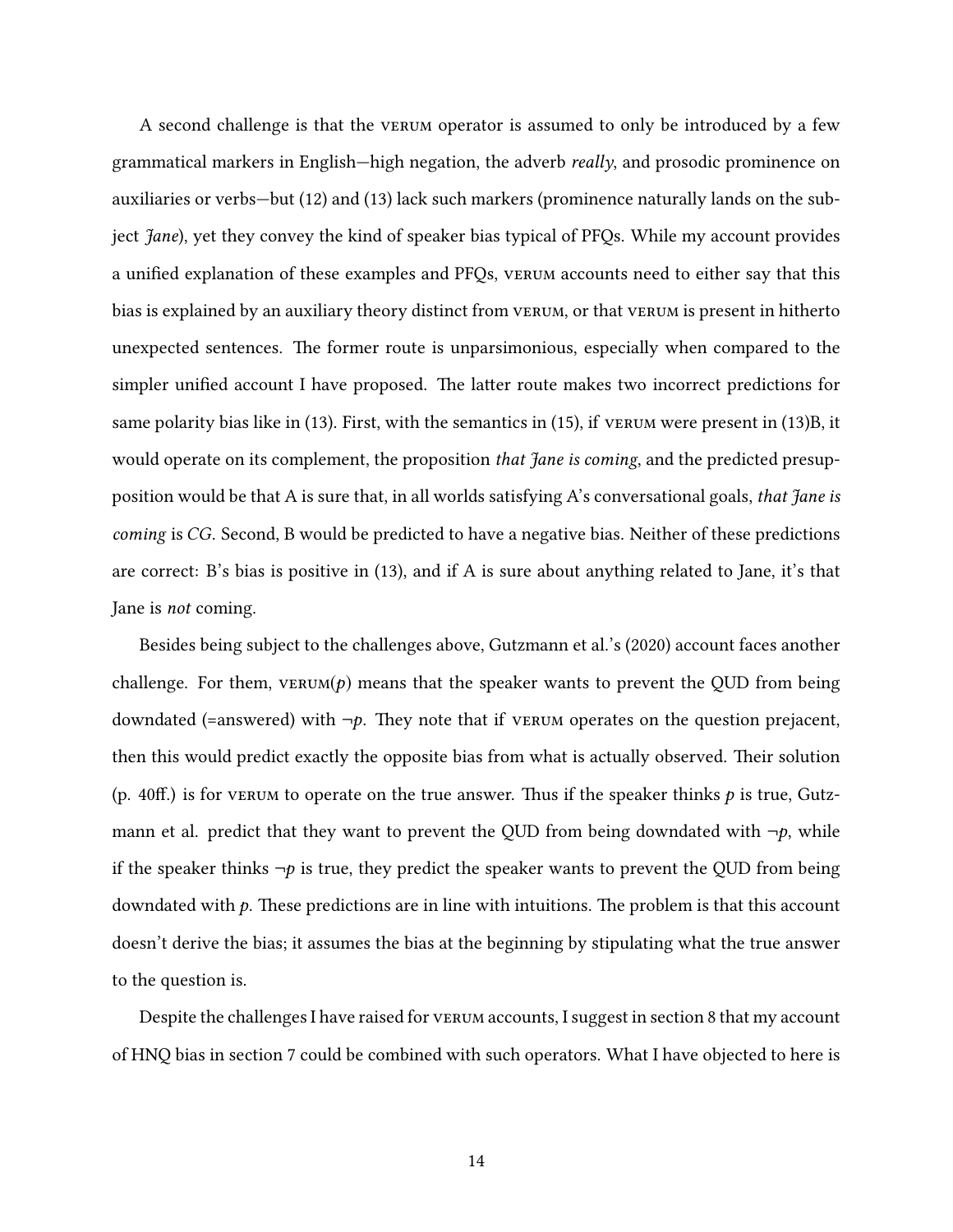the unification of PFQ bias and HNQ bias, and the application of vertum to PFQs.<sup>[14](#page-14-1)</sup> In [section 4,](#page-14-0) I will further object to the view that verrum gives rise to a scope ambiguity with negation in HNQs, and in [section 5,](#page-23-0) I will raise challenges for the falsum view of HNQs.

#### 3.7 Section conclusion

We now have a partial explanation for why biased questions convey the biases that they do: For PFQs, the bias conveyed does not depend directly on unique aspects of their prosody or syntax. Rather, the speaker bias of these questions is derived entirely via independent pragmatic principles. Semantically and syntactically (F-marker notwithstanding), PFQs are no different from polar questions that lack polarity focus. The account proposed allows us to keep a classic semantics for polar questions in place, and it accurately predicts that questions that lack polarity focus can also convey bias.

I turn now to HNQs and their invariable bias. Unlike for PFQs, I will propose that HNQs have a syntax and semantics all their own that plays a direct role in the speaker bias they convey.

## <span id="page-14-0"></span>4 The prejacent of the HNQ is not negated

Given the correspondence between negation, preposing and bias in high negation questions, the goal is to understand where negation is in the structure of HNQs, and what role it plays in interpretation. In declarative sentences, negation reverses truth values. But since polar questions don't have truth values, determining the position and effect of negation will require other diagnostics.

#### 4.1 Polarity items are a poor diagnostic of negation in polar questions

[Ladd](#page-44-0) [\(1981\)](#page-44-0) claims that HNQs are ambiguous between an inner negation reading in which propositional, sentential negation is present, and an outer negation reading in which negation "is some-

<span id="page-14-1"></span><sup>&</sup>lt;sup>14</sup>For a discussion focused on polarity/verum focus as focus, rather than its role in biased questions, see [Goodhue](#page-42-2) [2022.](#page-42-2)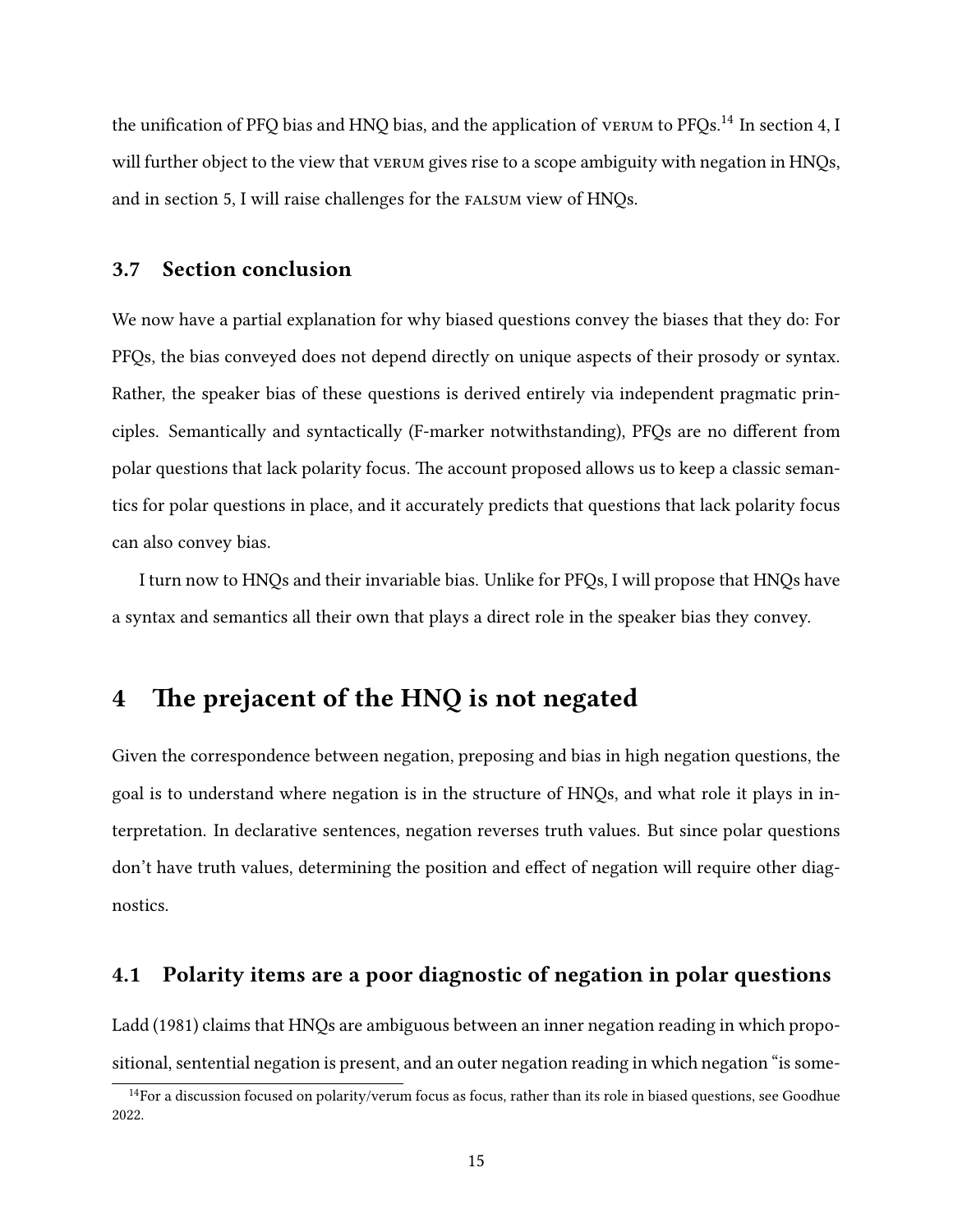how outside the proposition..." Another way he states the ambiguity is that [\(16a\)](#page-15-0) questions  $p$ , while [\(16b\)](#page-15-1) questions  $\neg p$ . Ladd uses the polarity items *either* and *too* to bring out the two supposed readings:

<span id="page-15-1"></span><span id="page-15-0"></span>(16) a. Isn't Jane coming too? outer negation b. Isn't Jane coming either? inner negation

Many speakers find [\(16b\)](#page-15-1) unacceptable; more on that shortly. Whatever intuitive contrast there is between [\(16a\)](#page-15-0) and [\(16b\),](#page-15-1) it's not immediately clear whether it's due to the scope of negation or the polarity items. As [AnderBois](#page-41-1) [\(2011,](#page-41-1) [2019\)](#page-41-0) notes, claims of ambiguity between outer and inner negation are almost always demonstrated via examples with polarity items. For example, [Sudo](#page-45-4) [\(2013\)](#page-45-4) demonstrates inner and outer readings using too and either, and claims that the inner reading requires contextual evidence for  $\neg p$  while the outer reading does not [\(Jeong](#page-43-0) [\(2020\)](#page-43-0) echoes this claim).[15](#page-15-2) However, [Rullmann](#page-45-11) [\(2003\)](#page-45-11) observes that either itself imposes a licensing condition that requires evidence for the falsity of either's complement clause. He then demonstrates that either can even appear in positive polar questions, but notes that there is always a negative implication:

#### (17) Nixon's not very bright, but does Agnew have any brains either? [\(Rullmann, 2003,](#page-45-11) 347)

Given this fact, perhaps either is not bringing out an ambiguity in HNQs, but having an effect itself (a point [AnderBois](#page-41-0) [\(2019\)](#page-41-0) also raises).

<span id="page-15-2"></span>This issue cannot be settled until we have a complete understanding of *either*, especially its

<sup>&</sup>lt;sup>15</sup>[Frana & Rawlins](#page-42-0) [\(2019,](#page-42-0) 23-25) further argue that Italian negative polar questions, which have only one syntactic position for negation non, exhibit the same outer/inner ambiguity on the basis of the PPI/NPI pair anche "also"/neanche "neither". However it is at least possible that the ambiguity observed is not inner/outer, but rather an HNQ/LNQ ambiguity. Frana & Rawlins seem to acknowledge this possibility, since the LF they propose in their ex. (66c), p. 32, Q [ (VERUM)  $\lceil - \lfloor p \rfloor \rceil$  ], suggests that VERUM is optional. At the same time, they claim that Italian negative polar questions can only be felicitous when the speaker has positive bias, which would suggest that, on their theory, verum must be present. A test of this that to my knowledge has not yet been reported would be to consider Italian NPQs in contexts in which English LNQs are felicitous despite a complete lack of speaker bias, e.g. [\(4\),](#page-3-1) [\(5\),](#page-3-2) or the Rosa Montero example [\(Romero & Han 2004,](#page-45-0) 613-614, [Frana & Rawlins 2019,](#page-42-0) 20). If Italian negative polar questions are felicitous in contexts in which there is no speaker bias, it may suggest that the ambiguity brought out by anche/neanche is not outer/inner, but high/low. Cf. [Goodhue](#page-42-4) [\(2018b,](#page-42-4) 117-120), who makes the argument that similar polarity items in Spanish demonstrate a high/low distinction rather than an outer/inner one.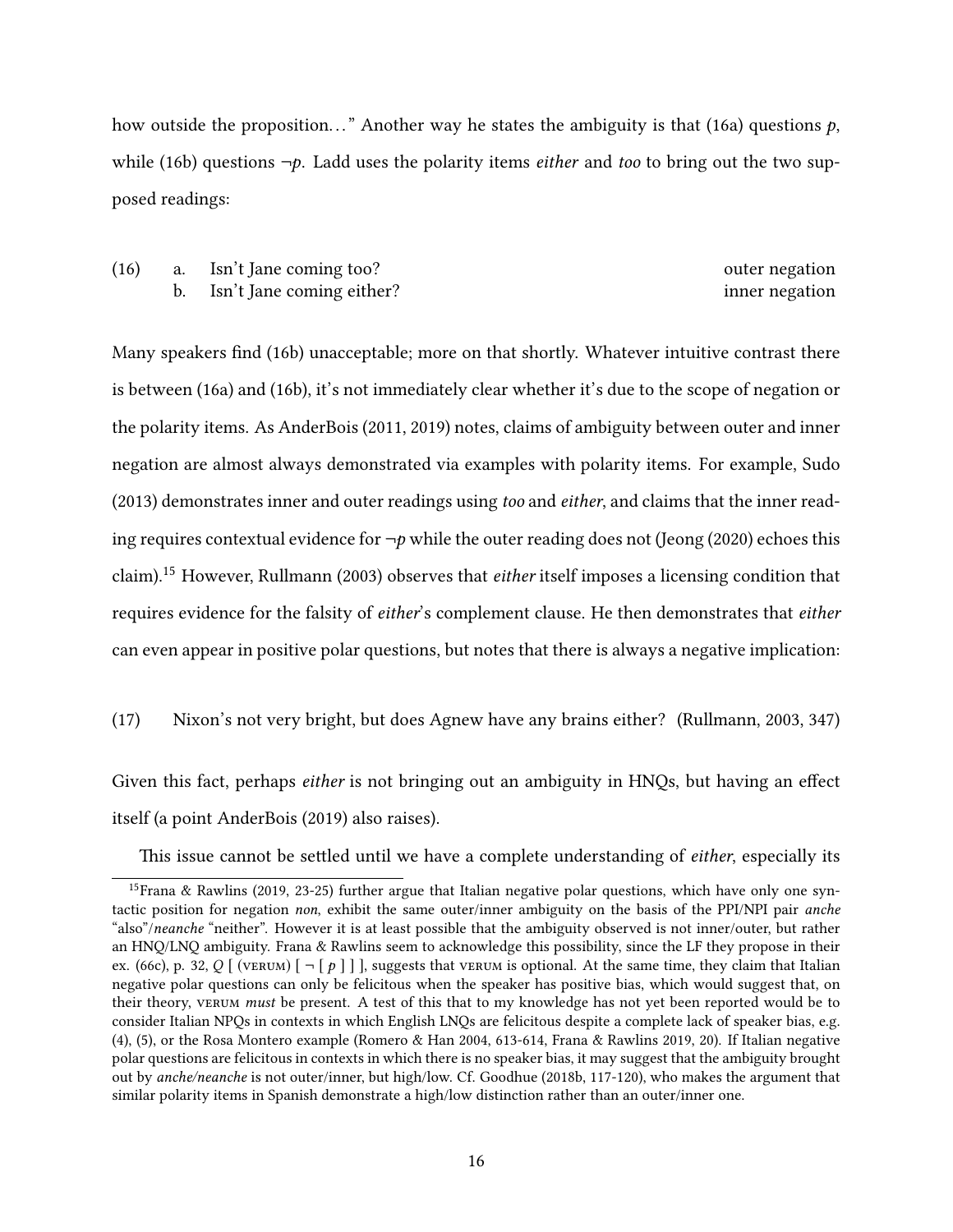licensing condition. [Rullmann](#page-45-11) [\(2003,](#page-45-11) sec. 3.3) points out several challenges for his own proposed licensing condition. Moreover, many native speakers of American English, including [AnderBois](#page-41-0)  $(2019)$ , myself, and all other native speakers of American English I have consulted, find HNQs with either such as [\(16b\)](#page-15-1) to be either infelicitous or at least severely degraded. This fact is demon-strated experimentally by [Hartung](#page-43-10) [\(2006\)](#page-43-10) and [Sailor](#page-45-12) [\(2013\)](#page-45-12).<sup>[16](#page-16-0)</sup> At the same time, informal discussion with a small number of British English speakers suggests that HNQs with either such as [\(16b\)](#page-15-1) are acceptable in at least some dialects. Furthermore, [Frana & Rawlins](#page-42-0) [\(2019,](#page-42-0) 22, fn. 18) report that the English speakers they have consulted fall into two dialect groups by whether they have the inner/outer negation ambiguity in HNQs, and that this is responsible for the conflicting judgments for HNQs with *either*. However, since the data Frana  $\&$  Rawlins use to establish the inner/outer ambiguity involves polarity items, and since my discussion with British English speakers was restricted to HNQs with *either*, more work is needed on this variation to determine if it is due to the interpretation of HNQs or of the polarity items themselves.

We must search for evidence beyond polarity items. [Romero et al.](#page-44-4) [\(2017\)](#page-44-4) claim to demonstrate that prosody exhibits the inner/outer ambiguity in English (see also [Arnhold et al. 2021\)](#page-41-8). The production experiment is designed to capture the prosody speakers produce when their  $HNQ-p$  is double-checking p or  $\neg p$ . This is done by producing contexts in which the character participants play has a p bias, but is confronted with conflicting evidence for  $\neg p$ , and then the participant is explicitly told either that they are still convinced they are right about  $p$  and want to check their  $p$  assumption, or that they are now becoming convinced that  $\neg p$  and want to check their  $\neg p$  assumption. Participants were more likely to produce a shallower final rising intonation in the checking- $p$  condition, while they were more likely to produce a steeper final rise in the checking- $\neg p$  condition. I believe the most straightforward explanation for this result has nothing to do with an inner/outer negation ambiguity: Steepness of question intonation is independently known to signal increased emotional activation, which correlates with surprise [\(Gussenhoven,](#page-42-10)

<span id="page-16-0"></span> $16$ This experimental work suggests that HNQs with *either* are severely degraded, but not at floor. This might be partially responsible for the intuitive controversy, and it might also be an explanandum for a complete theory of either. One possible explanation is that either's licensing requirement that  $p$  is false conflicts with the HNQ bias.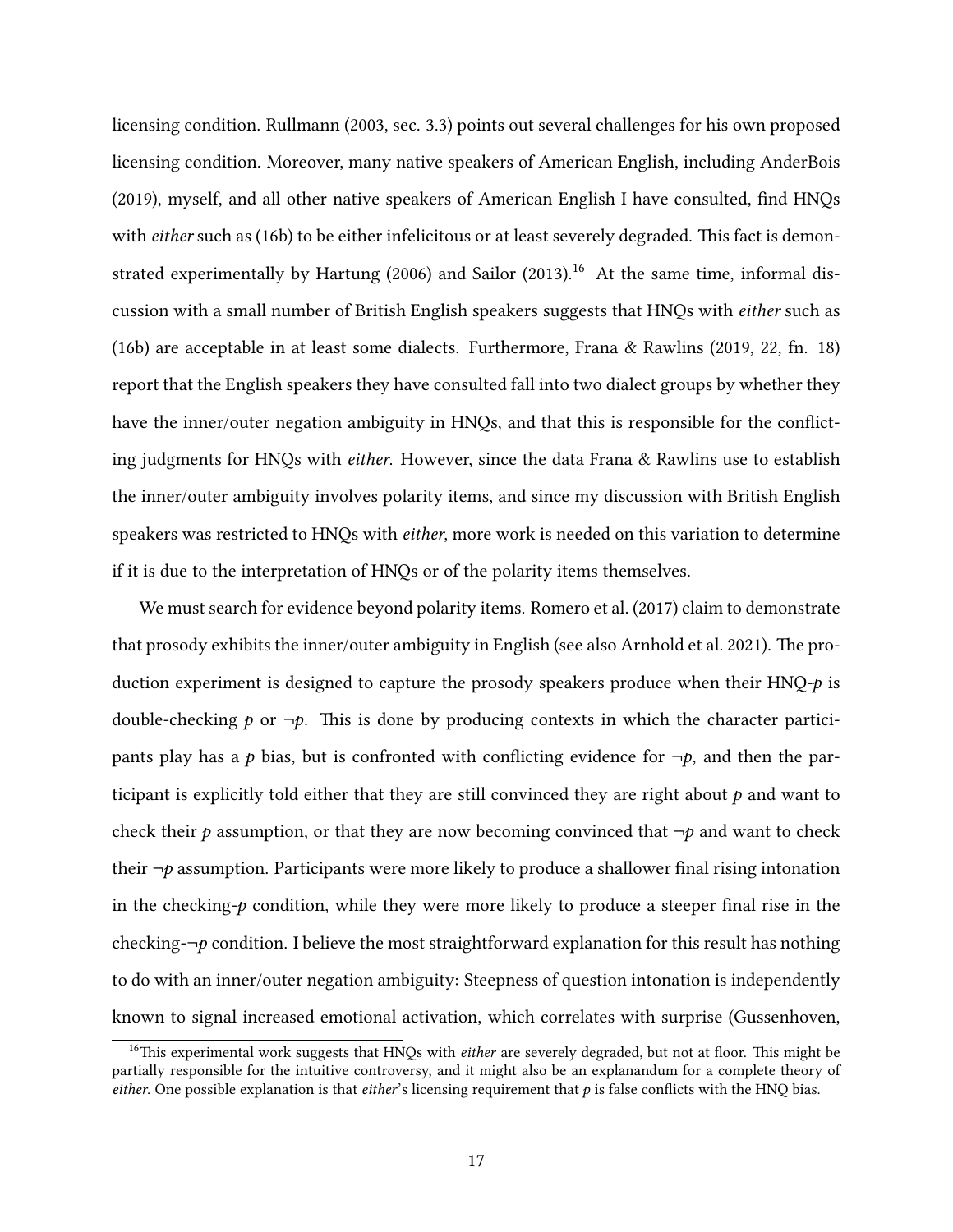[2004;](#page-42-10) Bänziger & Scherer, 2005; [Westera, 2017;](#page-46-1) [Goodhue, 2021\)](#page-42-11). The character participants played in the checking- $\neg p$  condition is surprised because they are now becoming convinced that their original  $p$ -bias was mistaken. In the checking- $p$  condition, there is less to be surprised about—they previously believed  $p$  and they still do.<sup>[17](#page-17-0)</sup>

To get a handle on negation in HNQs, a larger set of diagnostics is needed. In the following, I use presupposition and conventional implicature triggers, expressions that are sensitive to aspect, and polar particle responses to test for negation.

## 4.2 Projecting content

Not-at-issue content projects out of questions. Again presupposes that the proposition denoted by its complement has happened before [\(von Stechow, 1996;](#page-45-13) [Pedersen, 2015\)](#page-44-8). For example:

<span id="page-17-3"></span>(18) Did Danielle come to class again? presupposes: Danielle has come to class before

If again's complement contains negation, then negation can be part of the presupposition. For example:

<span id="page-17-2"></span>(19) Did Danielle not come to class again? presupposes: Danielle did not come to class at least once before.

Interestingly, the presupposition projecting from the HNQ in [\(20\)](#page-17-1) cannot include negation, unlike

 $(19)$ . Instead it patterns with  $(18)$ .

<span id="page-17-1"></span><span id="page-17-0"></span> $17$ [Romero et al.](#page-44-4) [\(2017\)](#page-44-4)[/Arnhold et al. 2021](#page-41-8) argue that their participants speak an uptalk variety of English, and hypothesize that the shallower rises they found would be final falls in non-uptalk dialects of American English, and thus that in non-uptalk dialects, the prosodic distinction is actually final rise for checking- $\neg p$  and final fall for checking-p. First, I am skeptical that there is a distinction between uptalking and non-uptalking dialects of American English (all dialects include some amount of uptalk; cf. [Shokeir, 2008,](#page-45-14) for evidence that this is not a new phenomenon). But second, in all varieties of American English I know of, the most natural way to produce any checking-p examples in the literature is with a final rise, not a fall. Importantly, checking- $p$  HNQs should not be conflated with negative inversion exclamatives. The latter require a gradable item and are most natural with a fall [\(Wood, 2014\)](#page-46-2).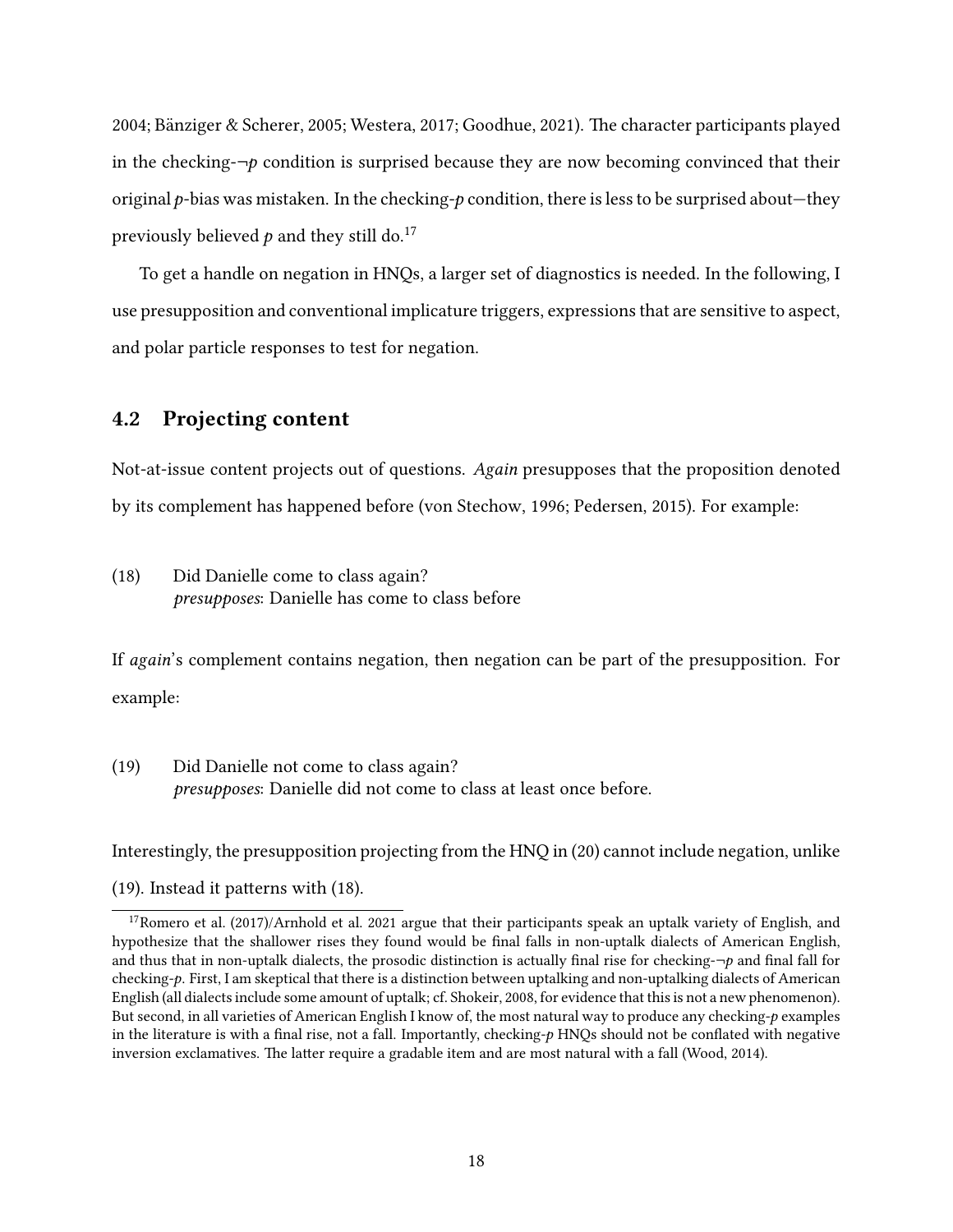(20) Didn't Danielle come to class again? presupposes: Danielle has come to class before.

These effects can be demonstrated in context:

- $(21)$  B knows that A is worried because their student Danielle did not do her first assignment. The second assignment was due today. A gets home from teaching and says, "I don't know what to do about Danielle." B replies:
	- a. B: # Did she do the assignment again?
	- b. B: Did she not do the assignment again?
	- c. B: # Didn't she do the assignment again?

What these examples show is that the presuppositional operator *again* can scope over a propo-sitional negation in LNQs but not in HNQs. See [Goodhue 2018b,](#page-42-4) 106-107 for similar effects with also.

As-parentheticals provide another test. On one reading, the content of the claim in the asparenthetical in [\(22\)](#page-18-0) includes negation (it could also exclude it).

<span id="page-18-0"></span>(22) Ames did not steal the documents, as the senators claimed. can implicate: The senators claimed that Ames did not steal the documents (Potts, 2002, 625)

Potts shows that the complement of the *as*-parenthetical projects through various presupposition holes including questions:

(23) Is it said that, as Joan claims, you are an excellent theremin player? implicates: Joan claims that you are an excellent theremin player (Potts, 2002, 652)

As above, we can check to see whether the content that projects out of LNQs and HNQs can contain negation:

(24) Did Zoe not win, as Joy predicted? can implicate: Joy predicted that Zoe did not win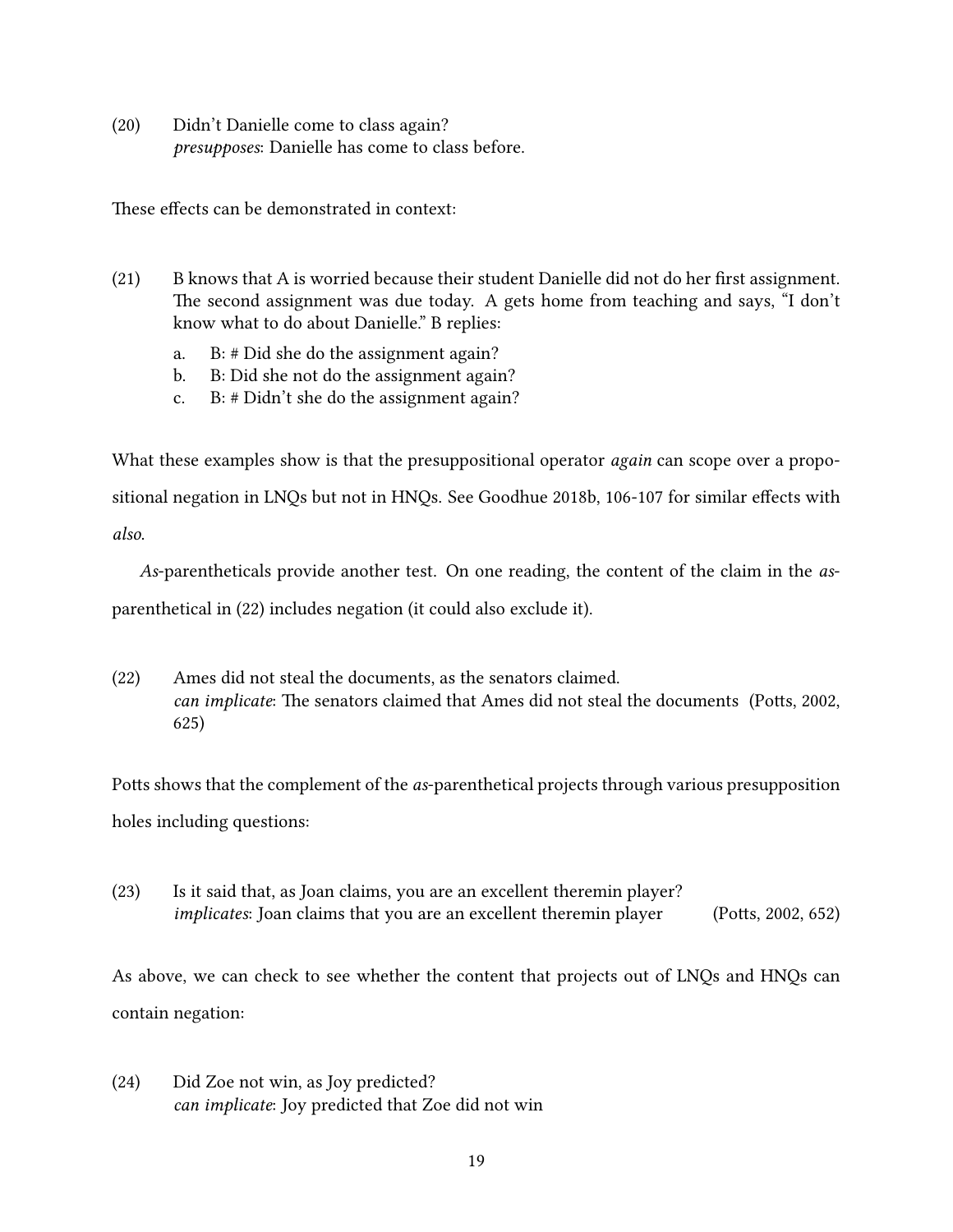(25) Didn't Zoe win, as Joy predicted? cannot implicate: Joy predicted that Zoe did not win

Again, we find that the projected content can contain negation in a LNQ, but not a HNQ. These facts suggest that again and as-parentheticals cannot scope over high negation.

## 4.3 Negation sensitivity

Until- and for-adverbials only combine with clauses that have durative rather than punctual aspect:

- (26) Punctual aspect:
	- a. #Liv discovered the thief until 9.
	- b.  $\#$ The ball hit the ground for two minutes.

Negating a verb with punctual aspect creates durative aspect:

- (27) Durative aspect:
	- a. Liv didn't discover the thief until 9.
	- b. The ball didn't hit the ground for two minutes.

Turning to negative questions, LNQs license until- and for-adverbials:

- (28) a. Did Liv not discover the thief until 9?
	- b. Did the ball not hit the ground for two minutes?

However, HNQs do not:

- (29) a. #Didn't Liv discover the thief until 9?
	- b. #Didn't the ball hit the ground for two minutes?

These facts again suggest that certain expressions, until- and for-adverbials, cannot scope above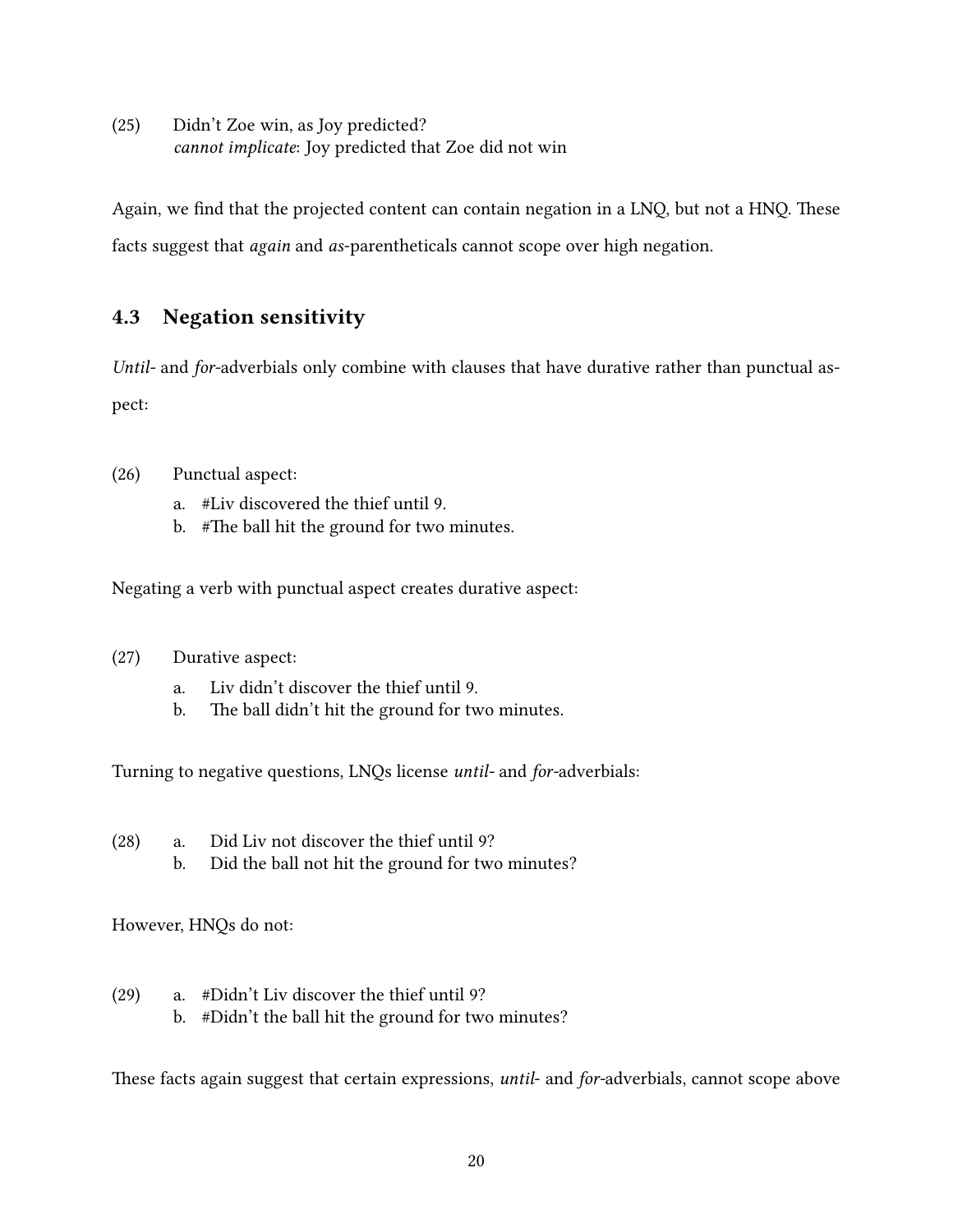high negation.<sup>[18,](#page-20-0) [19](#page-20-1)</sup>

## <span id="page-20-4"></span>4.4 Responses to negative sentences

While *yes/no* responses to PPQs as in [\(30\)](#page-20-2) convey unambiguous answers, they are interchangeable in response to LNQs, as in  $(31)$  (Krifka 2013; [Roelofsen & Farkas 2015;](#page-44-7) [Goodhue & Wagner 2018\)](#page-42-9).

- <span id="page-20-2"></span>(30) A: Is Jane here?
	- a. B: Yes (can only mean She is here)
	- b. B: No (can only mean She is not here)
- <span id="page-20-3"></span>(31) A: Is Jane not here?
	- a. B: Yes (can mean either She is here or She is not here)
	- b. B: No (can mean either She is here or She is not here)

Existing accounts of these facts differ in interesting ways, however all agree that a crucial component of the explanation for the contrast between [\(30\)](#page-20-2) and [\(31\)](#page-20-3) is that the sentence that B responds to in [\(31\)](#page-20-3) is negative, i.e. it contains propositional negation, while that in [\(30\)](#page-20-2) is not.

Krifka [\(2017\)](#page-44-1) points out that responses to HNQs pattern with [\(30\)](#page-20-2) rather than [\(31\):](#page-20-3)

- (32) A: Isn't Jane here?
	- a. B: Yes (can only mean She is here)
	- b. B: No (can only mean She is not here)

Whatever the negative morpheme in the HNQ is doing, it clearly is not contributing the propositional negation necessary to condition the interchangeable behavior of yes and no as seen in [\(31\).](#page-20-3)

<span id="page-20-0"></span> $18$ Many have argued that *until* is ambiguous between a durative version and a strong NPI version (Karttunen, [1974;](#page-43-12) [de Swart, 1996;](#page-45-15) [Giannakidou, 2002\)](#page-42-12). Whatever effect this debate has on the *until*-data above, it will have no effect on the for-data, since for-adverbials are not thought of as NPIs.

<span id="page-20-1"></span> $19$ The empirical facts examined so far demonstrate that the relevant operators cannot scope above negation in HNQs. But rather than claim that this is due to high negation scoping into the speech act layer, perhaps normal preposing with the auxiliary is enough to put negation out of reach of these operators. For evidence against this view, see [Goodhue 2018b,](#page-42-4) §3.5.3 or [Goodhue 2019,](#page-42-13) §3.3. The data in [section 4.4](#page-20-4) also speaks against this view.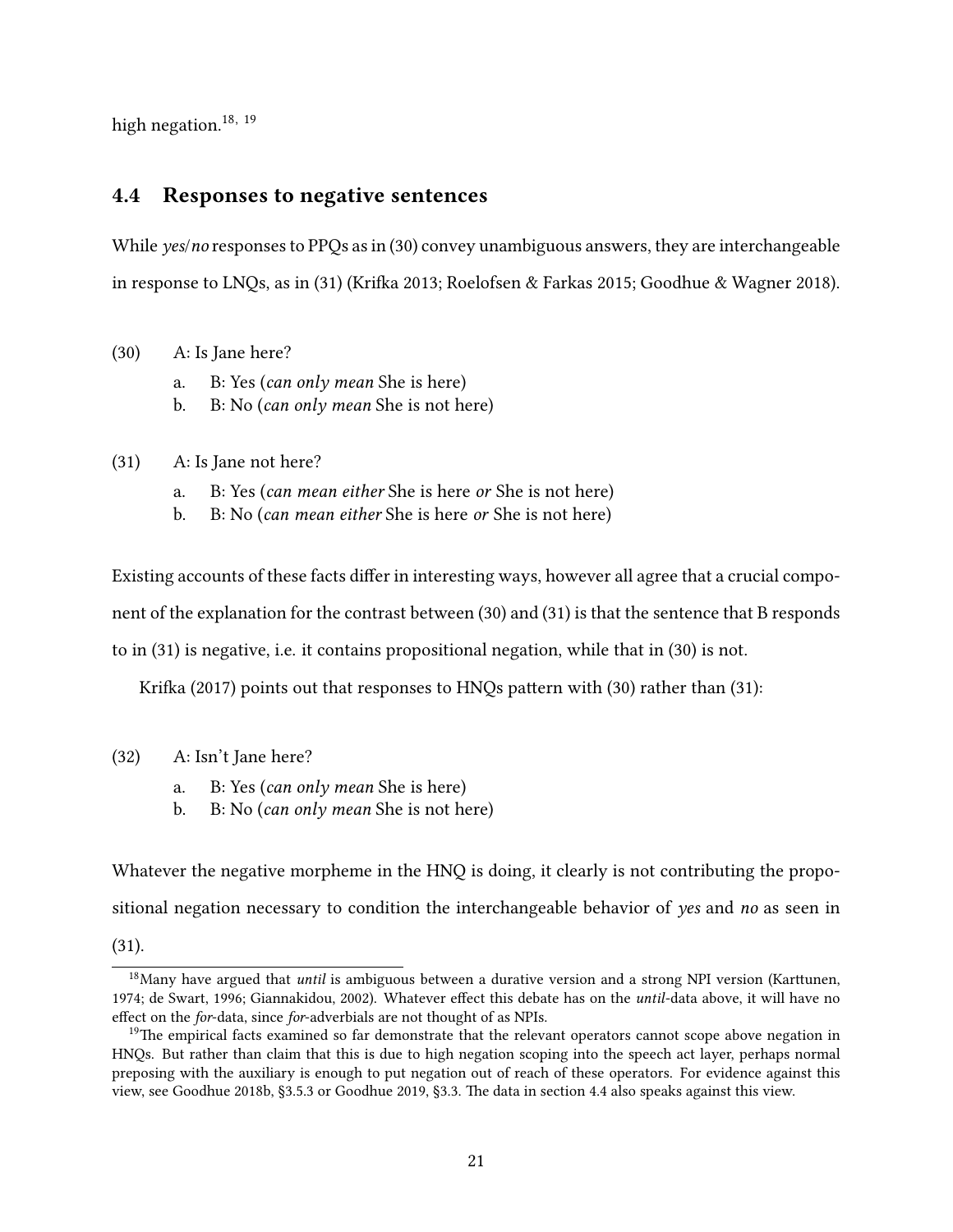Further evidence along similar lines is produced based on an example from [Grimshaw](#page-42-14) [\(1979,](#page-42-14) 294).

(33) A: Is Jane here? B: It's possible. (can only mean It's possible Jane is here)

The null complement clause of B's response has to have the content p, not  $\neg p$ . Compare this to (34):

(34) A: Is Jane not here? B: It's possible. (can only mean It's possible Jane is not here)

Now the null complement clause has to have the content  $\neg p$ , not p.

Responses to HNQs again pattern with PPQs, not LNQs, suggesting that HNQs do not contribute a propositional negation.

(35) A: Isn't Jane here? B: It's possible. (can only mean It's possible Jane is here)

#### 4.5 even-HNQs

Despite the preceding evidence, perhaps a well placed NPI can force an inner reading, which in combination with one of the tests from above will reveal a propositional negation. For example, consider recent work by [Jeong](#page-43-0) [\(2020\)](#page-43-0): Stressed NPIs, and even plus low scalar items and minimizers have been observed to convey negative bias in polar questions in prior work [\(Lahiri, 1998;](#page-44-10) [Guerzoni, 2004\)](#page-42-15). Given this, [Jeong](#page-43-0) explores the kinds of biases that arise when HNQs contain such items (abbreviated collectively as even-HNQs). Via a series of experiments, Jeong uncovers several interesting facts, including that *even*-HNQs simultaneously convey positive and negative speaker bias, and, most relevantly here, that they also require contextual evidence for the negative answer, such as that required by LNQs in [\(14b\).](#page-11-0) Jeong argues that high negation must be the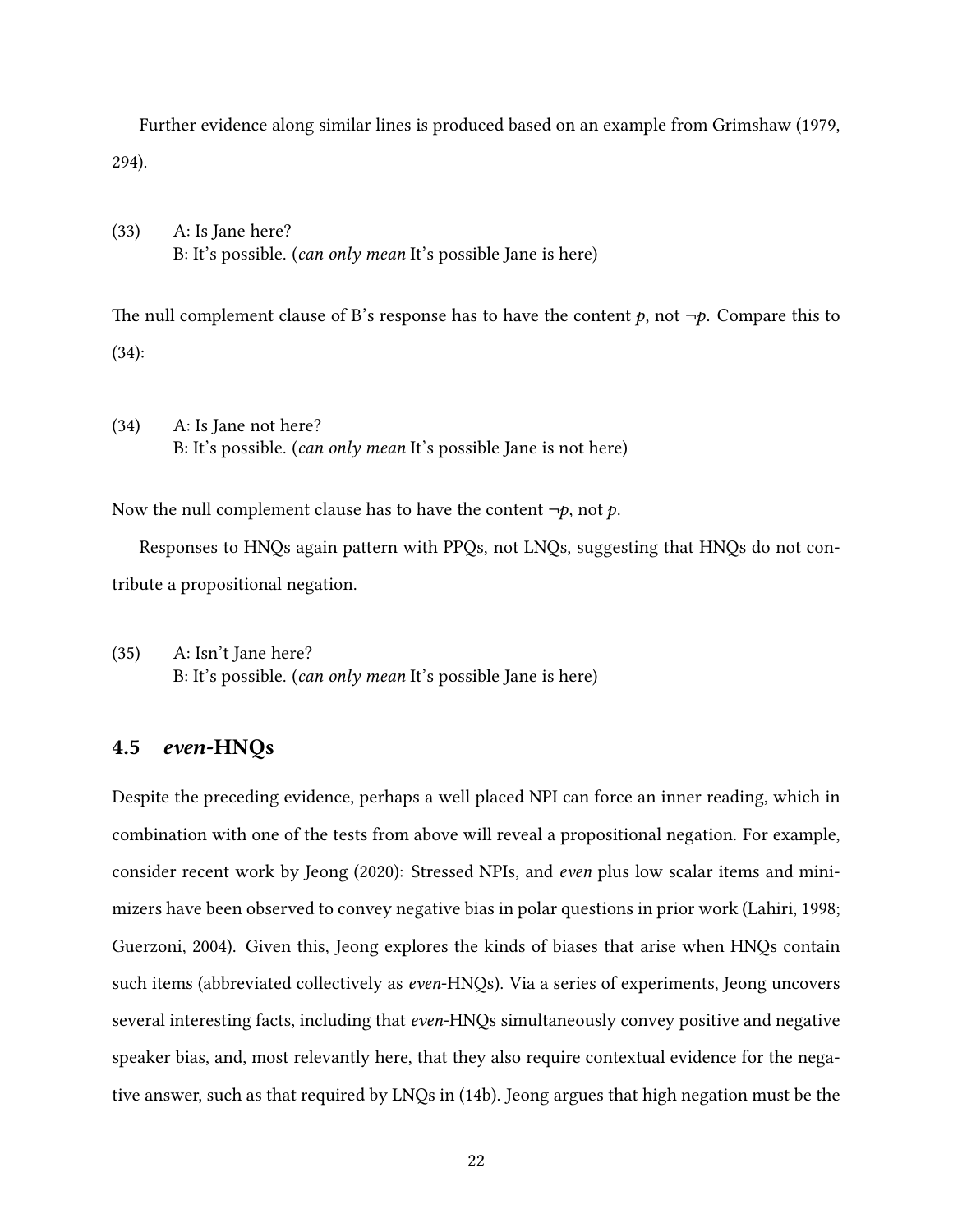culprit, since positive questions with stressed NPIs or even plus low scalar items and minimizers do not require contextual evidence for the negative answer. She further assumes, following [Sudo](#page-45-4) [2013,](#page-45-4) that if HNQs have an inner negation reading, this reading will require contextual evidence for the negative answer. Thus she argues that we need a theory of HNQs that accounts for Ladd's inner vs. outer ambiguity, and that even-HNQs necessarily have a lower, inner negation that is responsible for the negative evidential bias. To achieve this, she assumes [Frana & Rawlins'](#page-42-0)s [\(2019\)](#page-42-0) verum/falsum account of HNQs.[20](#page-22-0)

If Jeong is right that even-HNQs necessarily have an inner negation, then the tests deployed earlier in this section should show that there is indeed an inner negation present. But the tests do not show this. Compare the results of the test using the negation sensitive operator until in the following HNQs with their LNQ counterparts.

#### <span id="page-22-1"></span>(36) minimizer (plus even)

- a. Did Liv not (even) lift a finger to help until 9?
- b. #Didn't Liv (even) lift a finger to help until 9?

#### (37) even plus low scalar item

- a. Did Liv not even discover a single theorem until 9?
- b. #Didn't Liv even discover a single theorem until 9?

#### (38) Stressed NPI

- a. Did Liv not discover ANYTHING until 9?
- b. #Didn't Liv discover ANYTHING until 9?

If the even-HNQs in [\(36\)-](#page-22-1)(38) contained a lower, inner negation, as [Jeong](#page-43-0) [\(2020\)](#page-43-0) claims, then the (b) sentences should be just as felicitous as the (a) sentences, but they are not. Projecting content tests reveal the same result. Jeong's demonstration that even-HNQs seem to require contextual evidence for the negative answer is an important discovery that sheds new light on the complex interactions of bias in polar questions. But the theoretical conclusion that *even*-HNQs contain an

<span id="page-22-0"></span> $^{20}$ Jeong seems to assume that all English speakers exhibit an inner negation reading relative to even-HNQs, pace [Frana & Rawlins'](#page-42-0)s [\(2019,](#page-42-0) 22, fn. 18) view that there are two dialect groups.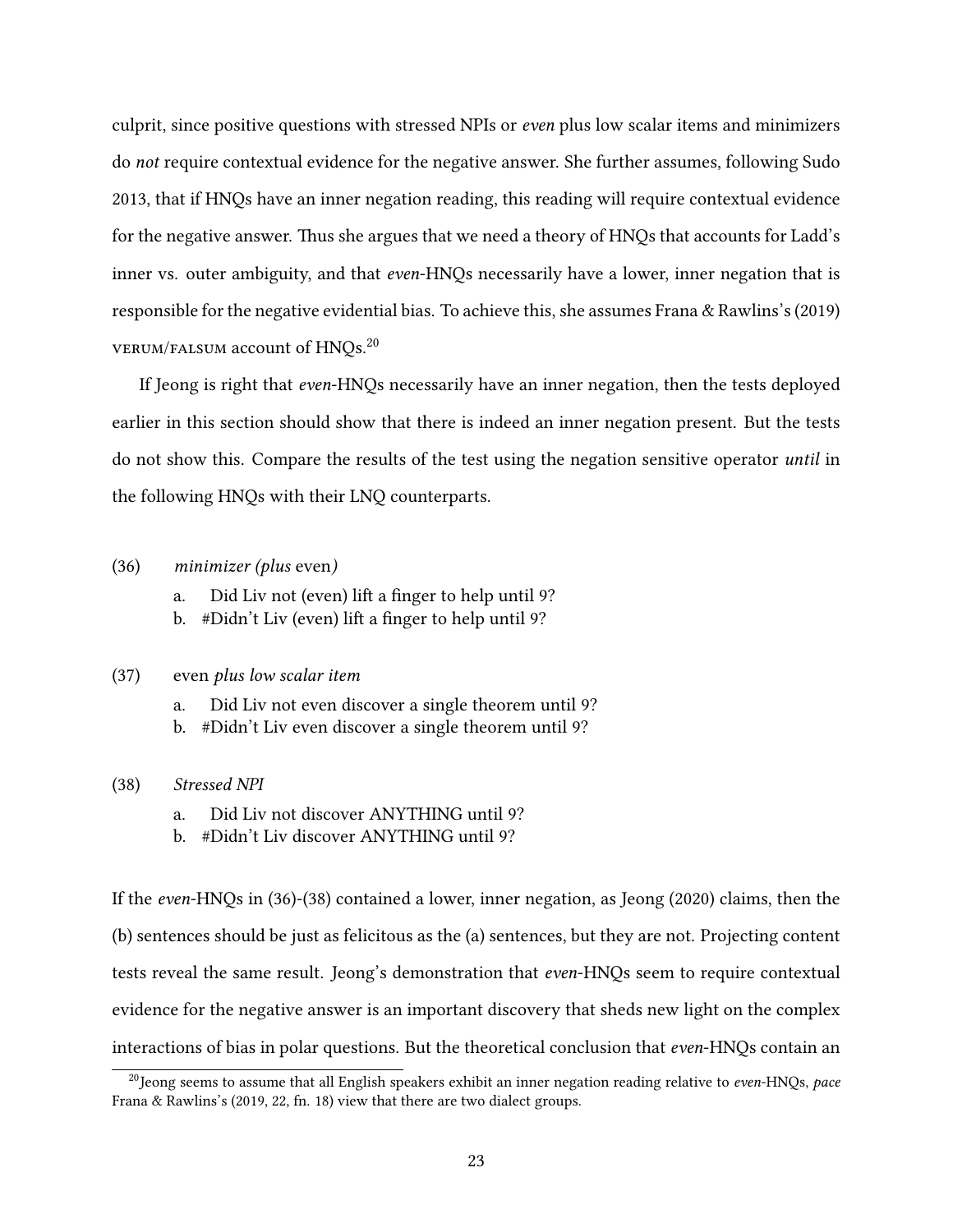inner negation is contradicted by the evidence here.

#### 4.6 Section conclusion

The various data points in this section demonstrate that HNQs pattern with PPQs to the exclusion of LNQs. What this boils down to is that LNQs contain a propositional negation within the prejacent of the question, while HNQs—like PPQs—do not, contrary to what some authors have previously claimed (e.g. [Ladd 1981;](#page-44-0) Büring & Gunlogson 2000; [Van Rooij &](#page-46-0) Šafářová [2003;](#page-46-0) [Romero](#page-45-0) [& Han 2004;](#page-45-0) [Trinh 2014;](#page-45-10) [Romero 2015;](#page-44-3) [Jeong 2020;](#page-43-0) and [Frana & Rawlins 2019](#page-42-0) on one dialect).

# <span id="page-23-0"></span>5 Against analyzing high negation as a discourse particle

One way to capture the bias generalization in [\(6\)](#page-3-4) and the data from [section 4](#page-14-0) is to claim that high negation does not contribute negation, but instead a discourse particle with a non-at-issue bias meaning:

<span id="page-23-1"></span>(39) 
$$
[\![n'\mathbf{t}_{\text{high-neg}}]\!]^c = \lambda p_{\langle s,t\rangle}.\lambda w_s
$$
: the speaker in *c* is biased for *p*. *p(w)*

[\(39\)](#page-23-1) would add speaker bias, and pass the proposition p up the structure to a Q-morpheme, which would produce the denotation of a polar question. The non-at-issue content could be elaborated in various ways. For [Hartung](#page-43-2) [\(2009\)](#page-43-2) for example, German high negation adds  $p$  to the speaker's commitments in a [Farkas & Bruce](#page-41-10) [\(2010\)](#page-41-10) style formal pragmatics. For [Northrup](#page-44-11) [\(2014\)](#page-44-11), HNQs commit the speaker to  $p$  on the basis of prior, weak evidence. For [Taniguchi](#page-45-2) [\(2017\)](#page-45-2), high negation removes  $p$  from the common ground and puts it in the speaker's discourse commitments set.

While such approaches are formally precise, it is not clear that they provide insight into the phenomenon beyond empirical generalizations of it. For example, on these accounts, why is the bias for p and not  $\neg p$ ? If high negation were a discourse particle that directly conveys bias, then there would be no reason in principle for the bias to be against the propositional prejacent of HNQ-p rather than for it. After all, the purported bias particle is morphologically linked to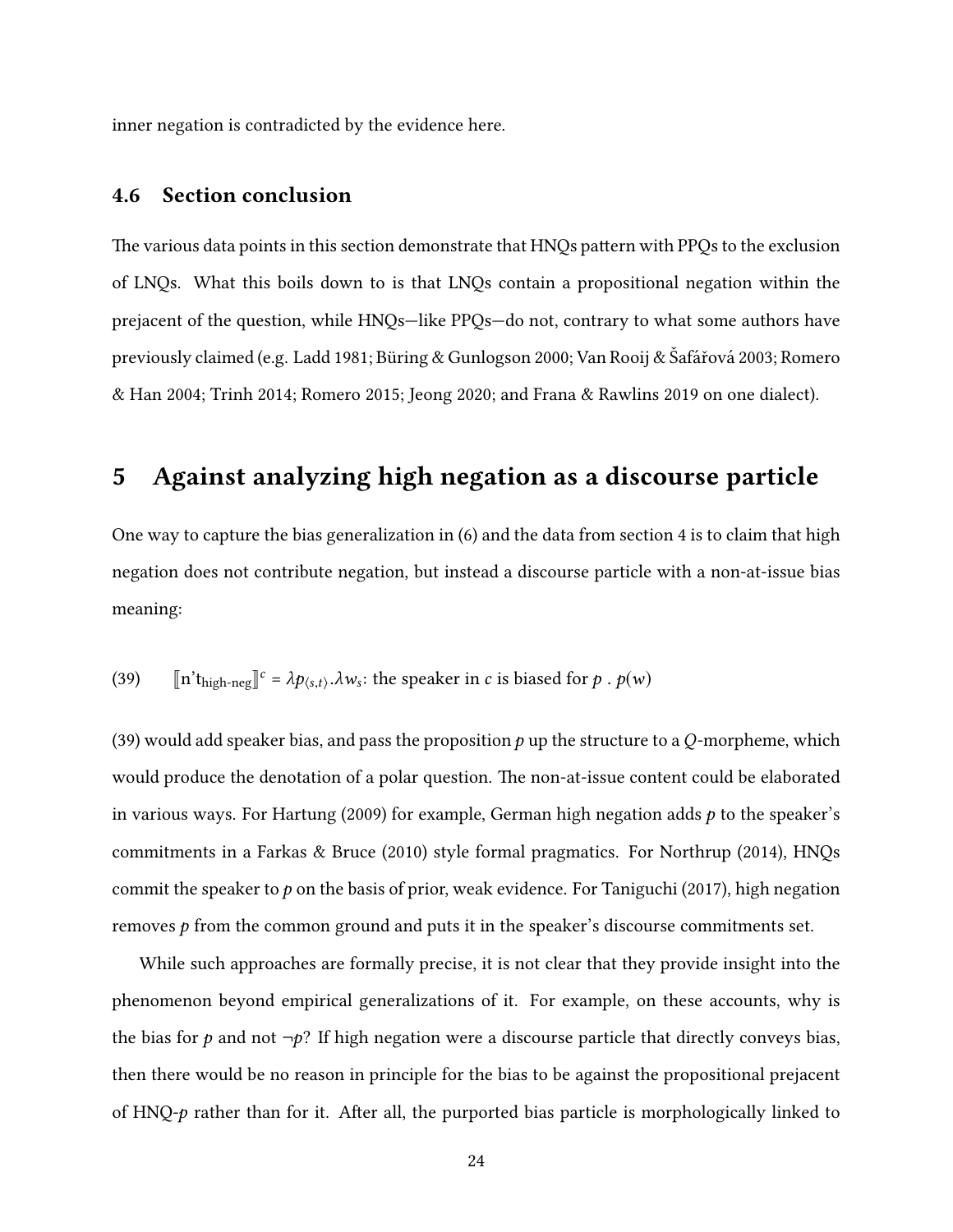negation. It would be possible to imagine that it developed out of negative questions that convey evidential bias for  $\neg p$  (as LNQs do), so that when it turned into a discourse particle, the bias would be for  $\neg p$  instead of p. But no such language is known to exist. Second, why does the combination of negation and preposing trigger bias crosslinguistically? Discourse particle theories have little to say.

<span id="page-24-0"></span>Now consider the illocutionary negation, falsum [\(Repp, 2013\)](#page-44-2):

(40)  $\left[\text{FALSUM}\right]^{c,w} = \lambda p_{\langle s,t \rangle} \cdot \neg p$ <br>Defined for  $p, c, w$  only if Defined for  $p, c, w$  only if  $\forall w' \in Epi_x(w)[\forall w'' \in Conv_x(w')[p \notin CG_{w''}]]$ <br>"x is sure that in all worlds satisfying their quality "x is sure that, in all worlds satisfying their conversational goals,  $p$  is not  $CG$ ." [\(Frana & Rawlins 2019,](#page-42-0) 32-33)

[Romero](#page-44-3) [\(2015\)](#page-44-3) and [Frana & Rawlins](#page-42-0) [\(2019\)](#page-42-0) analyze some HNQs as having the LF  $\lceil Q \rceil$  FALSUM  $\lceil p \rceil$ . Both claim that FALSUM doesn't license NPIs because it is illocutionary denial rather than regular negation. While I agree that illocutionary denials won't license NPIs, it isn't clear why the opera-tor in [\(40\)](#page-24-0) wouldn't license NPIs—after all it introduces a standard logical negation on the at-issue dimension with no intervening operator, which should produce the right licensing environment. More generally, the at-issue negation in [\(40\)](#page-24-0) leaves the findings of [section 4](#page-14-0) unexplained.

Another challenge for the falsum account of HNQs is relative to "suggestion" contexts, or as I will call them non-conflict contexts: $^{21}$  $^{21}$  $^{21}$ 

- <span id="page-24-3"></span><span id="page-24-2"></span>(41) A tells B that she is going to an Alabama Shakes concert tonight. B has previously heard that the opening act will be The Moon and You. B: Oh yeah, I heard about that show. Aren't The Moon and You opening?
- (42) Dialog between two editors of a journal in 1900: A: I'd like to send this paper out to a senior reviewer, but I'd prefer somebody new. B: Hasn't Frege not reviewed for us? He'd be a good one. [\(Romero & Han, 2004,](#page-45-0) 619)

The issue is that the HNQs in [\(41\)](#page-24-2) and [\(42\)](#page-24-3) are predicted by [\(40\)](#page-24-0) to presuppose that the addressee

<span id="page-24-1"></span> $^{21}$ I rebrand them because unlike the classic [\(42\),](#page-24-3) [\(41\)](#page-24-2) does not involve suggesting an answer to an implicit QUD.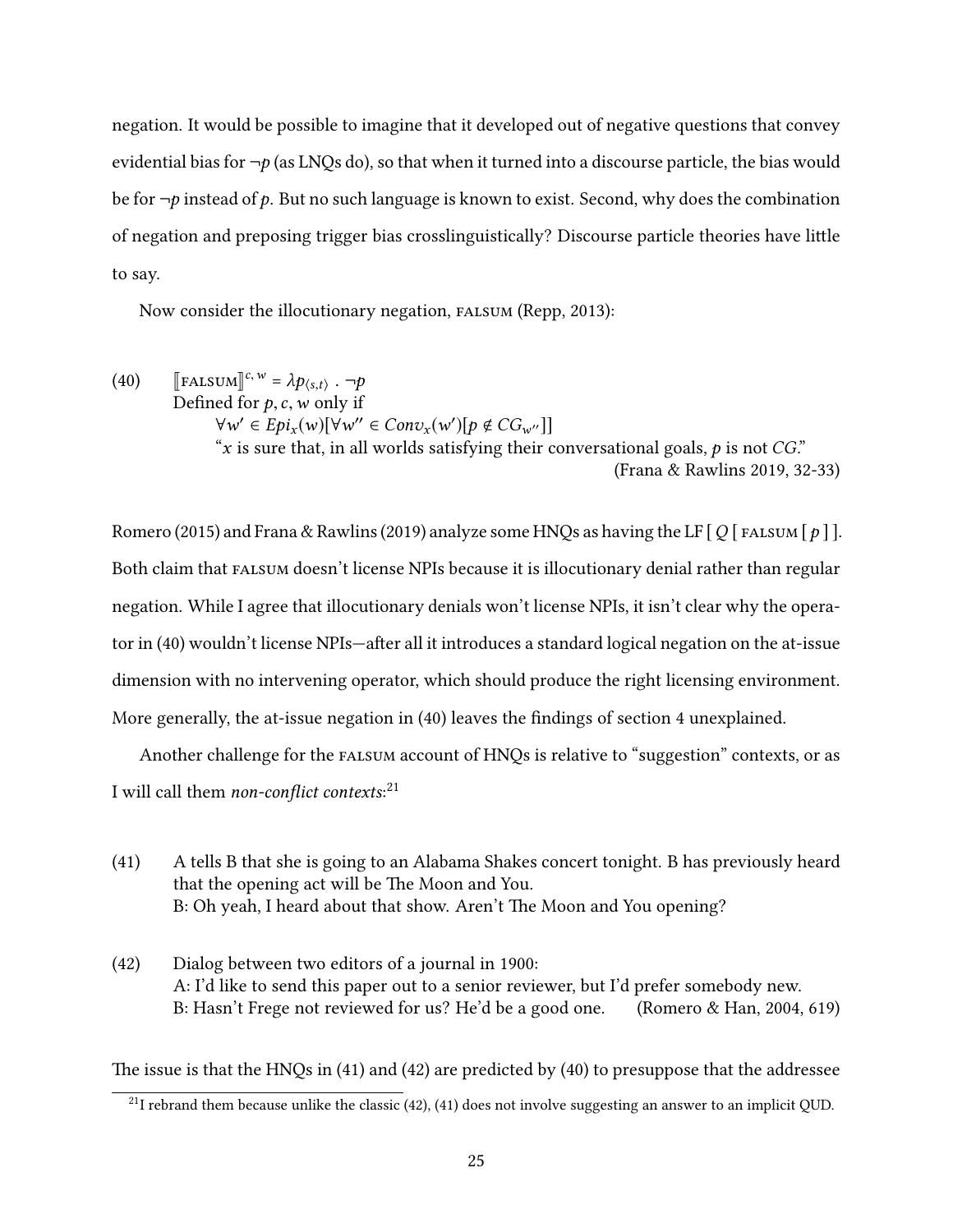A is sure that, in all worlds satisfying their conversational goals, the following propositions respectively are not CG: that the Moon and You are opening, and that Frege has not reviewed for us. But this predicted presupposition is not met. It is true that, in each of these contexts, each of these propositions are not  $CG$  at the time the HNQ is uttered. But note that the presupposition does not require these propositions not to be CG; it requires them not to be CG according to the addressees' conversational goals in the addressees' epistemically accessible worlds. But nothing about these contexts implies this. For all we know, A's conversational goals in A's epistemically accessible worlds could be such that each of these propositions *are CG*. Thus FALSUM's presup-position is not met in non-conflict contexts for HNQs, and so [\(40\)](#page-24-0) incorrectly predicts HNQs to be infelicitous in such contexts (pace [Frana & Rawlins'](#page-42-0)s [\(2019,](#page-42-0) 35) discussion).

## <span id="page-25-0"></span>6 Speech act operators and unbalanced partitions

Based on the evidence in [section 4,](#page-14-0) I take it for granted that high negation is "somehow outside the proposition" [\(Ladd, 1981\)](#page-44-0) in all HNQs. To put flesh on the bones of Ladd's idea, I adopt the view from prior work that high negation scopes over a high operator (verum in [Romero & Han](#page-45-0) [2004,](#page-45-0) ASSERT in Krifka 2017). Here I treat it as a doxastic ASSERT operator with the denotation in [\(43\).](#page-25-1)<sup>[22](#page-25-2)</sup> As will become clear, my primary theoretical contribution to research on HNQs is the derivation of speaker bias in [section 7.](#page-28-0) Given this, my reason for using simple doxastic necessity in [\(43\)](#page-25-1) is that it will aid exposition of my primary novel contribution in [section 7.](#page-28-0) In [section 8,](#page-37-0) I briefly explore the prospects for replacing [\(43\)](#page-25-1) with a more sophisticated operator.

<span id="page-25-1"></span>(43) 
$$
\llbracket \text{ASBERT} \rrbracket = \lambda p_{\langle s,t \rangle} . \lambda w_s . \forall w' \in Dox_x(w)[p(w') = 1]
$$

 $D\alpha x<sub>x</sub>(w)$  is the set of worlds compatible with x's beliefs in w. x is a free variable for individuals whose value is contextually determined. Usually  $x$  is the speaker, but when ASSERT appears in

<span id="page-25-2"></span> $^{22}$ For prior work that has assumed doxastic ASSERT operators to explain other phenomena, see Krifka 2001; [Kratzer](#page-43-14) [& Shimoyama 2002;](#page-43-14) [Chierchia 2006;](#page-41-11) [Alonso-Ovalle & Menendez-Benito 2010;](#page-41-12) [Hacquard 2010;](#page-43-15) [Meyer 2013;](#page-44-12) [Buccola](#page-41-13) ´ [& Haida 2019.](#page-41-13)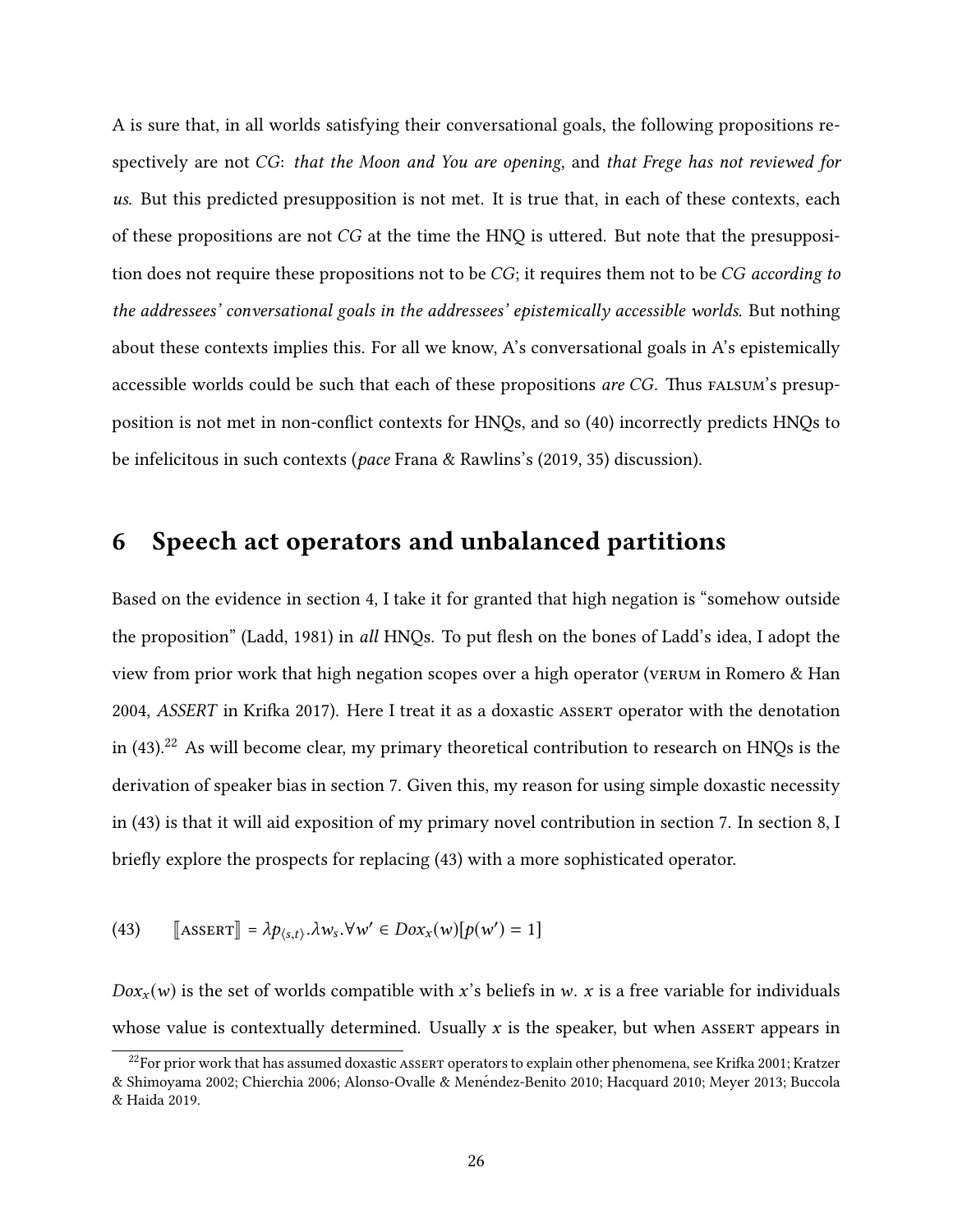a high negation question, x is the addressee.<sup>[23](#page-26-0)</sup> In the following, I will frequently abbreviate x's doxastic necessity with " $\Box_x$ ".

<span id="page-26-3"></span>Here is the structure I assume for an HNQ like "Didn't Jane eat?":



By scoping over assert, high negation signals the operator's presence in the HNQ. Otherwise, I assume that ASSERT is not present in questions (cf. [Meyer'](#page-44-12)s [\(2013,](#page-44-12) 42) assumption that matrix K only appears in assertively used sentences).<sup>[24](#page-26-1)</sup>

An advantage of analyzing high negation as scoping over ASSERT is that it explains the facts from [section 4](#page-14-0) if (i) the relevant phrases cannot scope above the speech act layer, and (ii) polarity particle responses are only sensitive to discourse referents introduced by constituents below the speech act layer, as argued by Krifka [\(2013,](#page-43-11) [2017\)](#page-44-1).

Following [Romero & Han](#page-45-0) [\(2004\)](#page-45-0) and [Dayal](#page-41-14) [\(2016\)](#page-41-14), I assume the denotation for polar interrogative  $Q$  in [\(45\),](#page-26-2) which, when combined with a proposition, provides the denotation for polar questions.

<span id="page-26-2"></span>(45) 
$$
[\![Q]\!] = \lambda p_{\langle s,t\rangle} \cdot \lambda q_{\langle s,t\rangle} \cdot [q = p \vee q = \lambda w_s \cdot \neg p(w)]
$$

I assume that the auxiliary did is vacuous, and that  $not/n't$  is defined for propositions

(46) 
$$
[\text{not}] = [\text{in't}] = \lambda p_{\langle s,t \rangle} . \lambda w_s . \neg p(w)
$$

<span id="page-26-0"></span><sup>&</sup>lt;sup>23</sup>Cf. [Romero & Han 2004,](#page-45-0) 626, for a similar assumption about how operators are fixed to interlocutors in the context.

<span id="page-26-1"></span><sup>&</sup>lt;sup>24</sup>A vertum account could appeal to the same explanation for why high negation signals the presence of vertum in an HNQ, but only if it does not assume the existence of inner negation LFs in which vERUM scopes over negation. Thus the vERUM accounts in [Romero & Han 2004,](#page-45-0) [Frana & Rawlins 2019,](#page-42-0) and [Jeong 2020](#page-43-0) cannot appeal to this explanation.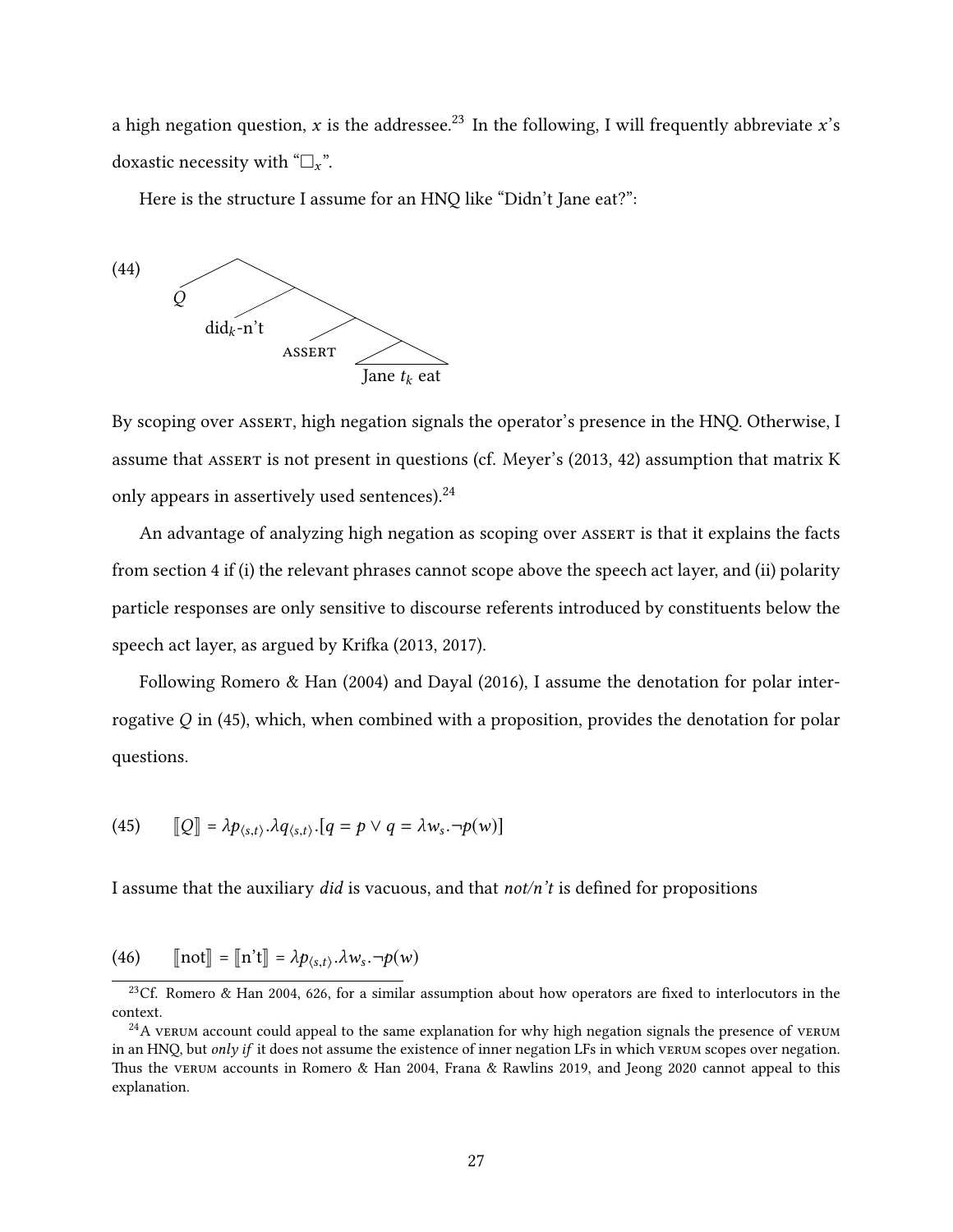<span id="page-27-0"></span>With these lexical denotations in hand, the interpretation for [\(44\)](#page-26-3) is demonstrated in [\(47\).](#page-27-0)

(47) a. [Jane 
$$
t_k
$$
 eat] =  $\lambda w_s$ . *jane ate in w*

- b.  $[[[{\tt AssERT}][{\tt Jane}~t_k~{\tt eat}]]]] = [{\tt AssERT}](\lambda w_s. {\tt jane}~ate~in~w) =$  $\lambda w_s. \forall w' \in \text{Dox}_A(w)$ [jane ate in w']
- c.  $[[\text{did}_k n't \, [\text{Asserr} \, [\text{Jane } t_k \, \text{eat}]]]] =$  $[\![\text{did}_k\text{-n't}]\!](\lambda w_s. \forall w' \in Dox_A(w)[\text{Jane ate in } w']) =$  $\lambda w_s. \neg \forall w' \in Dox_A(w)$ [jane ate in w']
- d.  $[[Q [did_k-n't [Answer [Jane t_k eat]]]]]$  =  $[\![Q]\!](\lambda w_s. \neg \forall w' \in Dox_A(w)[\text{Jane ate in } w']) =$  $\lambda q_{\langle s,t \rangle}$ . [ $q = \lambda w_s. \neg \forall w' \in Dox_A(w)$ [jane ate in w']  $\forall q = \lambda w_s. \forall w' \in Dox_A(w)[jane \ate \ in \ w']$ ] =  $\{\neg \Box_A$  that Jane ate,  $\Box_A$  that Jane ate}

The denotation for high negation questions produced in  $(47)$  is similar to [Romero & Han'](#page-45-0)s proposed interpretation for their outer negation polar questions in that it yields what they call an unbalanced partition. Whereas a positive polar question presents a partition that is balanced between p and  $\neg p$ , a high negation question presents an unbalanced possibility space, partitioned between doxastic necessity for  $p(\Box_A p)$ , and a lack of doxastic necessity for  $p(\neg \Box_A p)$  (cf. a similar result in Krifka 2017, who refers to the negated cell  $\neg\Box_A p$  as one in which the addressee refrains from committing to p). I follow Romero & Han in taking  $\neg\Box_A p$  to cover any other degree of belief in p besides belief in p itself.  $\neg\Box_A p$  is a weak claim in that it includes a wide range of situations, which can be further divided into two sorts [\(Geurts, 2010;](#page-42-8) [Meyer, 2013\)](#page-44-12).

1. *Jack of belief either way, neither* 
$$
p
$$
, nor  $\neg p$  
$$
(\neg \Box_A p \land \neg \Box_A \neg p)
$$

2. Belief that 
$$
\neg p
$$
  $(\Box_A \neg p)$ 

Despite that Romero & Han and Krifka both posit such unbalanced partitions, neither derives the speaker bias associated with high negation questions from the way in which the partition is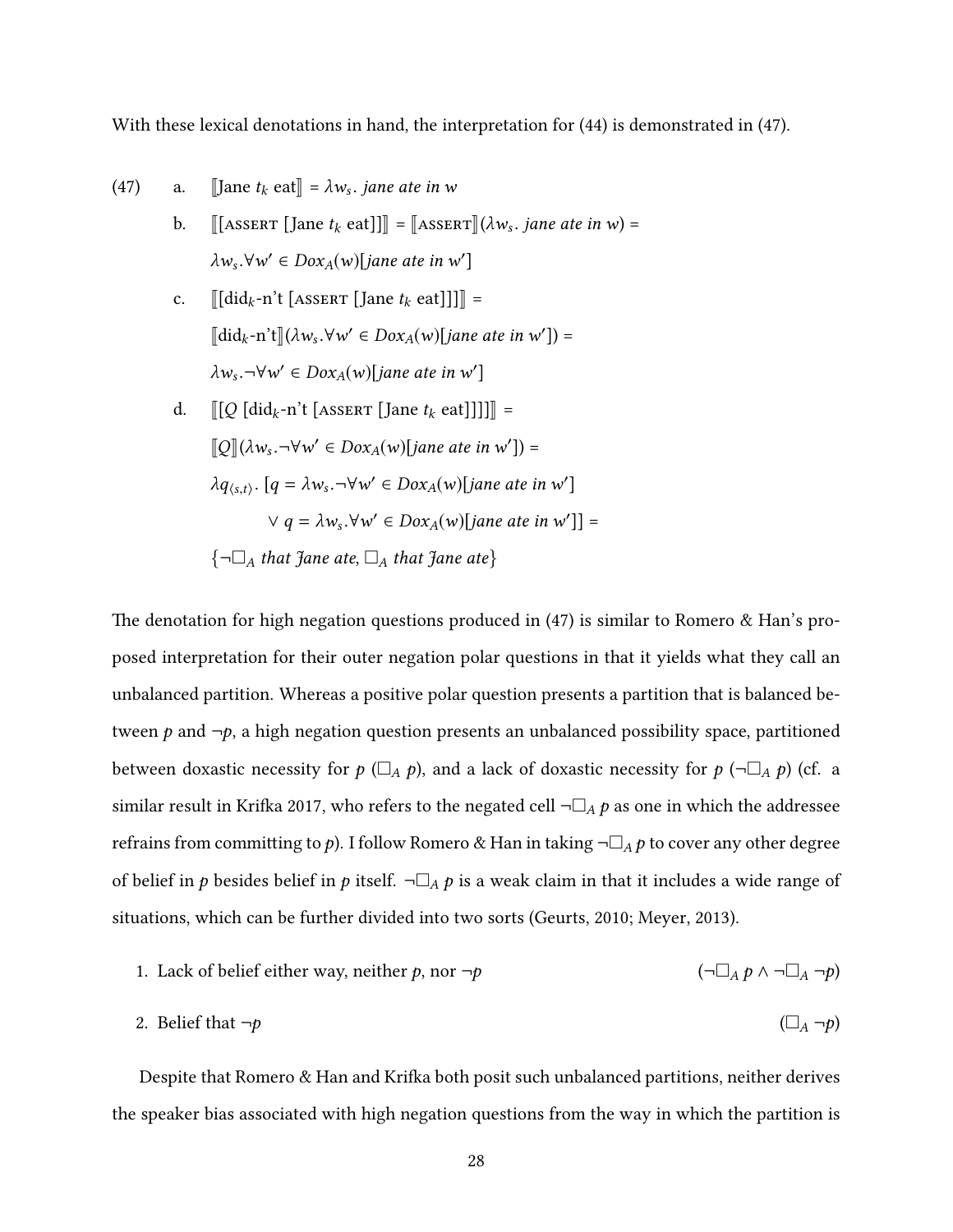unbalanced. The innovation in [section 7](#page-28-0) is that I derive the bias of high negation questions from the way in which the possibility space is unbalanced, with the speaker expressing bias for the more precise cell,  $\Box p$ .

## <span id="page-28-0"></span>7 Explanation of speaker bias in HNQs

I will argue for a novel derivation of speaker bias in high negation questions as a conversational implicature.<sup>[25](#page-28-1)</sup> The reasoning runs as follows: The speaker S has asked a HNQ with propositional prejacent p (HNQ-p). If S were ignorant of whether or not p is true, S could have asked an alternative question that would have been beer suited to remedy that ignorance, namely the positive polar question (PPQ). Since S did not do so, it must be the case that S is not ignorant of whether or not p—that is, S is biased or opinionated about whether p or  $\neg p$ . But which way is S biased, for p or for  $\neg p$ ? I will show that the direction in which HNQ-p is unbalanced settles this: S is biased for  $p$ .

This implicature derivation bears some similarities to more familiar cases of quantity implicature, but differs in several ways, the most important of which is that the strength relation between competing alternatives is substantially different from straightforward semantic entailment.

Four steps are needed to flesh out this story. First, PPQs need to be shown to be alternatives to HNQs [\(section 7.1\)](#page-28-2). Second, definitions of bias and ignorance need to be given [\(section 7.2\)](#page-30-0). Third, we need an argument that, in the case of ignorance, the PPQ is more useful than the HNQ because it is more informative [\(section 7.3\)](#page-31-0). Fourth, we need an argument that the direction of unbalance is only compatible with bias for the propositional prejacent of the HNQ [\(section 7.4\)](#page-35-0).

#### <span id="page-28-2"></span>7.1 Alternatives

What we need is for PPQs like [\(48a\)](#page-29-0) to be alternatives of HNQs like [\(48b\).](#page-29-1)

<span id="page-28-3"></span><span id="page-28-1"></span><sup>&</sup>lt;sup>25</sup>See [AnderBois 2011,](#page-41-1) §5.4, who also seeks to derive HNQ speaker bias via competition with PPQs. Anderbois proposes an inquisitive semantics for HNQs and PPQs that are distinct from the semantics proposed here; correspondingly, his pragmatic derivation is distinct, not taking the form of a special quantity implicature.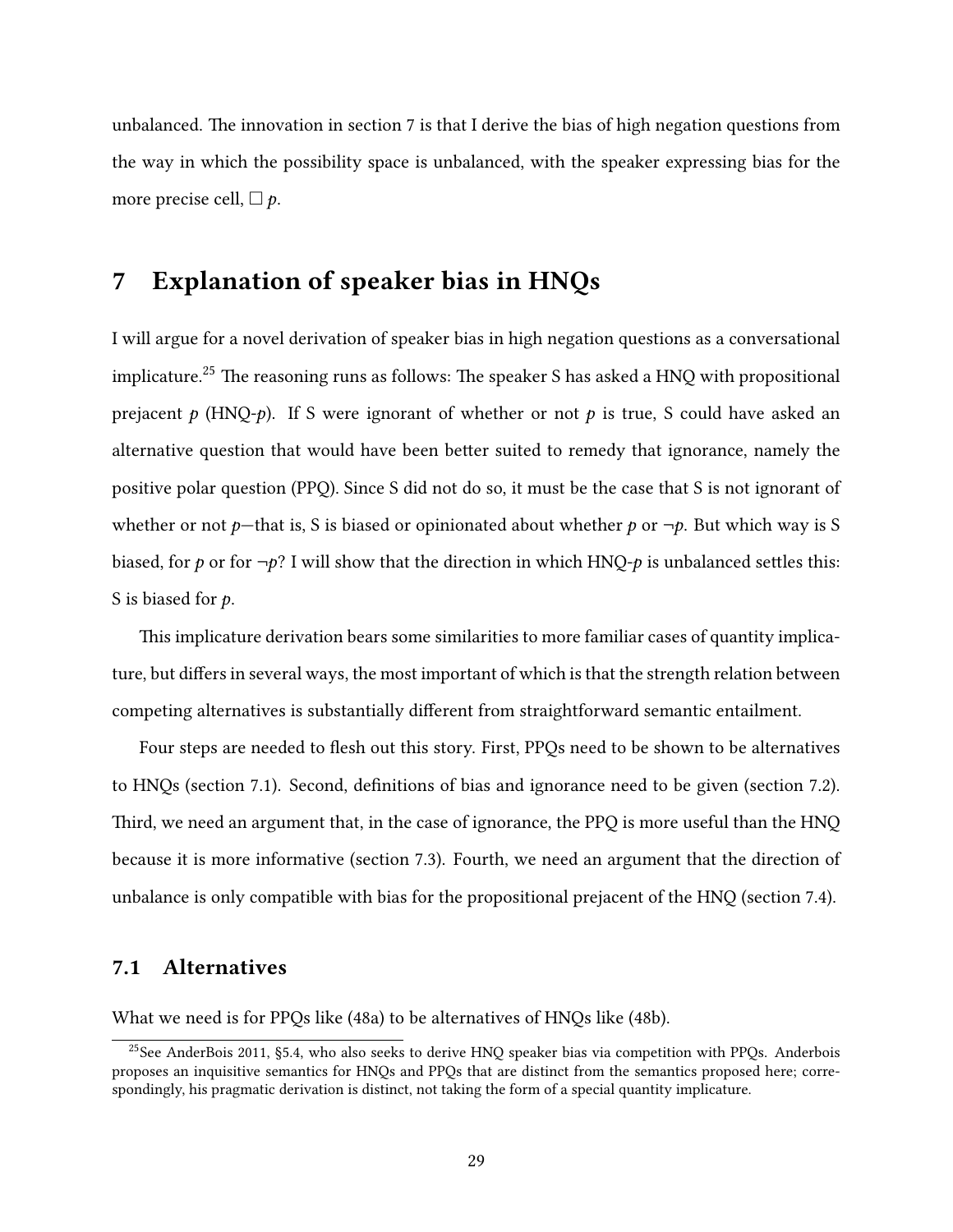#### <span id="page-29-1"></span><span id="page-29-0"></span>(48) a. Did Jane eat? b. Didn't Jane eat?

Building on [Rudin'](#page-45-16)s [\(2018,](#page-45-16) 58ff.) analysis of alternatives for discourse moves, I assume that a question counts as an alternative to another only if they have the same sentence radical and therefore the same propositional prejacent. In other words, the questions need to be about the same proposition. [\(48a\)](#page-29-0) and [\(48b\)](#page-29-1) share the same sentence radical and therefore the same propositional prejacent, that Jane ate.

Let's briefly compare this approach to one using [Katzir'](#page-43-16)s [\(2007\)](#page-43-16) algorithm, which identifies alternatives to a structure  $\phi$  by making deletions, contractions and replacements of constituents in  $\phi$ . This algorithm also predicts [\(48a\)](#page-29-0) to be a valid alternative to [\(48b\).](#page-29-1) However, Katzir's algorithm can derive alternatives by making changes to the sentence radical and so the propositional prejacent, which results in incorrect predictions. For example:

<span id="page-29-5"></span><span id="page-29-4"></span><span id="page-29-2"></span>(49) a. Do you believe that Jane ate? b. Are you sure/certain that Jane ate?

While the PPQ in [\(48a\)](#page-29-0) is a Katzirian alternative to the questions in [\(49\),](#page-29-2) the questions in [\(49\)](#page-29-2) do not convey the speaker bias that HNQs are known for.<sup>[26](#page-29-3)</sup> But the flat-footed denotations of these polar questions are either identical or very similar to the one I have assumed for the HNQ in [\(48b\),](#page-29-1) namely:

#### (50)  $\{\Box_A \text{ that } \exists \text{ and } \text{ are } \Box_A \text{ that } \exists \text{ and } \text{ are } \text{ are } \}$

Given this denotational similarity, if the choice to say [\(48b\)](#page-29-1) instead of [\(48a\)](#page-29-0) is responsible for conveying speaker bias, as I will argue below, then it seems that the choice to say [\(49a\)](#page-29-4) or [\(49b\)](#page-29-5)

<span id="page-29-3"></span><sup>&</sup>lt;sup>26</sup>Note further that such matrix attitude predicates can be embedded under high negation, and then the questions do convey the familiar speaker bias that HNQs are known for, but the bias includes the overt aitude. For example:

<sup>(</sup>i) a. Don't you believe that Jane ate?

b. Aren't you sure/certain that Jane ate?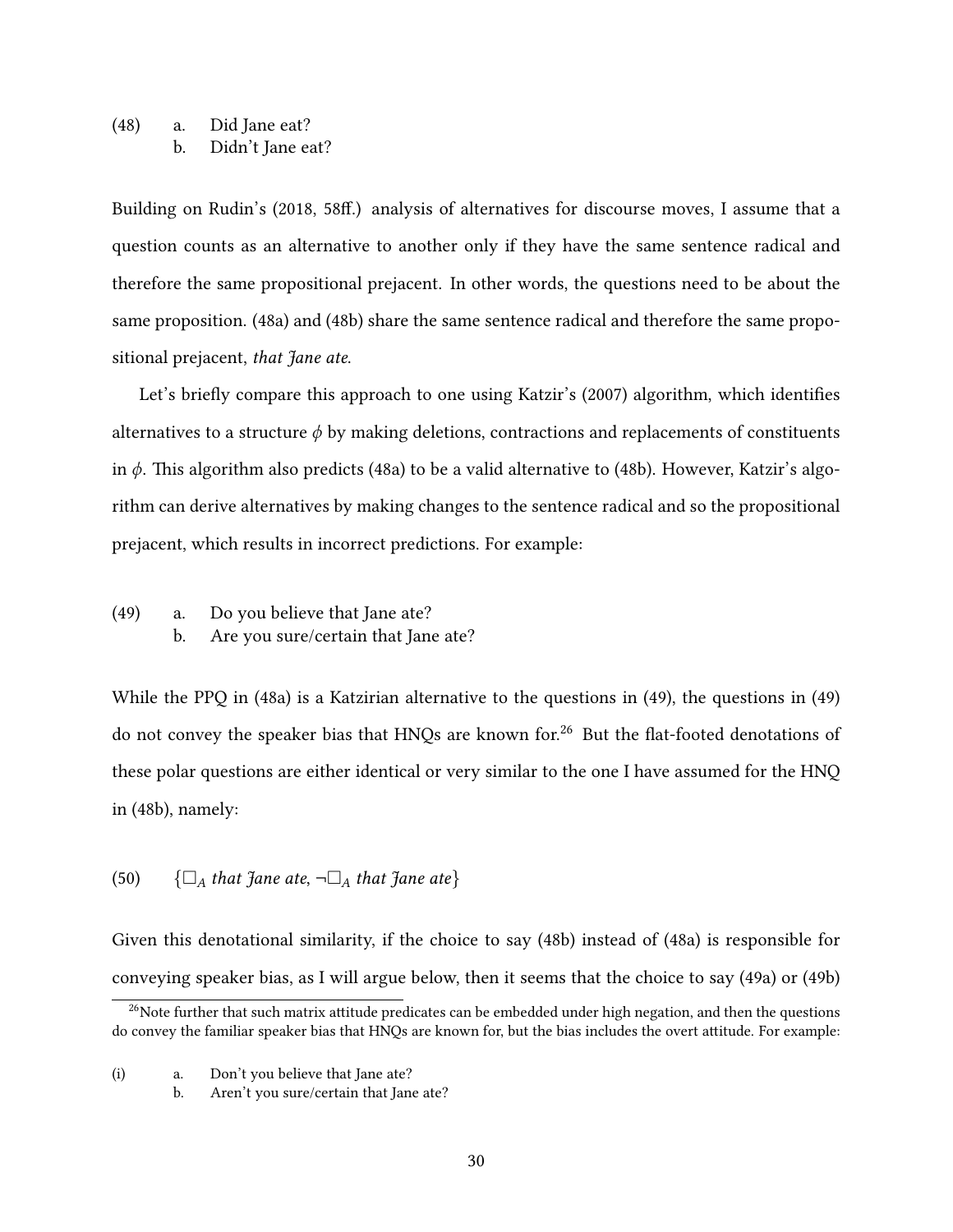instead of  $(48a)$  should also convey an HNQ-like bias, but it does not. The reason that the questions in [\(49\)](#page-29-2) lack bias is that [\(48a\)](#page-29-0) has a different prejacent, is about a different proposition, and so is not an alternative of the relevant kind. Thus there is no competition between the questions in  $(49)$  and  $(48a)$  in the first place.

Also note, since both questions in [\(48\)](#page-28-3) are about the proposition *that fane ate*, I assume that whenever [\(48b\)](#page-29-1) is relevant enough to utter, so is [\(48a\).](#page-29-0) This is somewhat different from standard cases of quantity implicature, such as sentences containing some vs. all where the relevance of the weaker some alternative does not guarantee the relevance of the stronger all alternative. This may explain why the bias implicature of HNQs is not cancellable.

#### <span id="page-30-0"></span>7.2 Bias as belief

Here is the empirical generalization from [section 2.1](#page-2-1) to be explained:

# [\(6\)](#page-3-4) Speaker bias condition:

A HNQ with propositional content  $p$  below the negation (HNQ- $p$ ) is felicitous only if the speaker is or was recently biased for  $p$ 

It is clear from the various examples of HNQs above that being "biased for  $p$ " means either believing  $p$ , or at least taking  $p$  to be highly likely. Either formulation would work for the account developed below. For simplicity, I will take bias to be doxastic necessity, which I will write as follows using the " $\Box_x$ " abbreviation:<sup>[27](#page-30-1)</sup>

<span id="page-30-1"></span> $27$ The precise characterization of bias as either belief or just credence above a high threshold isn't of primary interest. What is interesting is to explain why the unique structure and resulting denotation of HNQs is necessarily associated with bias, whichever way the latter is characterized.

That said, there is some evidence for treating bias as belief. At first glance, the bias conveyed by HNQs may feel "weaker", in a pretheoretic sense, than assertions of the HNQ's core. However, it is important to consider different possible sources for that intuition. While one is that the bias conveyed by a HNQ is just not as strong as the kind of belief that undergirds assertion, another is that the relative weakness of HNQs is due to the fact that they are questions. If the latter is correct, the speaker may believe the core proposition just as much as if they had asserted it, and the "weakness" just comes from the fact that the speaker presents the utterance as a question that seeks an answer or conrmation from the addressee. As proof of this, consider the following two examples, which show that the same sorts of evidence that support the kind of belief in  $p$  needed to license assertion also support the use of HNQ-p: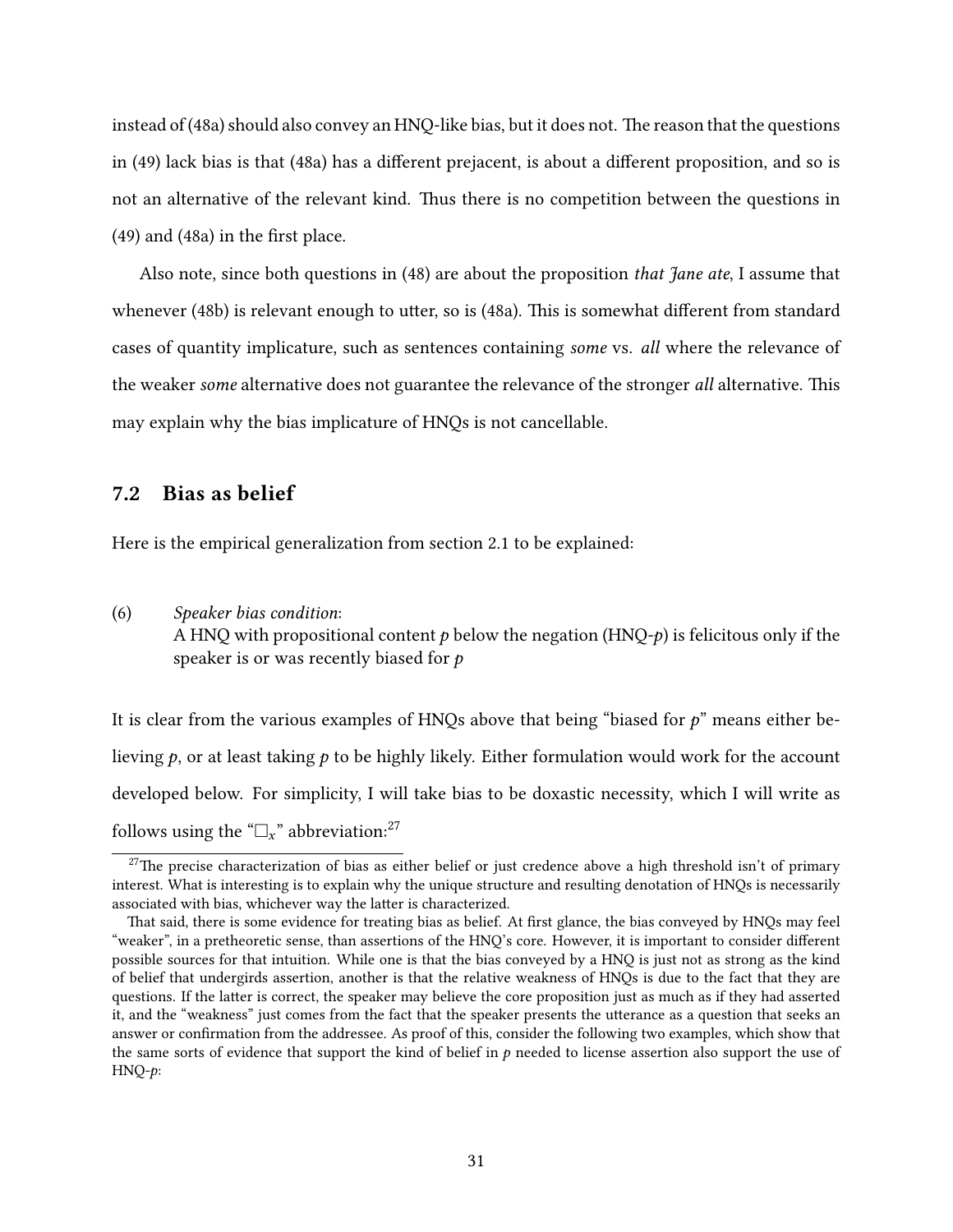(51) Bias: S is biased for  $p \Leftrightarrow \Box_S p$ 

<span id="page-31-1"></span>I take ignorance to be a lack of belief either way, neither for  $p$ , nor  $\neg p$ :

(52) Ignorance S is ignorant of whether p or  $\neg p \Leftrightarrow \neg \Box_S p \wedge \neg \Box_S \neg p$ 

Ignorance includes a wide array of degrees of belief about  $p/\neg p$ . S may be leaning toward p, or toward  $\neg p$ , or be completely split between the two, and anything else in between. However, this variation is not relevant. What matters is that in none of these states of affairs is S leaning so far one way or the other as to exhibit belief in p or in  $\neg p$ —otherwise we would say that S is biased for  $p/\neg p$ , and the situation would not fall under the definition in [\(52\).](#page-31-1)

## <span id="page-31-0"></span>7.3 Why HNQs imply that the speaker is not ignorant of the answer

With definitions for bias and ignorance, and with the assumption that PPQs are alternatives to HNQs in hand, we are ready to show how the two kinds of question relate to one another and thus the implicature that arises via the choice to use the HNQ instead of the PPQ. It will be helpful to briefly rehearse a standard case of quantity implicature for comparison.

Using some and all as abbreviations for alternative sentences containing these determiners,

- <span id="page-31-4"></span>a. A: I know. The forecast said it would be nice out.
- <span id="page-31-6"></span>b. A: I know. Didn't the forecast say it would be nice out?
- <span id="page-31-5"></span>a. A: Yeah. The Moon and You is opening.
- <span id="page-31-7"></span>b. A: Yeah. Isn't The Moon and You opening?

<span id="page-31-2"></span><sup>(</sup>i) A and B checked the weather forecast when they woke up, and it said the sun would come out and it would be a nice day. A couple hours later, they look out the window and see bad weather. B says, "It's gross out." A replies:

A heard that the rock band Alabama Shakes are playing a concert tonight and that The Moon and You is the opening act. Then A runs into B, who says, "Did you hear that Alabama Shakes are playing a concert tonight?"

<span id="page-31-3"></span>The contexts are held constant; nothing about A's beliefs or evidence changes depending on whether they utter the assertion or the question. A clearly believes  $p$  on the basis of her experience in [\(i\)](#page-31-2) and [\(ii\),](#page-31-3) and can assert it as in [\(ia\)](#page-31-4) and [\(iia\).](#page-31-5) However the contexts are such that A can also use  $HNQ-p$  as in [\(ib\)](#page-31-6) and [\(iib\).](#page-31-7) This suggests that the belief supporting HNQ bias is as strong as the kind of belief that licenses assertion, and any asymmetry in our intuitions may simply be due to the fact that the speaker seeks confirmation of their belief only in the HNQ case.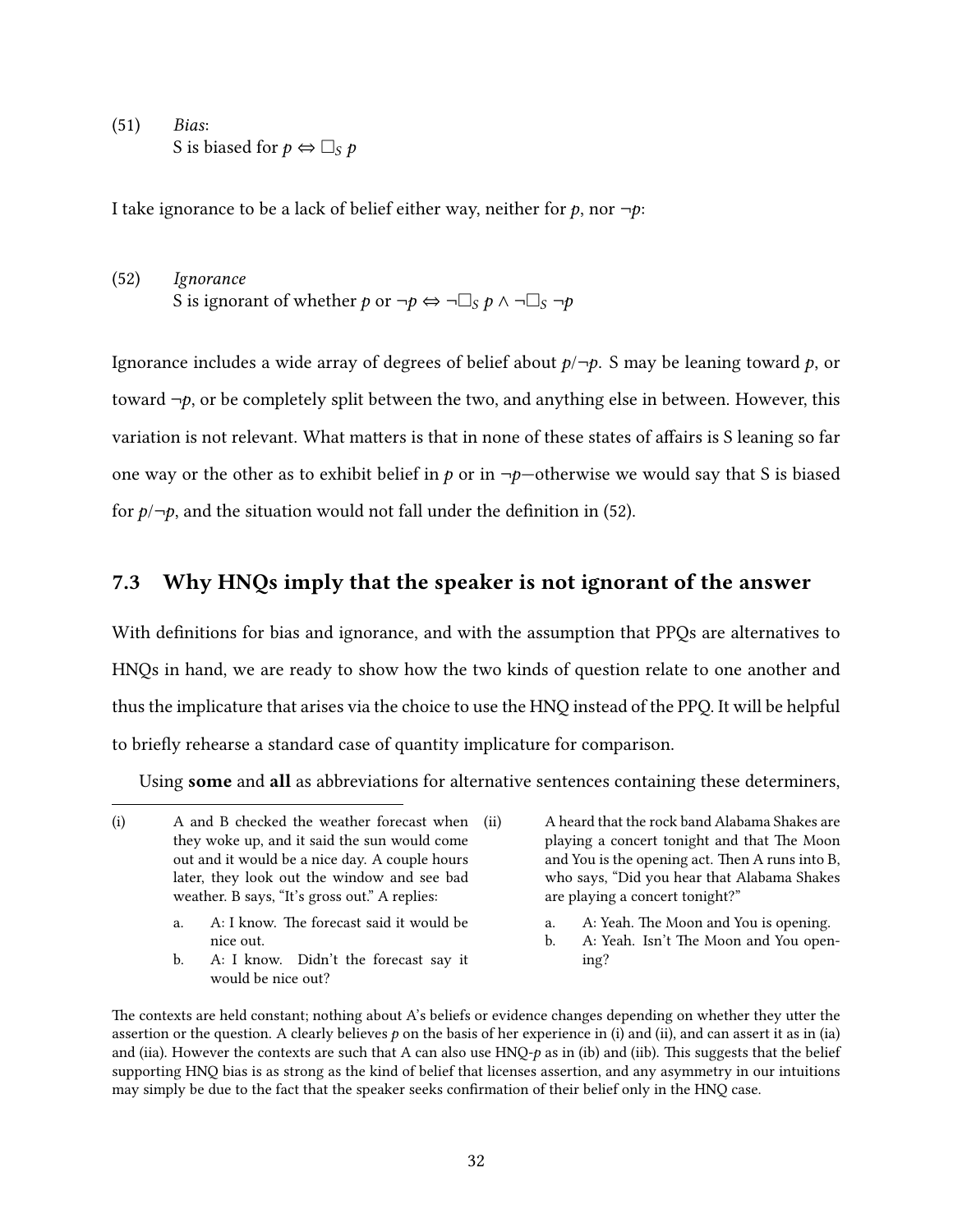<span id="page-32-2"></span>consider the conditional in [\(53a\),](#page-32-0) restated symbolically in [\(53b\),](#page-32-1) with  $\geq$  standing for 'more useful than':

<span id="page-32-1"></span><span id="page-32-0"></span>(53) a. If S believes all, then all is more useful than some. b.  $\square_S$  all  $\rightarrow$  all  $>$  some

When the purpose of a conversation is to cooperatively share information, stronger expressions are better than weaker ones, as long as the stronger expression is supported by belief. Thus all is more useful than **some**, conditional on the antecedent clause of [\(53\)](#page-32-2) (which is roughly Gricean Quality), because all asymmetrically entails some (Gricean Quantity). When S asserts the weaker some, that implies that all is not more useful than some, which given [\(53\)](#page-32-2) must mean that S does not believe all. That is, the utterance of some entails that the consequent of  $(53)$  is false, and so S implicates that the antecedent of  $(53)$  is also false.<sup>[28](#page-32-3)</sup>

<span id="page-32-5"></span>Returning to HNQs, I claim that the following conditional, analogous to that in [\(53\),](#page-32-2) holds:

- (54) a. If S is ignorant of whether p or  $\neg p$ , then the PPQ with prejacent p is more useful than the HNQ with prejacent  $p$ .
	- b.  $\neg\Box_S p \wedge \neg\Box_S \neg p \rightarrow PPQ-p \succ HNQ-p$

This conditional sets out ignorance as a sufficient condition on PPQs being more useful than their HNQ counterparts, but not a *necessary* condition.<sup>[29](#page-32-4)</sup> I want to avoid postulating ignorance as a necessary condition because there are empirical counterexamples to it: PPQs can be used in exams and quizzes, they can be used rhetorically, and they can even be used when the speaker is biased for a particular answer as we saw above with PFQs in [section 3.](#page-5-0)

<span id="page-32-3"></span> $(54)$  depends on a fact and two uncontroversial background assumptions. The fact, which I

<sup>&</sup>lt;sup>28</sup>As [Geurts](#page-42-8) [\(2010\)](#page-42-8) points out, this is an abductive, rather than a deductive, process. S not believing all is often the best explanation for S's choice to use some, but there are several other assumptions hidden in the reasoning here, the failure of which could also explain S's choice, e.g. all could be irrelevant, or S and A might not be in a cooperative informative exchange (cf. also discussion in [Lauer 2013,](#page-44-13) [2014\)](#page-44-14). In other words, the conditional in [\(53\)](#page-32-2) isn't true on its own, and could have these assumptions in the protasis as additional conjuncts; the choice to use **some** merely implies that at least one of the conjuncts in the protasis is false.

<span id="page-32-4"></span><sup>&</sup>lt;sup>29</sup>Of course, the relevance of the issue of whether or not p is the case also matters. I assume this is taken care of by normal conversational relevance constraints [\(Grice, 1989;](#page-42-6) [Roberts, 1996/2012\)](#page-44-5).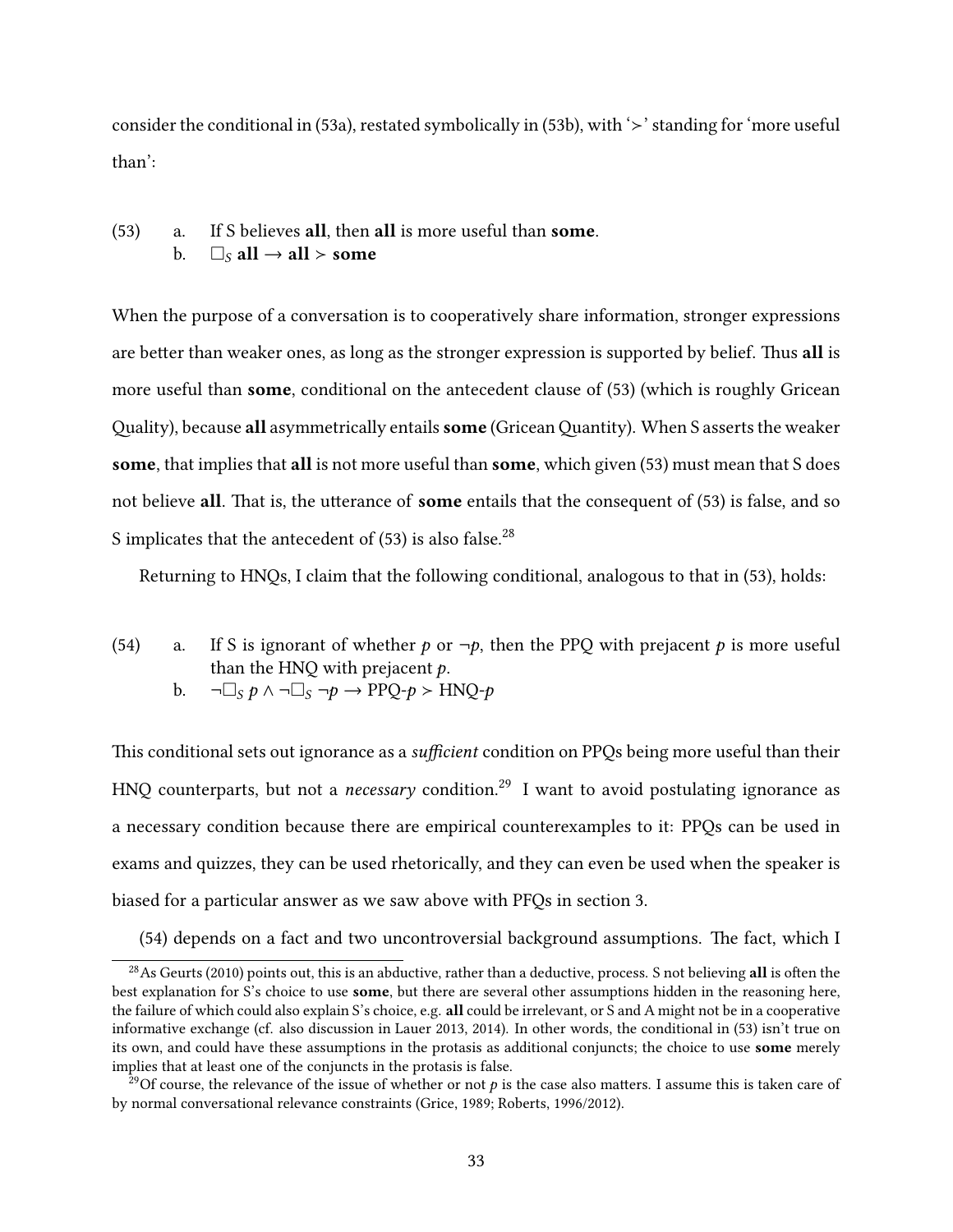will argue for in a moment, is that HNQs are less informative than their PPQ alternatives. The first background assumption is that the goal of ignorant speakers is to gain information. The second is that utterances that help you achieve your goals are more useful than those that don't. Putting these together produces the conditional: When S is ignorant about  $p$ , her goal is to gain information about it, and since the PPQ is more informative than the HNQ, the PPQ is more useful to S in achieving this goal. Therefore, if S is ignorant about  $p$ , the PPQ is more useful than the HNQ.

As a result of [\(54\),](#page-32-5) S's choice to use the less informative HNQ triggers a kind of quantity implicature: If the stronger PPQ wasn't used, it must not have been more useful than the HNQ. By [\(54\),](#page-32-5) if the PPQ was not more useful than the HNQ, then S must not be ignorant of whether  $p$ or  $\neg p$ , which is to say, S must be biased for either  $p$  or  $\neg p$ .<sup>[30](#page-33-0)</sup>

The above reasoning depends on the claim that PPQs are more informative than HNQs. To evaluate the relative strength of PPQs and HNQs, I will compare the strength of their positive and negative answers. However, because the proposed structure for HNQs includes a doxastic assert operator while that of PPQs does not, this can't be done directly based on their semantic denotations.

<span id="page-33-2"></span><span id="page-33-1"></span>(55) [Did Jane eat] = { that Jane ate, 
$$
\neg
$$
 that Jane ate} (Hamblin, 1973)

(56) [Didn't Jane eat] = 
$$
\{\Box_A \text{ that Jane ate}, \neg \Box_A \text{ that Jane ate}\}
$$

For example, the positive answer to [\(55\)](#page-33-1) does not entail anything about the positive answer to [\(56\)](#page-33-2) or vice versa, since any proposition can be true without A believing it, and A can believe any proposition without it being true.

In [section 7,](#page-28-0) I will show that the commitment space semantics developed in Krifka 2017 produces representations for PPQs and HNQs that can be directly compared. But sticking with our

<span id="page-33-0"></span> $30$ I believe the conditional in [\(54\)](#page-32-5) is more reliable than [\(53\),](#page-32-2) in part because HNQs and their PPQ alternatives are always relevant in the same contexts, as mentioned above. What this means is that, while there are several possible explanations for why S might choose **some** over all, there are fewer for why S might choose HNQ over PPQ, making the bias implicature more necessary than a standard quantity implicature.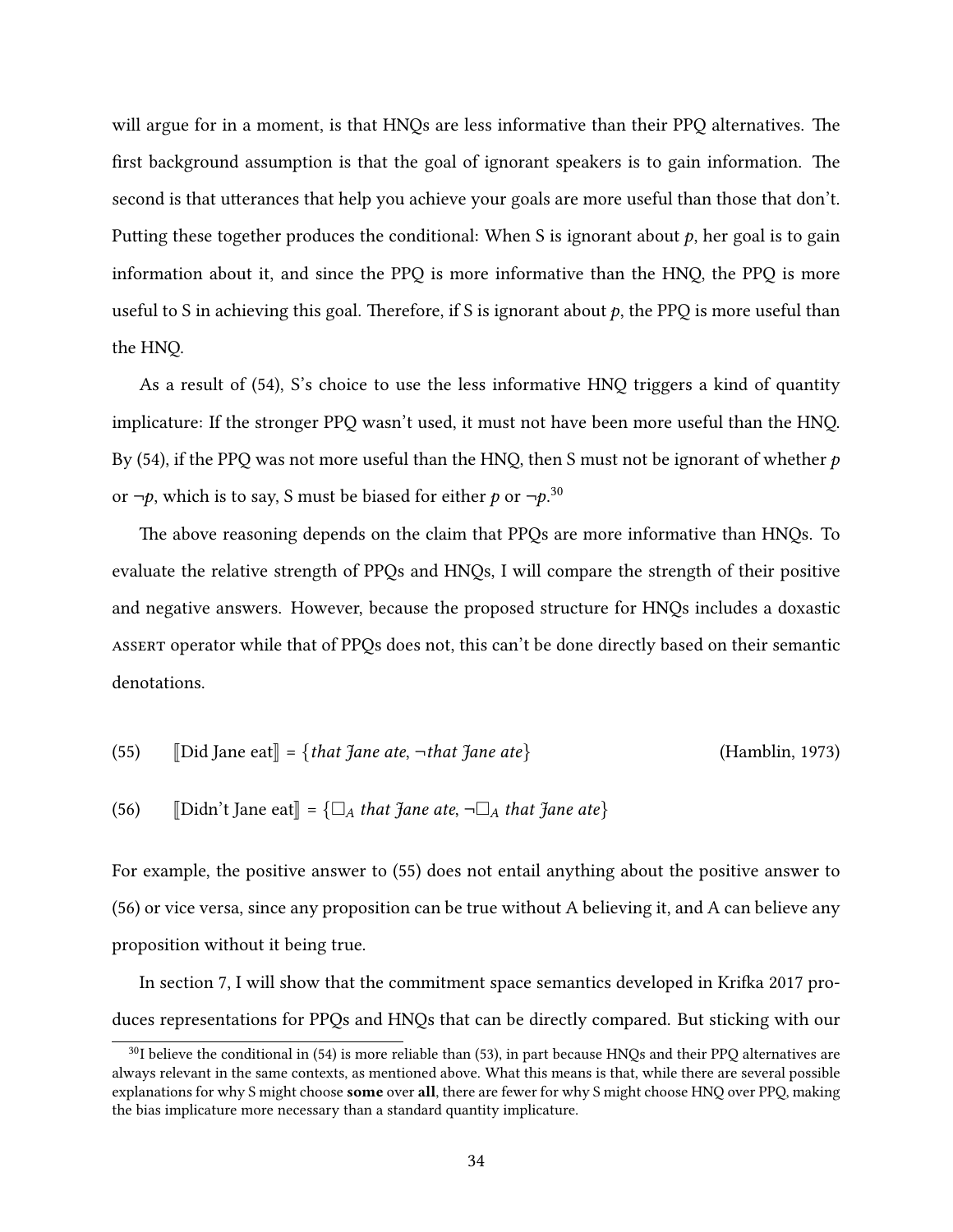simpler representations for the moment, the answer sets can be compared if we move to a pragmatic level of description. Doing so makes some sense given the discussion of alternatives in [section 7.1—](#page-28-2)the competition here is not based on varying the propositional prejacents of the competing polar questions, but about differences at the speech act layer. S's choice between these competing questions will depend on the information that A's answers to those questions will produce for S. A's answers will be given in the form of A's assertions. [\(56\)](#page-33-2) already builds the assertive component of A's answers into the partition. We can compare this to the way that the answer set in [\(55\)](#page-33-1) will transit through A's assertions:

## <span id="page-34-0"></span>(57) The set of answers to the PPQ "Did Jane eat?", as asserted by A:  $\{\Box_A$  that Jane ate,  $\Box_A$  ¬that Jane ate}

With this assertive component added in, it is easy to see in what sense the PPQ is more informative than the HNQ. The positive answers in  $(56)$  and  $(57)$  are identical. But the negative answer in  $(57)$ asymmetrically entails that in [\(56\);](#page-33-2) if A believes that Jane didn't eat, it entails that it's not the case that A believes that Jane ate, and not vice versa. Since the PPQ and the HNQ produce identical information for S in their positive answers, and the PPQ produces stronger information than the HNQ in their negative answers, the PPQ is stronger than its HNQ counterpart. Put another way, S learns more from A's negative answer to the PPQ than the HNQ: A's negative answer to the PPQ informs S that  $\neg p$ . As for the HNQ, since  $\neg \Box_A p$  is compatible with both A's lack of belief about  $p(\neg \Box_A p \land \neg \Box_A \neg p)$ , as well as A's belief in  $\neg p(\Box_A \neg p)$ , S would only learn that it's not the case that A believes  $p$ , and not why that is.

The above discussion relies on the informal assumption that we are comparing positive answers to positive answers and negative ones to negative ones, despite that answer sets are just unordered sets of propositions. Here is a formal means of comparing such sets and determining that one is stronger than the other: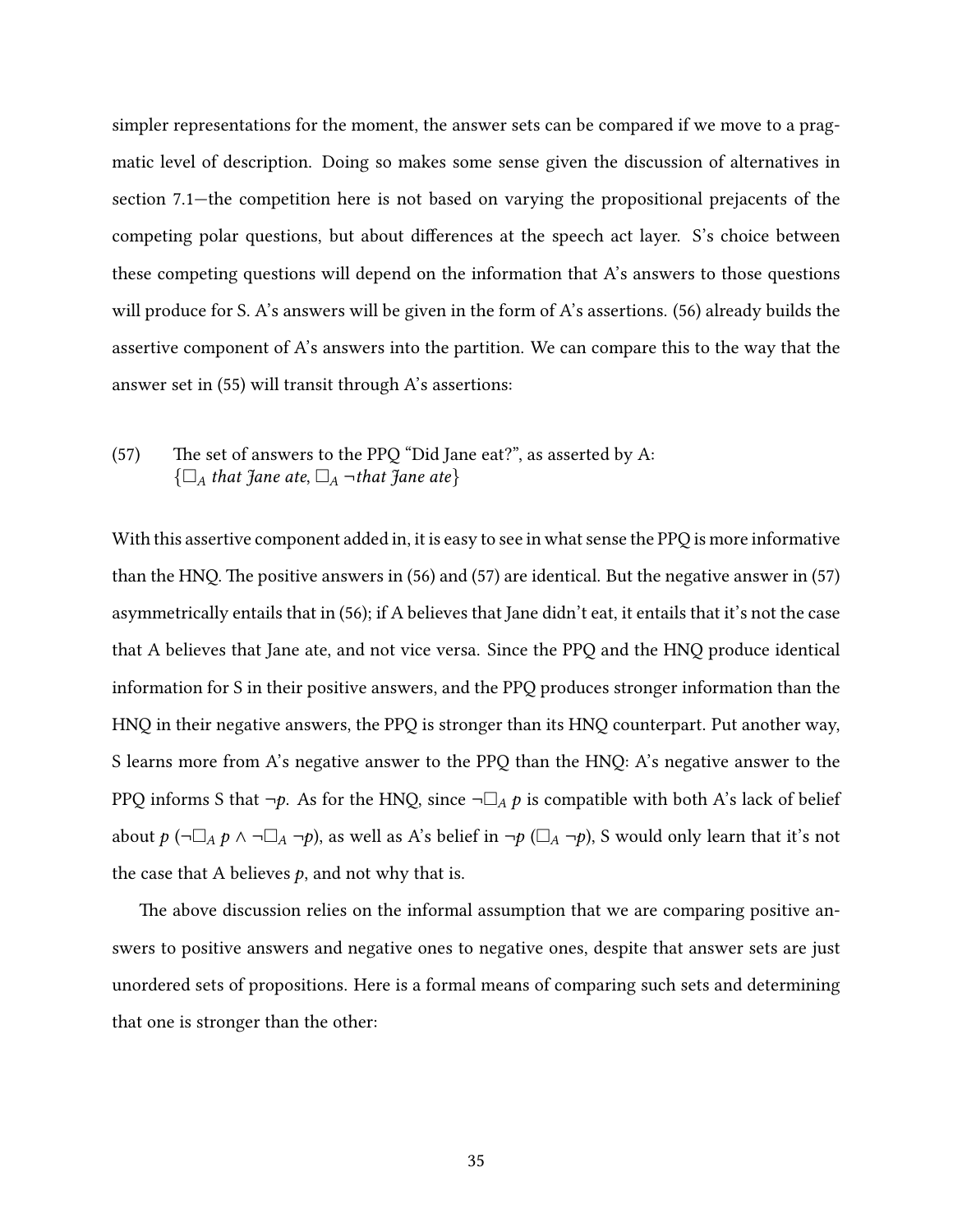<span id="page-35-1"></span>(58)  $Q_1$  is more informative than  $Q_2$  iff the following two conditions are satisfied:

a. 
$$
\exists p \in Q_1 \ [\exists p' \in Q_2 \ [p \subset p']\]
$$
  
b.  $\forall p \in Q_1 \ [\neg \exists p' \in Q_2 \ [p' \subset p]\]$ 

[\(58\)](#page-35-1) says that a question  $Q_1$  is more informative than another question  $Q_2$  if and only if two conditions are satisfied: First, some proposition in  $Q_1$  asymmetrically entails (is a proper subset of) some proposition in  $Q_2$ , and second, no proposition in  $Q_2$  asymmetrically entails (is a proper subset of) any proposition in  $Q_1$ . According to [\(58\),](#page-35-1) [\(57\)](#page-34-0) is more informative than [\(56\).](#page-33-2)

This is why the PPQ is more useful than the HNQ when S is ignorant, as stated in [\(54\).](#page-32-5) Given her ignorance, her goal is to gain information, and the PPQ is better at helping her achieve that goal than the HNQ, in particular when comparing the negative answers to the two questions. So, if S is ignorant, then she should use the PPQ, not the HNQ. If S uses the HNQ instead, then she must not be ignorant. Thus, I have derived the fact that the use of an  $HNQ$  implies that the speaker is not ignorant, that is, that the speaker is biased for either  $p$  or  $\neg p$ .

<span id="page-35-2"></span>(59) *Derivation of S's (non-directional) bias*  
\n1. 
$$
\neg \Box_S p \land \neg \Box_S \neg p \rightarrow PPQ \neg p > H N Q \neg p
$$
 (the conditional in (54))  
\n2.  $PPQ \neg p \not\vdash H N Q \neg p$  (consequence of S choosing to use  $H N Q \neg p$ )  
\n3.  $\Box_S p \lor \Box_S \neg p$  (modus tollens & DeMorgan)

The bias that results in line 3 of [\(59\)](#page-35-2) is non-directional, that is, S is biased, but nothing said so far tells us whether the bias is for p or  $\neg p$ . Empirically, an HNQ with prejacent p always conveys that S is biased for  $p$ . So now we need to explain the direction of bias.

## <span id="page-35-0"></span>7.4 Explaining the direction of bias

S is either biased for p or for  $\neg p$ . Considering each of these in turn will show that the way in which the HNQ partition is unbalanced only fits with a  $p$  bias.

Here again is our example: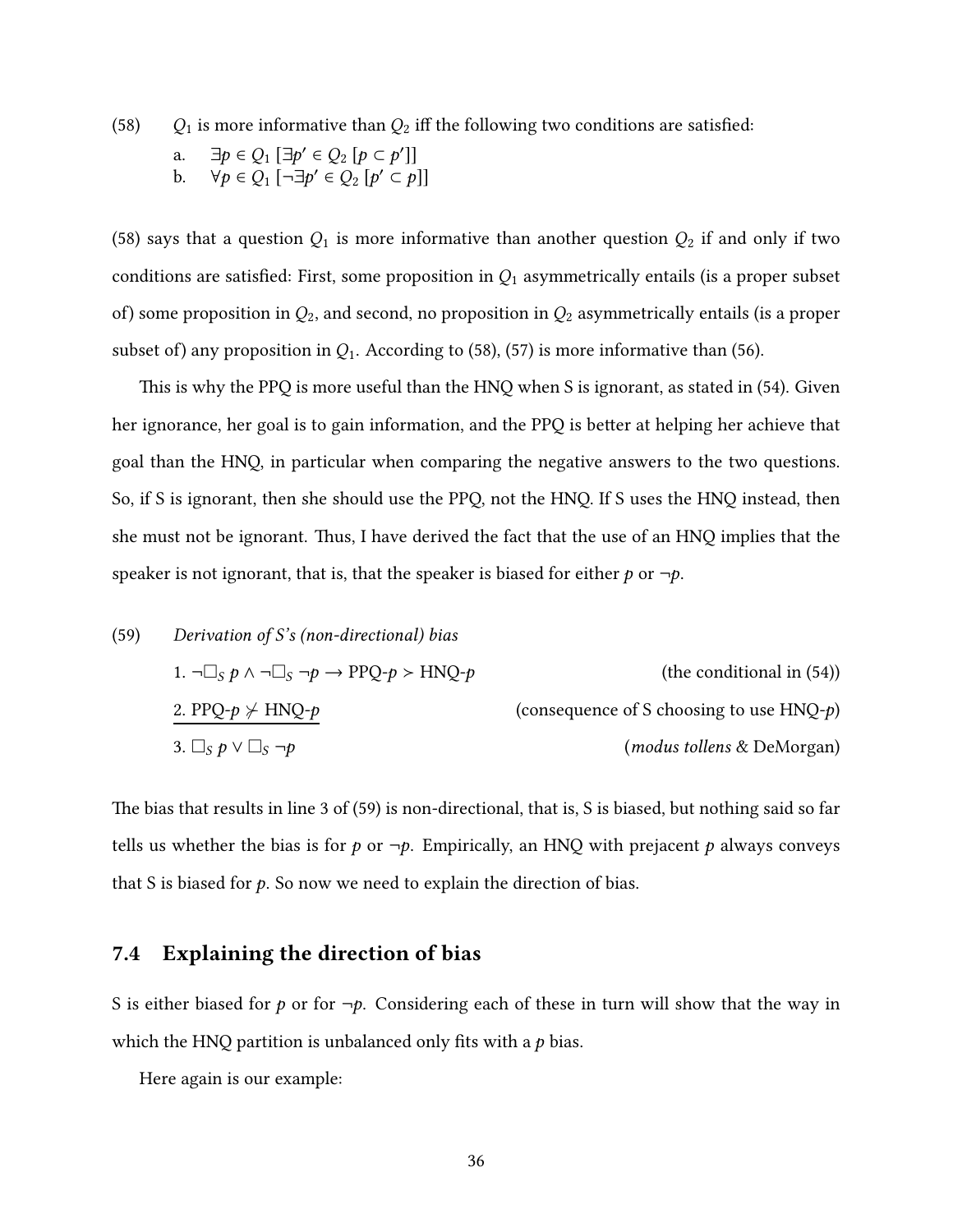#### [\(56\)](#page-33-2) [Didn't Jane eat] = { $\square_A$  that Jane ate,  $\neg \square_A$  that Jane ate}

Suppose S were biased for  $\neg p$ , in this case,  $\Box_S$  that Jane didn't eat. If A were to choose the positive answer in [\(56\)](#page-33-2) ( $\square_A$  that Jane ate), then it would convey a clear disagreement between S and A. But if A were to choose the negative answer in [\(56\)](#page-33-2) ( $\neg\Box_A$  that Jane ate), then it would remain unclear how S's and A's beliefs about  $p$  relate to one another. This is because the negative answer is consistent with both A's ignorance ( $\neg\Box_A$  that Jane ate  $\wedge \neg\Box_A$  that Jane didn't eat) as well as A's belief in  $\neg p$  ( $\Box_A$  that Jane didn't eat). If the latter is the case, it would mean that A and S have an identical belief since they both believe that Jane didn't eat. But if A is ignorant, it would mean that A and S have conflicting beliefs since A's ignorance entails that it's not the case that A believes the very thing that S believes—that Jane didn't eat.

Now suppose that S were biased for p, in this case,  $\Box$ <sub>S</sub> that Jane ate. In this case, either answer in [\(56\)](#page-33-2) will help S to determine how A's beliefs about p relate to S's own. The positive answer conveys that they have the same belief, while the negative answer conveys that they do not.

Putting this all together, a HNQ with prejacent  $p$  conveys that the speaker S is biased because if S had not been biased, then they should have used the alternative PPQ with prejacent  $p$  as it would have been more informative. Furthermore, when S uses  $HNQ-p$ , we assume that S has a particular bias, that is, that S is biased is for p and not for  $\neg p$ . This is because of the way that the HNQ partition is unbalanced: If S were biased for  $\neg p$ , then the  $\neg \Box_A p$  cell would fail to settle whether A shares S's bias for  $\neg p$  or not. But if S's bias is for p, then either cell of the partition will usefully settle whether or not A shares S's bias.

What HNQs are useful for is determining whether an interlocutor shares the speaker's bias for the propositional prejacent of the question. But there are different sorts of contexts in which an HNQ might be used to do this. In some contexts, there is contextual evidence that challenges p that may or may not come from the interlocutor: [\(1\)](#page-0-0) and [\(3\)](#page-3-0) (see also [Bledin & Rawlins'](#page-41-15)s [\(2020,](#page-41-15) 45, ex. (7)) demonstration of HNQs as resistance moves). In others, there is no evidence against p: [\(41\)](#page-24-2) and [\(42\).](#page-24-3)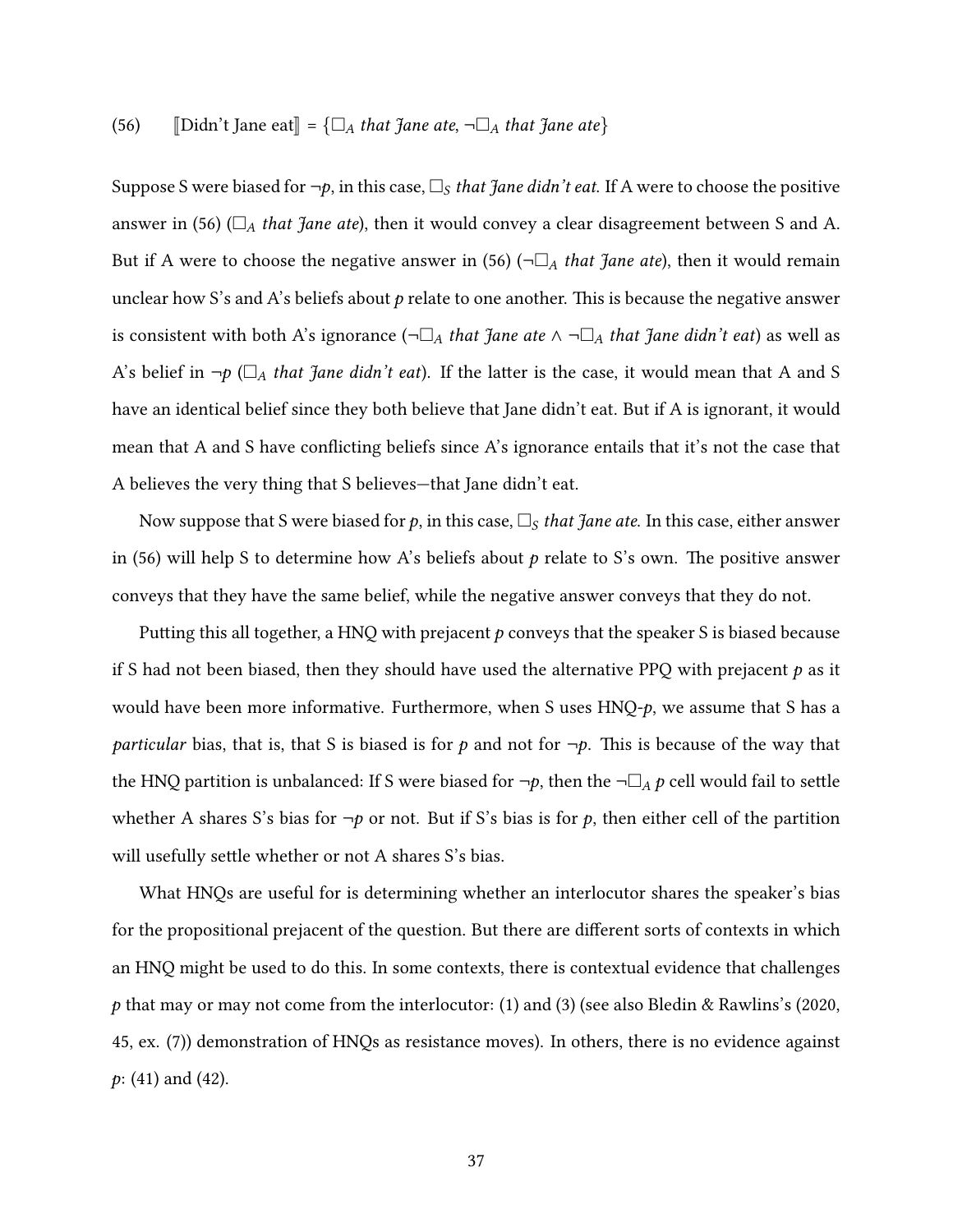Note though that HNQs are still questions, thus they require the speaker to have some reason to ask them as opposed to just asserting  $p$ . For example, here's a variation of [\(41\):](#page-24-2)

- (60) A bought tickets to see an Alabama Shakes concert tonight, and The Moon and You are opening. B asks A what she is up to tonight, and A says: I'm going to the Alabama Shakes concert. . .
	- a. ?? Aren't The Moon and You opening?
	- b. The Moon and You are opening.

<span id="page-37-1"></span>Despite that A believes the propositional prejacent, the HNQ is infelicitous because A has no reason to ask this question in this context. She is merely informing B about her plans, and so the assertion in [\(60b\)](#page-37-1) is preferred.

At the same time, the fact that HNQs are questions can be exploited to convey politeness in a context in which the speaker is otherwise warranted to just assert  $p$ , as in [\(61\).](#page-37-2)

<span id="page-37-2"></span>(61) Earlier, the boss, B, told Jane to work the grill and A to wait on the tables. B however can be forgetful at times, is embarrassed about it, and also has a bad temper. B: A, what are you doing?  $A: I'm$  getting ready to wait on the tables. B: Who's working the grill then? A: Isn't Jane working the grill? B: Oh right, Jane is doing it.

Instead of asserting  $p$ , A uses the HNQ to suggest that p answers B's question because of the social power imbalance between B and A, and B's temper, allowing B to save some face.

# <span id="page-37-0"></span>8 Conclusion

I began the paper by reviewing facts about negative polar questions established in prior research: that high negation questions require the speaker to be biased for the positive answer (the propositional prejacent), while low negation questions do not. From there, there were several novel results of this paper, both empirical and theoretical. First, the empirical: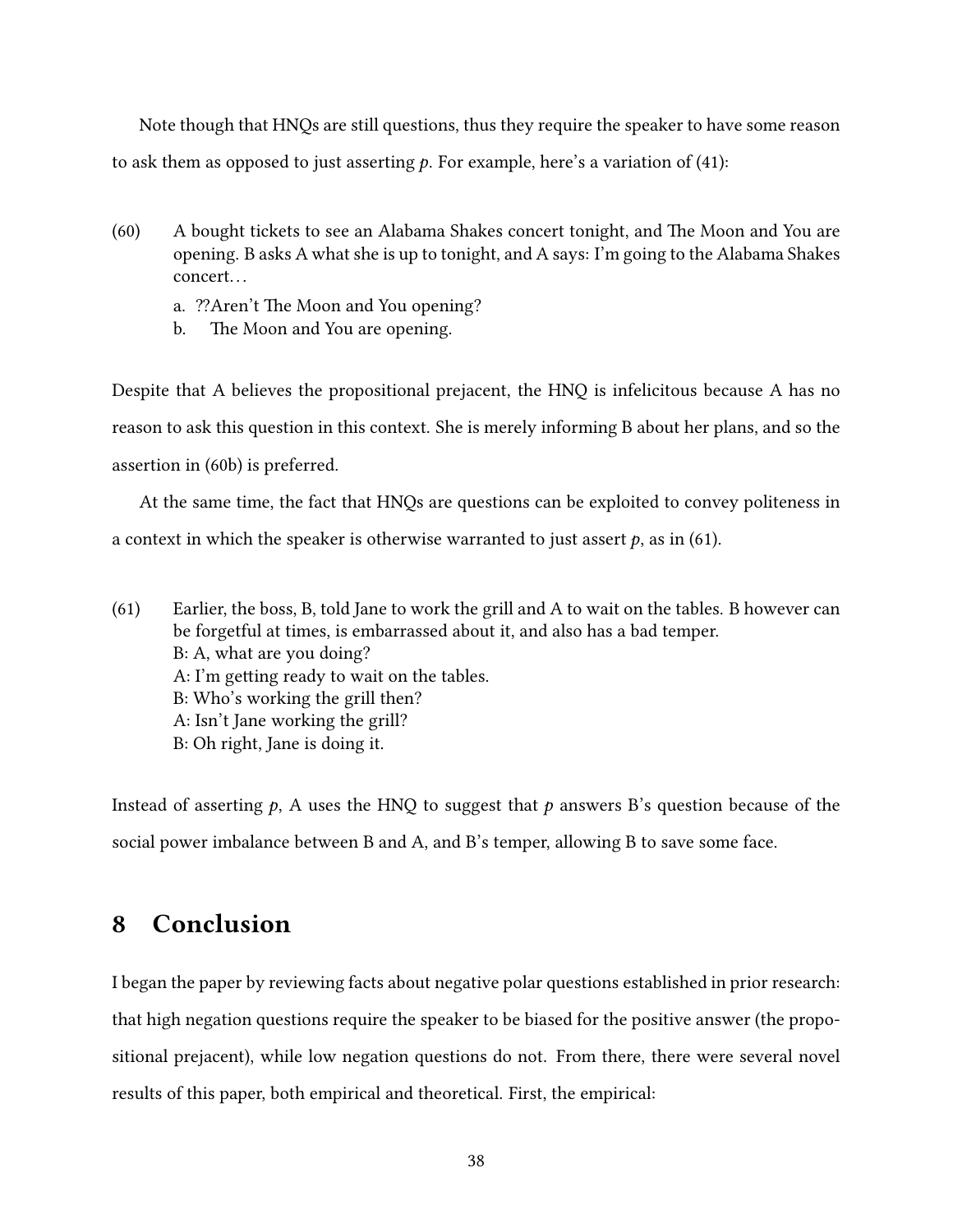- 1. HNQs and polarity focus questions are distinct phenomena: while HNQs necessarily convey speaker bias, the bias of PFQs is context sensitive; moreover, only PFQs require a focus antecedent [\(section 2.2\)](#page-4-5).
- 2. The kind of bias arising from PFQs is not attached to polarity focus, but can appear in questions that lack any grammatical marker that has been linked previously to polarity/verum focus; moreover, the bias can have the same polarity as the question [\(section 3\)](#page-5-0)
- 3. A battery of tests reveals that the sentence radicals of HNQs are not negated; attempts to use NPIs to produce evidence of inner negation relative to these tests fails [\(section 4\)](#page-14-0).

These empirical results guided the theoretical proposals:

- 1. The speaker bias of PFQs is derived from more general facts about asking questions in some contexts that happen to also license polarity focus. If polarity focus is licensed by an interlocutor's claim that p, then asking ?p leads to a  $\neg p$  speaker bias. Since the derivation untethers speaker bias from polarity (verum) focus, it accurately predicts that some PFQs lack speaker bias, and that some questions that lack polarity focus convey PFQ-like speaker bias [\(section 3\)](#page-5-0).
- 2. The lack of propositional negation in HNQs in [section 4](#page-14-0) supports the theoretical view that negation scopes over a high operator, keeping it outside of the question's sentence radical. A simple account of this operator as doxastic necessity yields an unbalanced partition [\(section 6\)](#page-25-0), an idea in line with previous work [\(Romero & Han, 2004;](#page-45-0) Krifka, 2017).
- 3. The unbalanced partition is used to give a novel derivation of the necessary speaker bias associated with HNQs [\(section 7\)](#page-28-0). The idea is to derive the bias as a special kind of quantity implicature depending on competition between the HNQ and the positive polar question with the same propositional prejacent. The PPQ is stronger than the HNQ in the sense that the addressee's positive and negative answers to the PPQ entail the answers to the HNQ, but the weaker cell of the HNQ ( $\neg \Box_A p$ ) does not entail any answer to the PPQ. Therefore,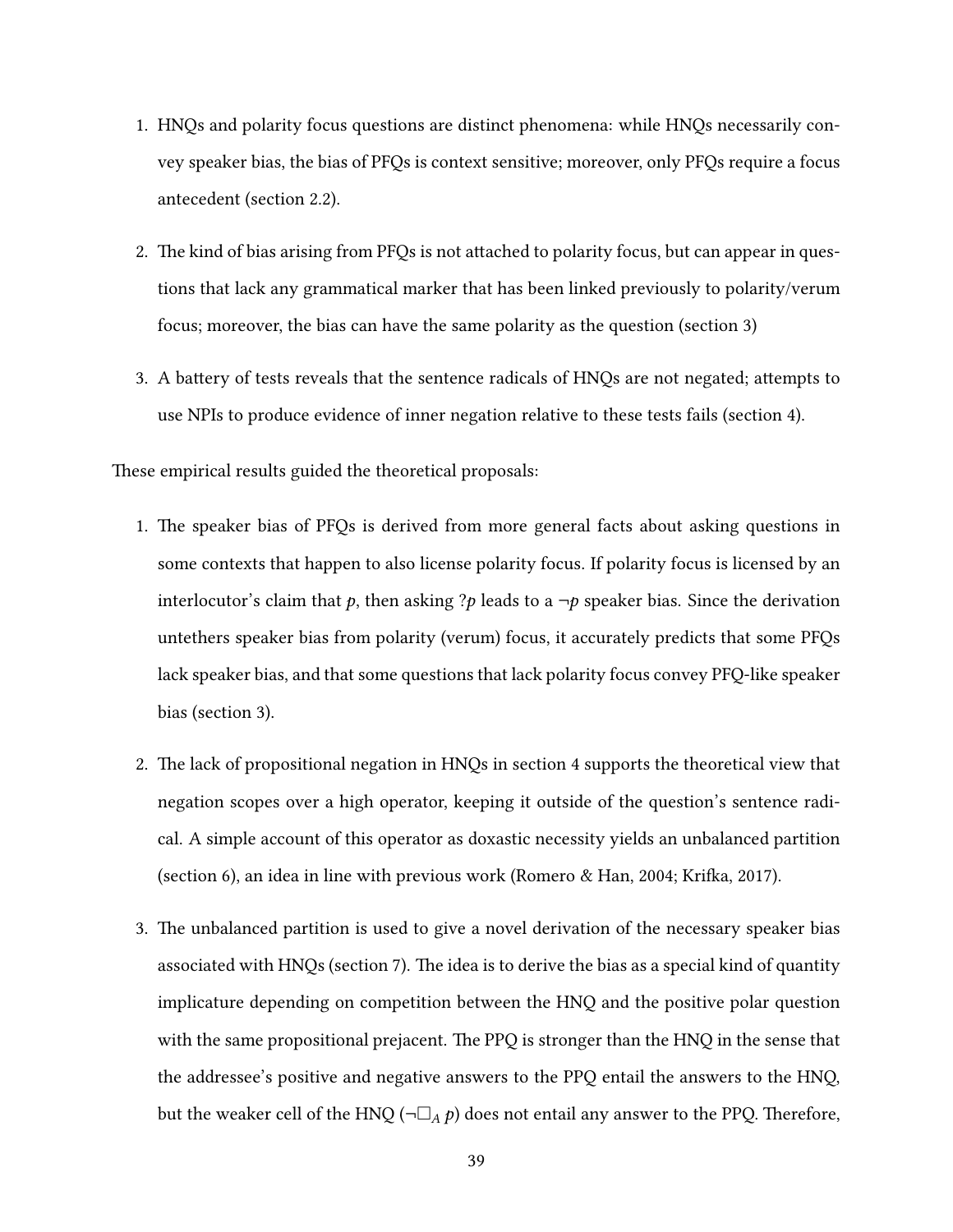if the speaker is ignorant of whether  $p$  or  $\neg p$ , they should use the more informative PPQ. It follows that in contexts in which the speaker chooses to instead use the HNQ, they must not be ignorant, which is to say, they must be biased for one of the answers. Finally, the fact that the bias is always for the propositional prejacent of the HNQ follows from the way in which the partition is unbalanced. If the speaker were biased for  $\neg p$ , then the weaker cell of the HNQ ( $\neg\Box_A p$ ) would not reveal whether the addressee shares the speaker's bias, since  $\neg\Box_A p$  is consistent not just with A's belief in  $\neg p$ , but also A's ignorance whether p or  $\neg p$ . If the speaker is biased for p, on the other hand, then either cell of the HNQ partition will resolve whether or not A shares that bias.

A limitation of the present account of HNQs is that the assumption in [section 6](#page-25-0) that the speech act operator is doxastic necessity may be open to criticism. One reason that [Romero](#page-44-3) [\(2015\)](#page-44-3) and [Frana & Rawlins](#page-42-0) [\(2019\)](#page-42-0) moved the primary effects of  $v$ ERUM to a non-at-issue dimension is that yes/no responses do not seem to incorporate the meaning of the verum operator, and the account I have proposed is open to the same criticism. However, as our understanding of polar particles as propositional anaphora has developed (Krifka, 2013; [Roelofsen & Farkas, 2015\)](#page-44-7), it has become clear that speech act operators like assert and common ground management operators like verum/falsum do not introduce the kinds of discourse referents that yes and no are sensitive to (see discussion in Krifka 2017).

Still, the particular assert operator I have assumed may be open to many of the criticisms leveled at the performative hypothesis of [Lako](#page-44-15)ff [\(1970\)](#page-45-17) and [Ross](#page-45-17) (1970) (see [Levinson 1983,](#page-44-16) 251-263, for a thorough critique). Ultimately, the operator that high negation scopes over is likely to be more sophisticated than simple doxastic necessity, and thus not open to these criticisms. My goal here has not been to propose a sophisticated theory of the dynamic pragmatics of speech act/common ground management operators, but to clearly demonstrate how an unbalanced partition arising from negation scoping over a high operator can be used to derive the speaker bias that HNQs are known for, and the clearest way to do that is with simple doxastic necessity.

That said, I believe that the prospects for applying the derivation of HNQ bias in [section 7](#page-28-0)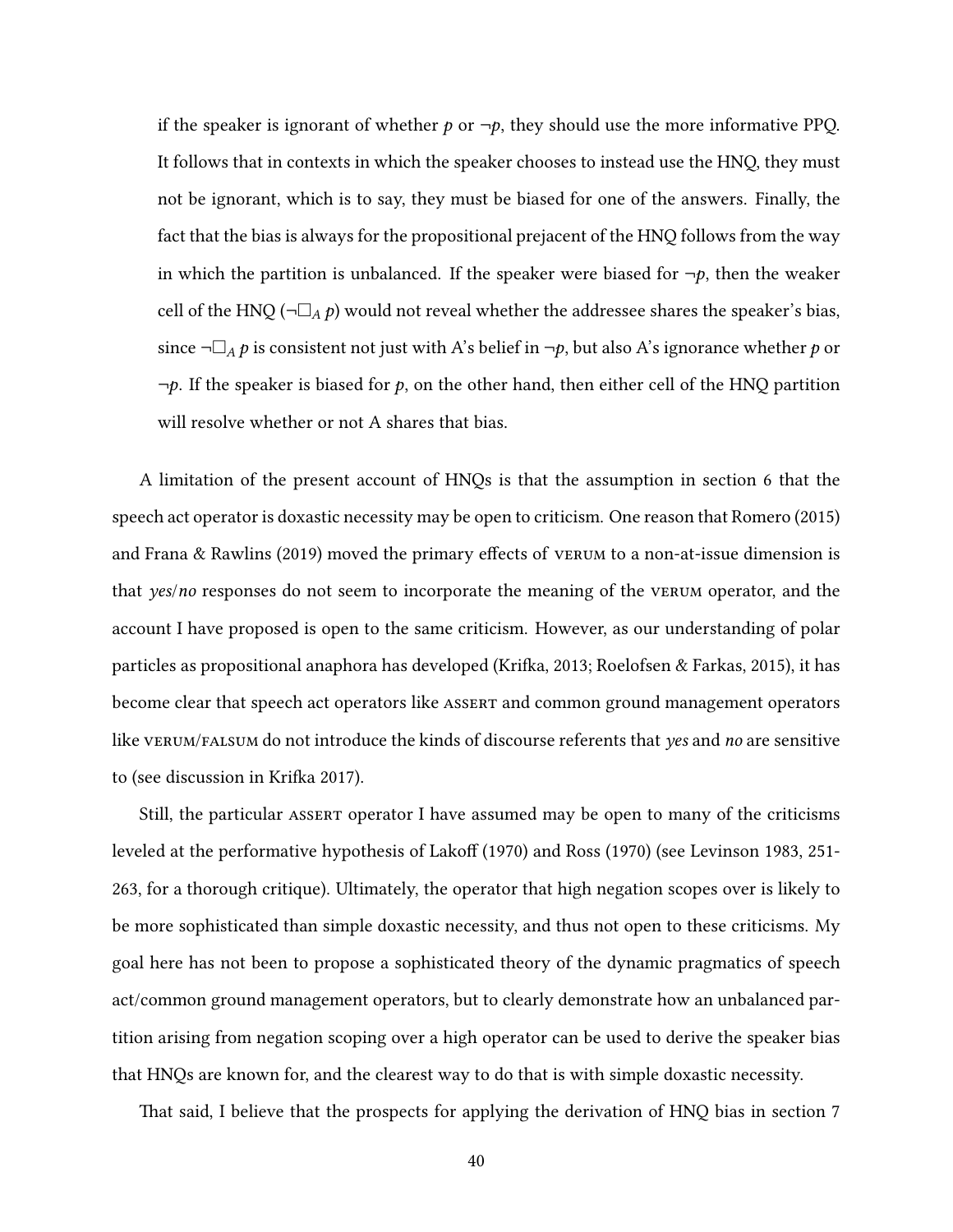to other unbalanced partitions are bright. Due to space restrictions, I limit discussion here to commitment space semantics (Krifka, 2015, [2017\)](#page-44-1), though the proposed bias derivation could work with vertum or falsum operators as well [\(Romero & Han, 2004;](#page-45-0) [Repp, 2013;](#page-44-2) [Romero, 2015;](#page-44-3) [Frana](#page-42-0) [& Rawlins, 2019\)](#page-42-0). A commitment state c is modeled as a set of interlocutor commitments, e.g. c = {A is committed to p, A is committed to  $\neg q$ , B is committed to p, B is committed to q, ...}, and a commitment space  $C$  is modeled as a set of commitment states representing the future possible developments of the current commitment state, e.g.  $C = \{c, c', c'', \dots\}$ .<sup>[31](#page-40-0)</sup> Speech acts are modeled as functions from commitment spaces to commitment spaces. The effect of a PPQ  $\{p, \neg p\}$  is to move from the current commitment space  $C$  to a new one  $C^{PPQ}$  in which all of the commitment states are such that the addressee A either commits to p or to  $\neg p$ . Thus, the PPQ has the effect of removing all states in which A doesn't commit one way or the other, and the resulting  $C^{PPQ}$ can be partitioned into two sets of states, those in which A commits to  $p$ , and those in which A commits to <sup>¬</sup>p. Meanwhile, HNQs are modeled so that a special speech act negation, <sup>∼</sup>, scopes over an *ASSERT* operator. The effect of an HNQ on a space C is to remove all states  $c'$  in which A commits to the proposition embedded under ASSERT (essentially, the inverse or negation of the effect of A asserting and therefore committing to a proposition  $p$ ). By removing states in which A commits to  $p$ , the commitment states left over in the updated  $C^{H NQ}$  can be partitioned into two kinds, those in which A commits to  $\neg p$ , and those in which A commits to neither p, nor  $\neg p$ . A is then free to accept or reject this move; if A rejects it, then A chooses the complement of  $C^{H NQ}$  $(C - C^{H NQ})$ , and commits to  $p$ . This situation should look familiar from [section 7:](#page-28-0) The cell of  $C^{PPQ}$ in which A commits to p is identical to  $C - C^{H N Q}$ . The cell of  $C^{PP Q}$  in which A commits to  $\neg p$ is a proper subset of (asymmetrically entails) the space  $C^{H N Q}$ . Thus the PPQ is predicted to be more informative about A's commitments wrt  $p/\neg p$  than the HNQ, and the rest of the HNQ bias derivation can proceed as it does in [section 7.](#page-28-0)

<span id="page-40-0"></span> $31$ The assumption here is that if  $c$  is the current commitment state, then all possible future developments of it will be states in which new commitments are added, thus for any other  $c'$  in C,  $c \subseteq c'$ .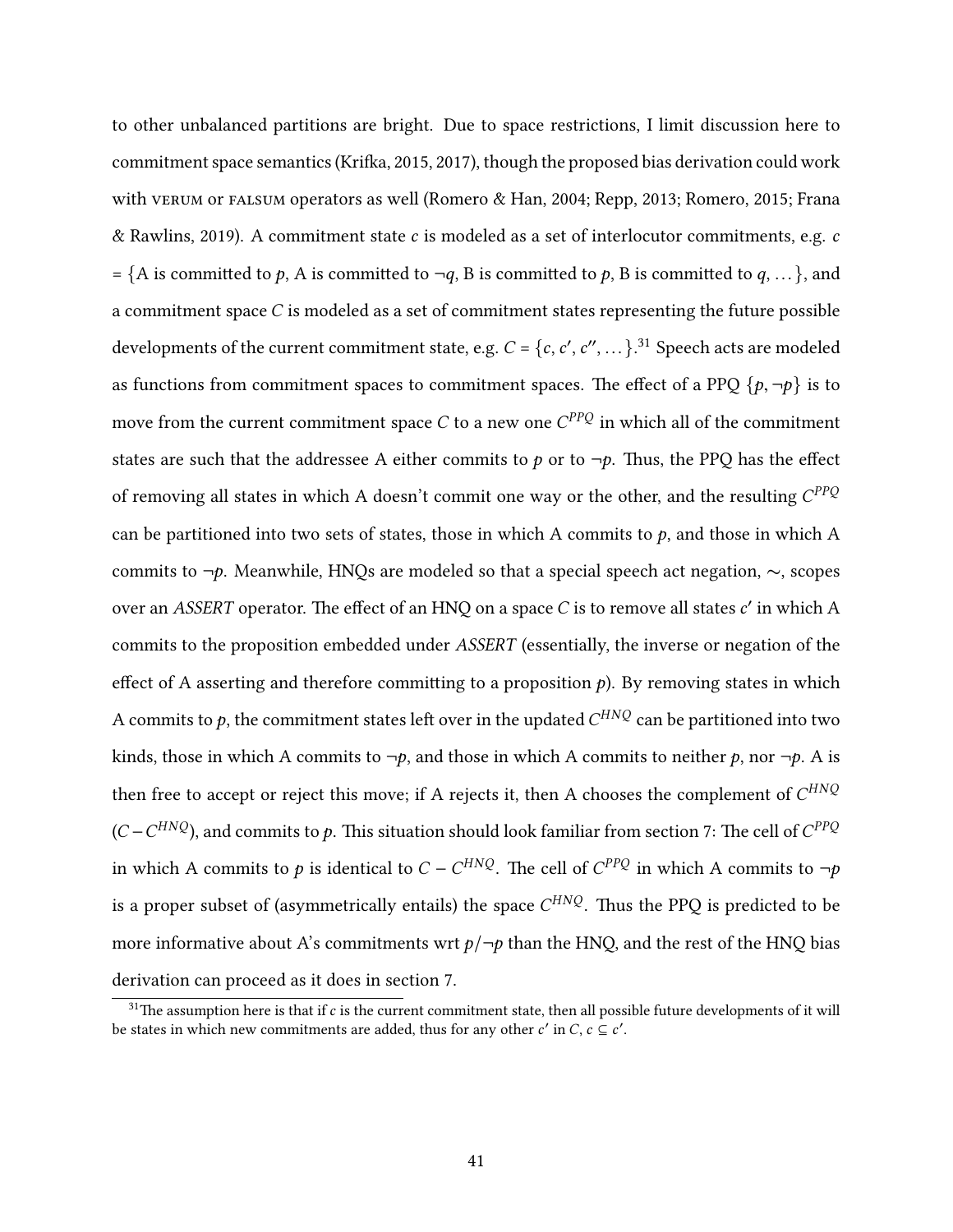# References

- <span id="page-41-12"></span>Alonso-Ovalle, Luis & Paula Menéndez-Benito. 2010. Modal indefinites. Natural Language Semantics 18(1). 1–31.
- <span id="page-41-1"></span>AnderBois, Scott. 2011. Issues and Alternatives: UC Santa Cruz dissertation.
- <span id="page-41-0"></span>AnderBois, Scott. 2019. Negation, alternatives, and negative polar questions in American English. In Klaus von Heusinger, Edgar Onea & Malte Zimmerman (eds.), Questions in Discourse, Leiden, The Netherlands: Brill.
- <span id="page-41-8"></span>Arnhold, Anja, Bettina Braun & Maribel Romero. 2021. Aren't prosody and syntax marking bias in questions? Language and Speech 64(1). 141–180. doi:10.1177/0023830920914315.
- <span id="page-41-9"></span>Bänziger, Tanja & Klaus R. Scherer. 2005. The role of intonation in emotional expressions. Speech Communication  $46(3)$ . 252-267. doi:10.1016/j.specom.2005.02.016. Quantitative Prosody Modelling for Natural Speech Description and Generation.
- <span id="page-41-7"></span>Bartsch, Renate. 1973. "negative transportation" gibt es nicht ["Negative transportation" does not exist]. Linguistische Berichte [Linguistic Message] 27(7). 1–7.
- <span id="page-41-2"></span>Bill, Cory & Todor Koev. 2021. Verum accent is verum, but not always focus. In Patrick Farrell (ed.), Proceedings of the Linguistic Society of America (LSA), vol. 6 1, 188–202. doi:10.3765/plsa. v6i1.4959.
- <span id="page-41-15"></span>Bledin, Justin & Kyle Rawlins. 2020. Resistance and Resolution: Attentional Dynamics in Discourse. Journal of Semantics  $37(1)$ .  $43-82$ . doi:10.1093/jos/ffz015.
- <span id="page-41-13"></span>Buccola, Brian & Andreas Haida. 2019. Obligatory Irrelevance and the Computation of Ignorance Inferences. Journal of Semantics 36(4). 583-616. doi:10.1093/jos/ffz013.
- <span id="page-41-5"></span>Büring, Daniel. 2003. On D-trees, beans, and B-accents. *Linguistics and philosophy* 26(5). 511–545.
- <span id="page-41-3"></span>Büring, Daniel & Christine A. Gunlogson. 2000. Aren't positive and negative polar questions the same? Ms. UCLA/UCSC.
- <span id="page-41-11"></span>Chierchia, Gennaro. 2006. Broaden your views: Implicatures of domain widening and the "logicality" of language. Linguistic Inquiry 37(4). 535–590.
- <span id="page-41-14"></span>Dayal, Veneeta. 2016. Questions. Oxford: Oxford University Press.
- <span id="page-41-4"></span>Domaneschi, Filippo, Maribel Romero & Bettina Braun. 2017. Bias in polar questions: Evidence from English and German production experiments. Glossa 2(1). 26. 1–28. doi:10.5334/gjgl.27.
- <span id="page-41-10"></span>Farkas, Donka & Kim Bruce. 2010. On reacting to assertions and polar questions. *Journal of* Semantics 27. 81–118.
- <span id="page-41-6"></span>Fox, Danny. 2007. Free choice and the theory of scalar implicatures. In Uli Sauerland & Penka Stateva (eds.), Presupposition and implicature in compositional semantics, 71–120. London: Palgrave Macmillan.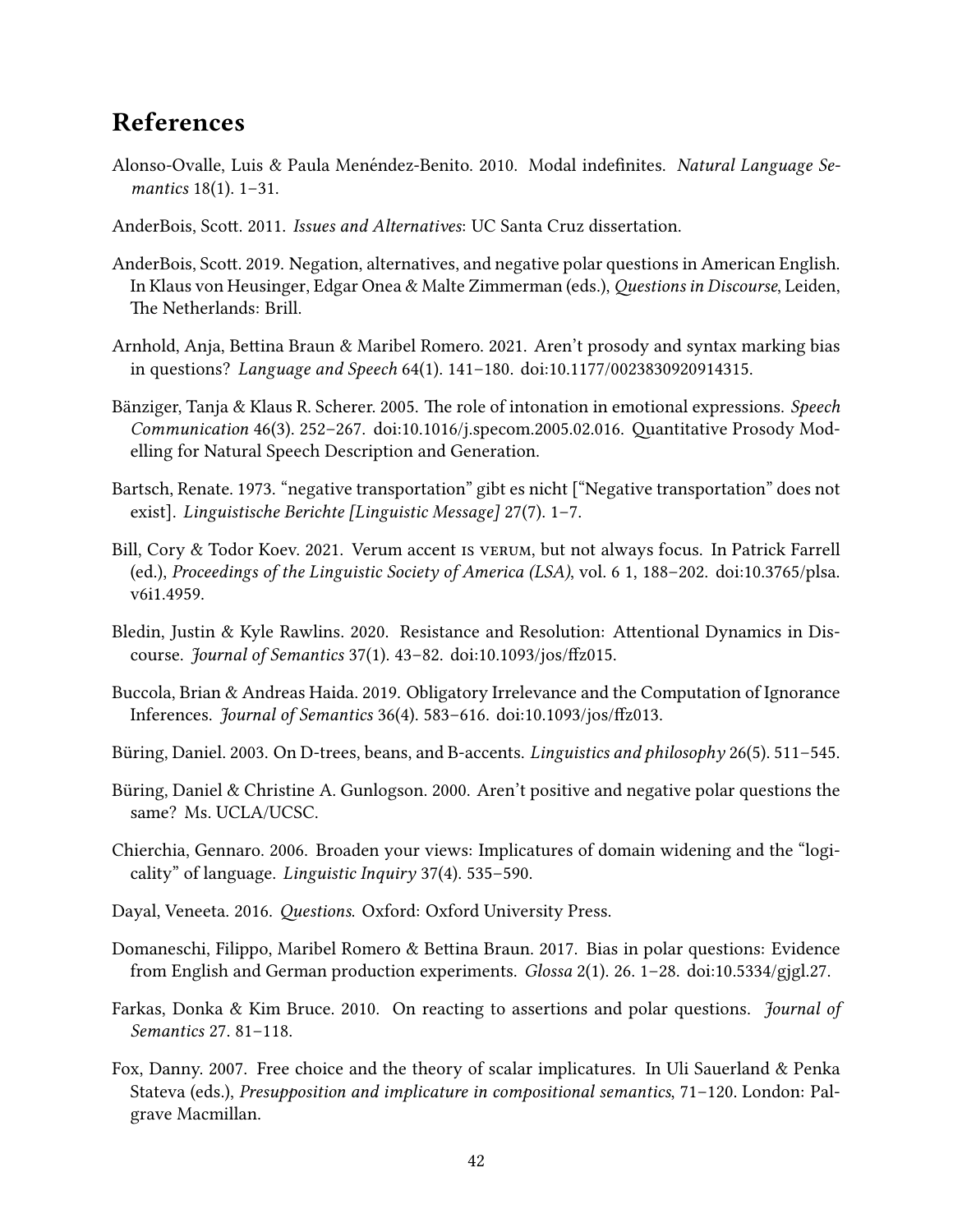- <span id="page-42-0"></span>Frana, Ilaria & Kyle Rawlins. 2019. Attitudes in discourse: Italian polar questions and the particle mica. Semantics & Pragmatics 12(16). 1–48.
- <span id="page-42-8"></span>Geurts, Bart. 2010. *Quantity implicatures*. Cambridge: Cambridge University Press.
- <span id="page-42-12"></span>Giannakidou, Anastasia. 2002. Until, aspect, and negation: A novel argument for two untils. Semantics and Linguistic Theory 12(0). 84-103.
- <span id="page-42-3"></span>Gökgöz, Kadir & Ronnie Wilbur. 2017. Positive bias in negative yes/no questions: Evidence for Neg-to-C in T˙ ID. In Paweł Rutkowski (ed.), Dierent faces of sign language research, vol. 2, 15–42. Warsaw: The University of Warsaw, Faculty of Polish Studies.
- <span id="page-42-5"></span>Goodhue, Daniel. 2018a. A minimal theory of verum focus and context dependent bias in questions. In Sherry Hucklebridge & Max Nelson (eds.), The Proceedings of the North East Linguistics Society (NELS), vol. 48, 1–10.
- <span id="page-42-4"></span>Goodhue, Daniel. 2018b. On asking and answering biased polar questions. Montréal: McGill University dissertation.
- <span id="page-42-13"></span>Goodhue, Daniel. 2019. High negation questions and epistemic bias. In M. Teresa Espinal, Elena Castroviejo, Manuel Leonetti & Louise McNally (eds.), Proceedings of Sinn und Bedeutung (SuB) 23, 469–486.
- <span id="page-42-11"></span>Goodhue, Daniel. 2021. A unified account of inquisitive and assertive rising declaratives. In Patrick Farrell (ed.), Proceedings of the Linguistic Society of America (LSA), vol. 6 1, 951–965. doi:10.3765/plsa.v6i1.5042. <https://doi.org/10.3765/plsa.v6i1.5042>.
- <span id="page-42-2"></span>Goodhue, Daniel. 2022. All Focus is Contrastive: On Polarity (Verum) Focus, Answer Focus, Contrastive Focus and Givenness. Journal of Semantics doi:10.1093/jos/ffab018. [https://](https://doi.org/10.1093/jos/ffab018) [doi.org/10.1093/jos/ffab018](https://doi.org/10.1093/jos/ffab018).
- <span id="page-42-9"></span>Goodhue, Daniel & Michael Wagner. 2018. Intonation, yes and no. Glossa: A Journal of General Linguistics 3(1). 5. 1–45. doi:10.5334/gjgl.210. [https://doi.org/10.5334/gjgl.](https://doi.org/10.5334/gjgl.210) [210](https://doi.org/10.5334/gjgl.210).
- <span id="page-42-6"></span>Grice, Herbert Paul. 1989. Studies in the way of words. Cambridge, MA: Harvard University Press.
- <span id="page-42-14"></span>Grimshaw, Jane. 1979. Complement selection and the lexicon. Linguistic Inquiry 10(2). 279–326.
- <span id="page-42-7"></span>Groenendijk, Jeroen & Martin Stokhof. 1984. Studies on the semantics of questions and the pragmatics of answers: Universiteit van Amsterdam dissertation.
- <span id="page-42-15"></span>Guerzoni, Elena. 2004. Even-NPIs in yes/no questions. Natural Language Semantics 12(4). 319– 343.
- <span id="page-42-10"></span>Gussenhoven, Carlos. 2004. The phonology of tone and intonation. Cambridge University Press.
- <span id="page-42-1"></span>Gutzmann, Daniel, Katharina Hartmann & Lisa Matthewson. 2020. Verum focus is verum, not focus: Cross-linguistic evidence. Glossa: A Journal of General Linguistics 5(1). 51. 1–48. doi: 10.5334/gjgl.347.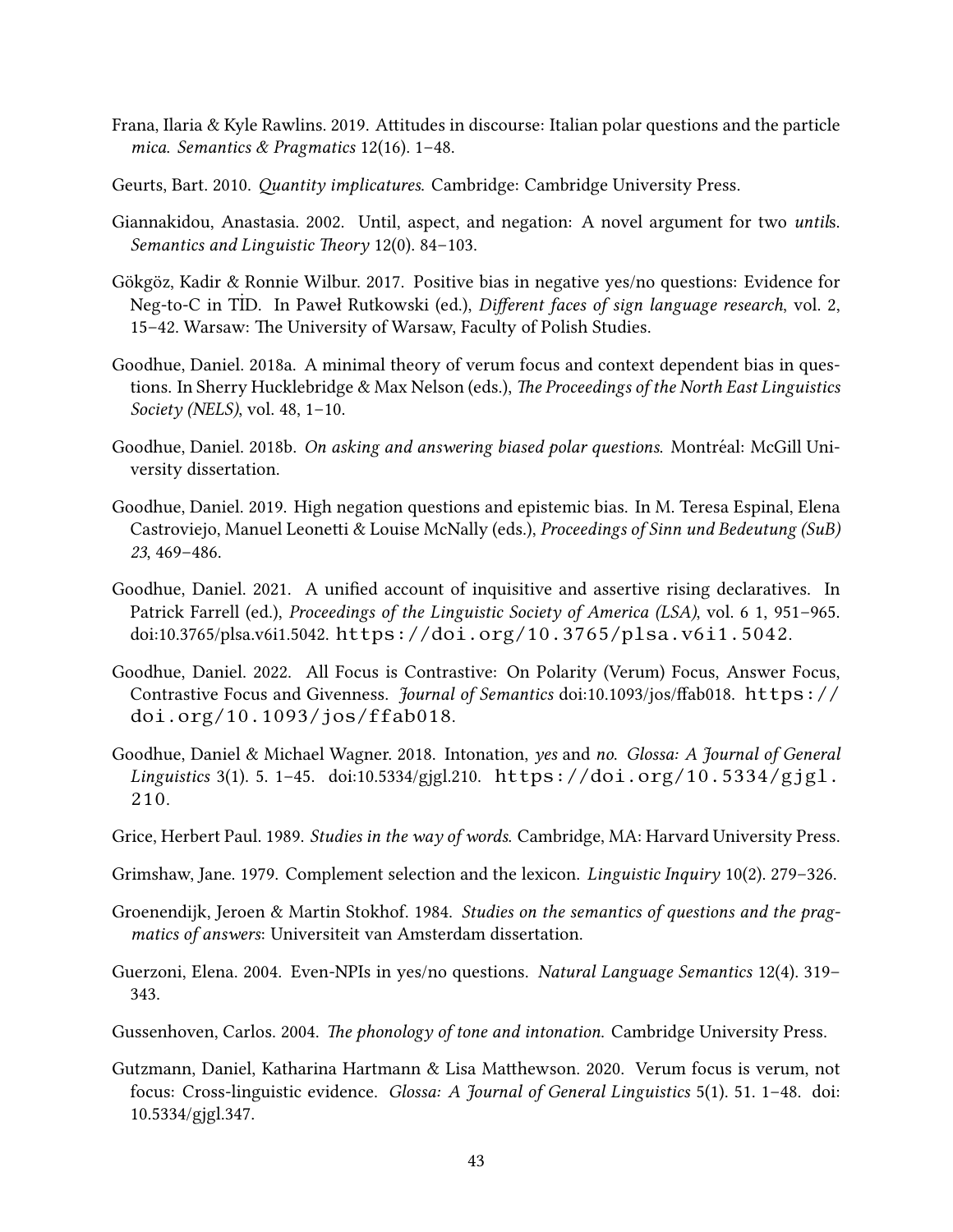- <span id="page-43-3"></span>Gyuris, Béata. 2017. New perspectives on bias in polar questions: A study of hungarian -e. International Review of Pragmatics 9(1). 1–50.
- <span id="page-43-15"></span>Hacquard, Valentine. 2010. On the event relativity of modal auxiliaries. Natural Language Semantics 18(1). 79–114.
- <span id="page-43-6"></span>Hamblin, Charles L. 1973. Questions in Montague English. Foundations of language 10(1).  $41-53$ .
- <span id="page-43-10"></span>Hartung, Simone. 2006. Forms of negation in polar questions. Tübingen Universität Tübingen MA thesis.
- <span id="page-43-2"></span>Hartung, Simone. 2009. Negation as a marker of commitment. UC San Diego.
- <span id="page-43-1"></span>Höhle, Tilman N. 1992. Über verum-fokus im deutschen [About verum-focus in German]. In Joachim Jacobs (ed.), Informationsstruktur und grammatik [Information structure and grammar], 112–141. Wiesbaden: VS Verlag für Sozialwissenschaften.
- <span id="page-43-8"></span>Horn, Laurence. 1989. A natural history of negation. Chicago: University of Chicago Press.
- <span id="page-43-4"></span>Ito, Satoshi & David Y Oshima. 2014. On two varieties of negative polar interrogatives in Japanese. In M. Kenstowicz, T. Levin & R. Masuda (eds.), Japanese/korean linguistics 23, 1–15. CSLI Publications.
- <span id="page-43-0"></span>Jeong, Sunwoo. 2020. Deriving Dual Dimensions of Bias: Preposed Negation Questions with EVEN. Journal of Semantics 38(1). 49-94. doi:10.1093/jos/ffaa010.
- <span id="page-43-12"></span>Karttunen, Lauri. 1974. Until. In Proceedings of Chicago Linguistics Society (CLS), vol. 10, 283–297.
- <span id="page-43-7"></span>Karttunen, Lauri. 1977. Syntax and semantics of questions. *Linguistics and Philosophy* 1(1). 3–44.
- <span id="page-43-16"></span>Katzir, Roni. 2007. Structurally-defined alternatives. Linguistics and Philosophy 30(6). 669–690.
- <span id="page-43-5"></span>Kratzer, Angelika. 1991. The representation of focus. In Arnim von Stechow & Dieter Wunderlich (eds.), Semantics: An international handbook of contemporary research, 825–834. Berlin: de Gruyter.
- <span id="page-43-14"></span>Kratzer, Angelika & Junko Shimoyama. 2002. Indeterminate pronouns: The view from Japanese. In Y. Otsu (ed.), Proceedings of the 3rd Tokyo conference on psycholinguistics, 1–25. Tokyo: Hituzi Syobo.
- <span id="page-43-13"></span>Krifka, Manfred. 2001. Quantifying into question acts. Natural Language Semantics 9(1). 1–40.
- <span id="page-43-9"></span>Krifka, Manfred. 2012. Questions. In Claudia Maienborn, Klaus von Heusinger & Paul Portner (eds.), Semantics: An international handbook of natural language meaning, vol. 2, 1742–1785. Berlin: de Gruyter.
- <span id="page-43-11"></span>Krifka, Manfred. 2013. Response particles as propositional anaphors. In The proceedings of salt, vol. 23, 1–18.
- <span id="page-43-17"></span>Krifka, Manfred. 2015. Bias in commitment space semantics: Declarative questions, negated questions, and question tags. In The proceedings of salt, vol.  $25$ ,  $1-18$ .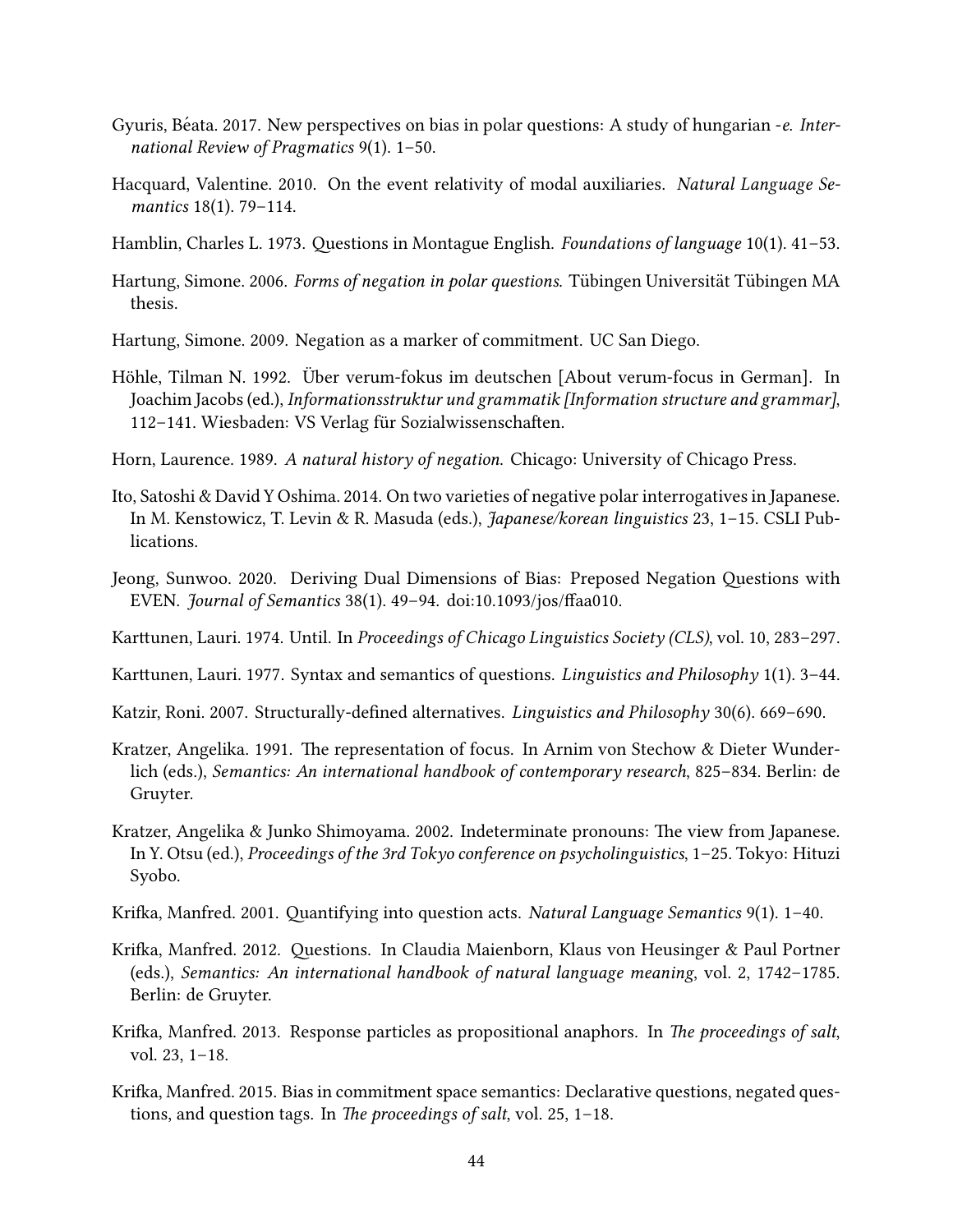- <span id="page-44-1"></span>Krifka, Manfred. 2017. Negated polarity questions as denegations of assertions. In Chungmin Lee, Ferenc Kiefer & Manfred Krifka (eds.), Contrastiveness in information structure, alternatives and scalar implicatures, 359–398. Springer International Publishing.
- <span id="page-44-0"></span>Ladd, D Robert. 1981. A first look at the semantics and pragmatics of negative questions and tag questions. In Papers from the seventeenth regional meeting of the chicago linguistics society 17, 164–171. Chicago.
- <span id="page-44-10"></span>Lahiri, Utpal. 1998. Focus and negative polarity in Hindi. Natural Language Semantics 6. 57–123.
- <span id="page-44-15"></span>Lakoff, George. 1970. Linguistics and natural logic. Synthese  $22(1-2)$ . 151–271.
- <span id="page-44-13"></span>Lauer, Sven. 2013. Towards a dynamic pragmatics: Stanford University dissertation.
- <span id="page-44-14"></span>Lauer, Sven. 2014. Mandatory implicatures in Gricean pragmatics. In Judith Degen, Michael Franke & Noah D. Goodman (eds.), Formal and Experimental Pragmatics Workshop, 21–28. Tübingen.
- <span id="page-44-16"></span>Levinson, Stephen C. 1983. Pragmatics. Cambridge University Press.
- <span id="page-44-12"></span>Meyer, Marie-Christine. 2013. Ignorance and grammar. Cambridge, MA: Massachusetts Institute of Technology dissertation.
- <span id="page-44-11"></span>Northrup, Oliver. 2014. Grounds for Commitment: UC Santa Cruz dissertation.
- <span id="page-44-8"></span>Pedersen, Walter A. 2015. A scalar analysis of again-ambiguities. *Journal of Semantics* 32(3). 373–424.
- <span id="page-44-9"></span>Potts, Christopher. 2002. The syntax and semantics of As-parentheticals. Natural Language  $\&$ Linguistic Theory 20(3).  $623-689$ .
- <span id="page-44-6"></span>Reese, Brian Jon. 2007. Bias in questions. ProQuest.
- <span id="page-44-2"></span>Repp, Sophie. 2013. Common ground management: Modal particles, illocutionary negation and verum. In Daniel Gutzmann & Hans-Martin Gärtner (eds.), Beyond expressives: Explorations in use-conditional meaning, 231–274. Leiden, Boston: Brill.
- <span id="page-44-5"></span>Roberts, Craige. 1996/2012. Information structure in discourse: Towards an integrated formal theory of pragmatics. Semantics and Pragmatics 5(6). 1–69.
- <span id="page-44-7"></span>Roelofsen, Floris & Donka Farkas. 2015. Polarity particle responses as a window onto the interpretation of questions and assertions. Language 91(2). 359–414.
- <span id="page-44-3"></span>Romero, Maribel. 2015. High negation in subjunctive conditionals and polar questions. In Eva Csipak & Hedde Zeijlstra (eds.), Proceedings of Sinn und Bedeutung, vol. 19, 519–536. Göttingen, Germany.
- <span id="page-44-4"></span>Romero, Maribel, Anja Arnhold, Bettina Braun & Filippo Domaneschi. 2017. Negative polar question types in English. In A. Lamont & K. A. Tetzloff (eds.), The Proceedings of the North East Linguistics Society (NELS), vol. 47, 35–48.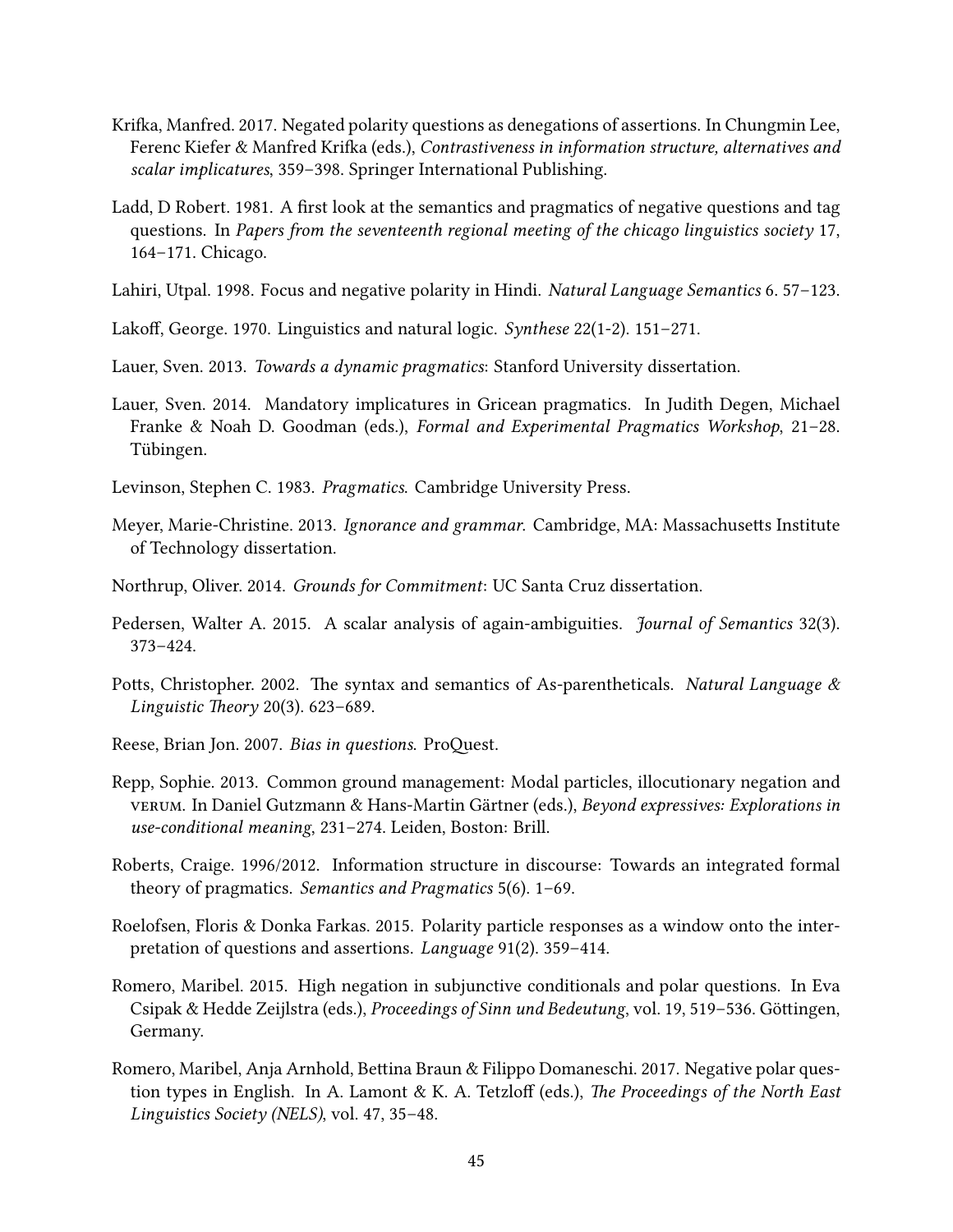- <span id="page-45-0"></span>Romero, Maribel & Chung-Hye Han. 2004. On negative yes/no questions. Linguistics and Philosophy 27(5). 609–658.
- <span id="page-45-6"></span>Rooth, Mats. 1992. A theory of focus interpretation. Natural Language Semantics 1(1). 75–116.
- <span id="page-45-17"></span>Ross, John R. 1970. On declarative sentences. Readings in English transformational grammar 222. 272.
- <span id="page-45-16"></span>Rudin, Deniz. 2018. Rising above commitment. Santa Cruz, CA: UC Santa Cruz dissertation.
- <span id="page-45-11"></span>Rullmann, Hotze. 2003. Additive particles and polarity. Journal of Semantics 20(4). 329–401.
- <span id="page-45-12"></span>Sailor, Craig. 2013. Questionable negation. Handout from the LSA Annual Meeting.
- <span id="page-45-1"></span>Samko, Bern. 2016. Syntax & information structure: The grammar of english inversions: UC Santa Cruz dissertation.
- <span id="page-45-9"></span>Sauerland, Uli. 2005. The epistemic step. In Experimental Pragmatics, .
- <span id="page-45-7"></span>Schwarzschild, Roger. 1999. GIVENness, AvoidF and other constraints on the placement of accent. Natural language semantics 7(2). 141–177.
- <span id="page-45-5"></span>Shimoyama, Junko, Daniel Goodhue & Masako Hirotani. 2019. Positively biased negative polar questions in Japanese and their embeddability. In Proceedings of the 14th Workshop on Altaic Formal Linguistics (WAFL 14), 1–16.
- <span id="page-45-14"></span>Shokeir, Vanessa. 2008. Evidence for the stable use of uptalk in South Ontario English. In Kyle Gorman (ed.), University of Pennsylvania working papers in linguistics 14, vol. 2, 16–24. [https:](https://repository.upenn.edu/pwpl/vol14/iss2/4/) [//repository.upenn.edu/pwpl/vol14/iss2/4/](https://repository.upenn.edu/pwpl/vol14/iss2/4/).
- <span id="page-45-3"></span>Silk, Alex. 2020. Expectation biases and context management with negative polar questions. Journal of Philosophical Logic 49(1). 51–92. doi:10.1007/s10992-019-09512-0.
- <span id="page-45-8"></span>Stalnaker, Robert. 1978. Assertion. In Context and content: Essays on intentionality in speech and thought, 78–95. Oxford University Press.
- <span id="page-45-13"></span>von Stechow, Arnim. 1996. The different readings of Wieder 'Again': A structural account. Journal of Semantics 13(2). 87–138.
- <span id="page-45-4"></span>Sudo, Yasutada. 2013. Biased polar questions in English and Japanese. In Daniel Gutzmann & Hans-Martin Gärtner (eds.), Beyond expressives: Explorations in use-conditional meaning, 275– 295. Leiden, Boston: Brill.
- <span id="page-45-15"></span>de Swart, Henriëtte. 1996. Meaning and use of not... until. *Journal of Semantics* 13(3). 221–263.
- <span id="page-45-2"></span>Taniguchi, Ai. 2017. The formal pragmatics of non-at-issue intensification in English and Japanese: Michigan State University dissertation.
- <span id="page-45-10"></span>Trinh, Tue. 2014. How to ask the obvious: A presuppositional account of evidential bias in english yes/no questions. In Luka Crnič & Uli Sauerland (eds.), The art and craft of semantics: A festschrift for Irene Heim, vol. 2, 227-249. MITWPL 71.